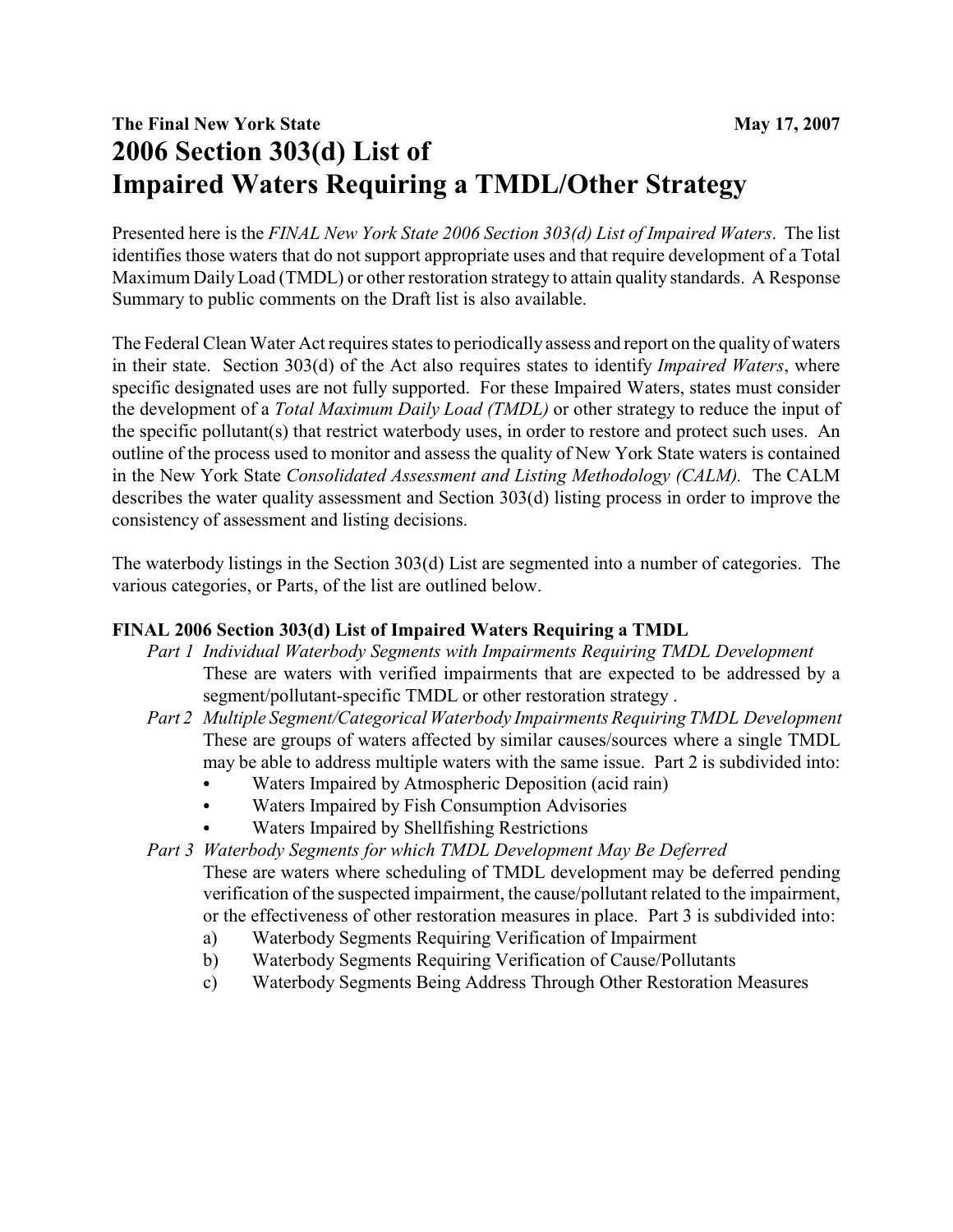### **Impaired/Delisted Waters Not Included on the 2006 Section 303(d) List**

Included with but separate from the 2006 Section 303(d) List is a supplemental listing of *Other Impaired Waterbody Segments Not Listed (on 303(d) List) Because Development of a TMDL is Not Necessary*. The purpose of this supplement is to provide a more comprehensive inventory of waters of the state that do not fully support designated uses and that are considered to be impaired.

Section 303(d) of the Clean Water Act stipulates that impaired waters that do not require a TMDL are not to be included on the Section 303(d) List. There are three (3) justifications for not listing an impaired water:

> Category 4a - TMDL development is not necessary because a TMDL has already been established for the segment/pollutant.

> Category 4b - TMDL is not necessary because other required control measures are expected to result in restoration in a reasonable period of time.

> Category 4c - TMDL is not appropriate because the impairment is the result of pollution, rather than a pollutant that can be allocated through a TMDL.

#### Delisted Waters

A separate list of waters that were included on the previous (2004) Section 303(d) List, but that are NOT included on the 2006 List is also presented. This information provides some linkage and continuity between the previous and proposed new list. The specific reason that the waterbody no longer appears on the List (i.e., delisting action, re-assessment, re-segmentation, etc.) is also presented. Some of these waters (those that remain *Impaired*) also appear on the list of *Other Impaired Waterbody Segments Not Listed Because Development of a TMDL is Not Necessary*.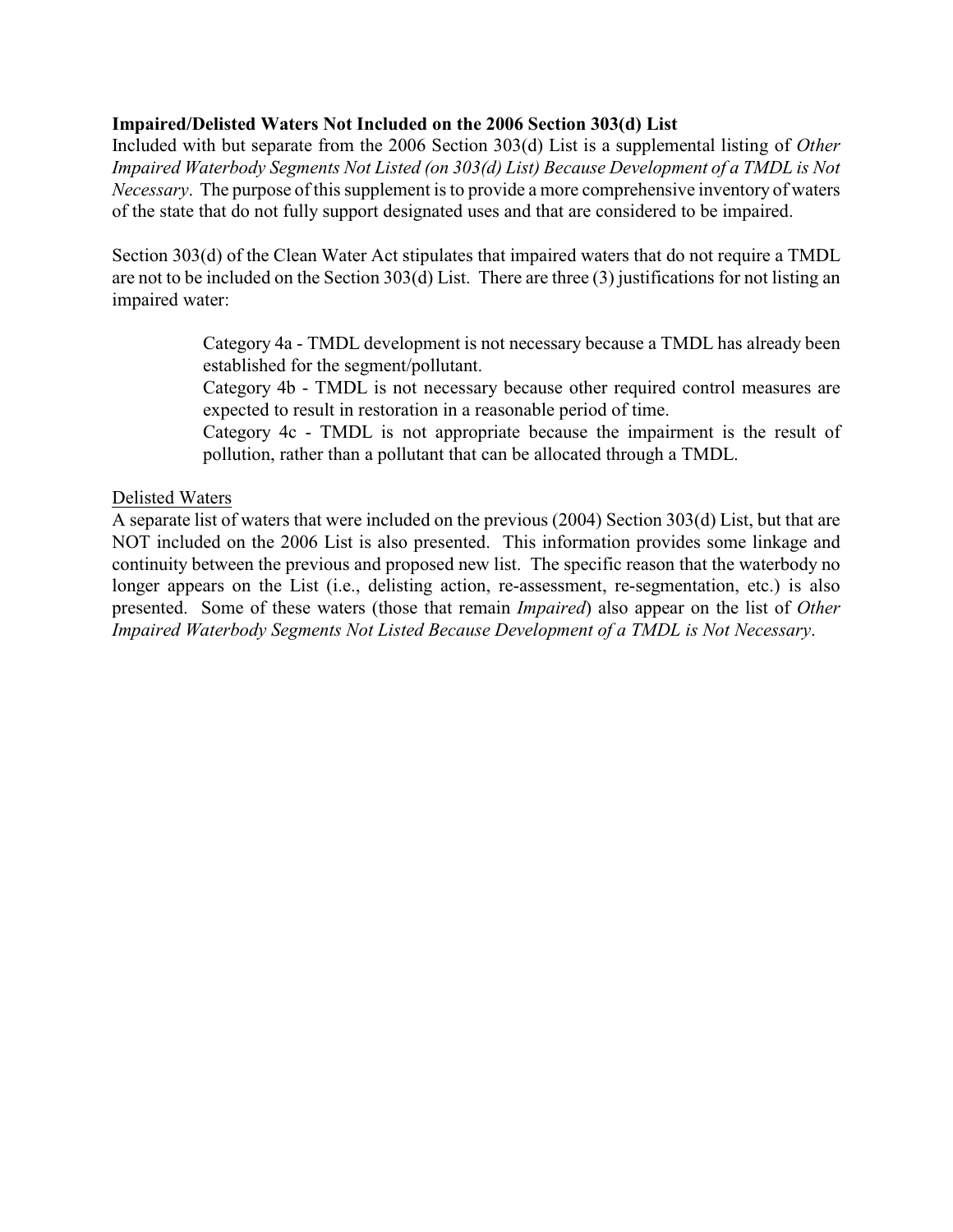| Waterbody Name (WI/PWL ID)<br>Water Index Number |  |  |  | County Type Class Cause/Pollutant Source |  | Year |
|--------------------------------------------------|--|--|--|------------------------------------------|--|------|
|--------------------------------------------------|--|--|--|------------------------------------------|--|------|

# **2006 Section 303d List of Impaired Waters**

Segments and/or pollutants listed in **Bold Type** are new listings; i.e., they were not included in the previous (2004) Section 303(d) List.

\* Denotes High Priority Waters, scheduled for TMDL/restoration strategy development and submission for approval to USEPA within the next two years.

#### Part 1 - Individual Waterbody Segments with Impairment Requiring TMDL Development (or other strategy to attain water quality standards)

|                        | Niagara River/Lake Erie Drainage Basin          |                    |       |               |                    |                                 |      |
|------------------------|-------------------------------------------------|--------------------|-------|---------------|--------------------|---------------------------------|------|
| Ont 158-6              | Gill Creek and tribs (0101-0002)                | Niagara            | River | $\mathbf C$   | Unknown            | Urban Runoff, Contam. Sed       | 2004 |
| Ont 158-8-1            | Bergholtz Creek and tribs (0101-0004)           | Niagara            | River | $\mathbf C$   | Phosphorus         | Urban Runoff                    | 2004 |
|                        |                                                 |                    |       |               | Pathogens          | Urban Runoff                    | 2004 |
| Ont 158-12-6           | Ransom Creek, Lower, and tribs (0102-0004)      | Erie               | River | C             | D.O./Oxygen Demand | On-Site WTS                     | 2004 |
|                        |                                                 |                    |       |               | Pathogens          | On-Site WTS                     | 2004 |
| Ont 158-12-6           | Ransom Creek, Upper, and tribs (0102-0027)      | Erie               | River | C(T)          | D.O./Oxygen Demand | On-Site WTS                     | 2004 |
|                        |                                                 |                    |       |               | Pathogens          | On-Site WTS                     | 2004 |
| Ont 158-13             | Two Mile Creek and tribs (0101-0005)            | Erie               | River | B             | Floatables         | CSOs                            | 2004 |
|                        |                                                 |                    |       |               | D.O./Oxygen Demand | CSOs, Municipal                 | 2004 |
|                        |                                                 |                    |       |               | Pathogens          | CSOs, Municipal                 | 2004 |
| Ont 158-15             | Scajaguada Creek, Lower, and tribs (0101-0023)  | Erie               | River | B             | Floatables         | CSOs, Urban Runoff              | 2004 |
|                        |                                                 |                    |       |               | D.O./Oxygen Demand | CSOs, Urban Runoff              | 2004 |
|                        |                                                 |                    |       |               | Pathogens          | CSO <sub>s</sub> , Urban Runoff | 2004 |
| Ont 158-E (portion 7a) | Lake Erie, Dunkirk Harbor (0105-0009)           | Chautauqua G.Lakes |       | B             | Pathogens          | Urban Runoff                    | 2004 |
| Ont 158E-3             | Rush Creek and tribs (0104-0018)                | Erie               | River | $\mathcal{C}$ | Pathogens          | CSOs, Urban Runoff, Munic 2004  |      |
|                        |                                                 |                    |       |               | Phosphorus         | CSOs, Urban Runoff, Munic 2004  |      |
| Ont 158E-23-P152       | Java Lake (0104-0004)                           | Wyoming            | Lake  | B             | Phosphorus         | On-Site WTS                     | 2004 |
|                        |                                                 |                    |       |               |                    |                                 |      |
|                        | Genesee River Drainage Basin                    |                    |       |               |                    |                                 |      |
| Ont $117$ (portion 1)  | Genesee River, Lower, Main Stem (0401-0001)     | Monroe             | River | B             | Phosphorus         | various, multiple sources       | 2004 |
|                        |                                                 |                    |       |               | Pathogens          | various, multiple sources       | 2004 |
|                        |                                                 |                    |       |               | Silt/Sediment      | various, multiple sources       | 2004 |
| Ont $117$ (portion 2)  | Genesee River, Middle, Main Stem (0401-0003)    | Monroe             | River | B             | D.O./Oxygen Demand | Agriculture                     | 2004 |
|                        |                                                 |                    |       |               | Phosphorus         | Agriculture                     | 2004 |
| Ont 117-19             | Black Creek, Lower, and minor tribs (0402-0033) | Monroe             | River | C             | Phosphorus         | Agric, Municipal                | 2004 |
| Ont 117-19             | Black Creek, Upper, and minor tribs (0402-0048) | Genesee            | River | $\mathbf C$   | Phosphorus         | Agric, Municipal                | 2004 |
| Ont 117-27-P57         | Honeove Lake (0402-0032)                        | Ontario            | Lake  | AA            | Phosphorus         | Agric, On-Site WTS              | 2002 |
|                        |                                                 |                    |       |               | D.O./Oxygen Demand | Agric, On-Site WTS              | 2002 |
| Ont 117-40-P67         | Conesus Lake (0402-0004)                        | Livingston         | Lake  | AA            | <b>Phosphorus</b>  | Agriculture                     | 2006 |
|                        |                                                 |                    |       |               | D.O./Oxygen Demand | Agriculture                     | 2002 |
| Ont 117-70-P115        | Silver Lake (0403-0002)                         | Wyoming            | Lake  | A             | Phosphorus         | Agricultural                    | 1998 |
|                        |                                                 |                    |       |               |                    |                                 |      |
|                        | Chemung River Drainage Basin                    |                    |       |               |                    |                                 |      |
| PA 3-58-20P51          | Lake Salubria (0502-0011)                       | Steuben            | Lake  | B             | Phosphorus         | On-site WTS                     | 2002 |
|                        |                                                 |                    |       |               |                    |                                 |      |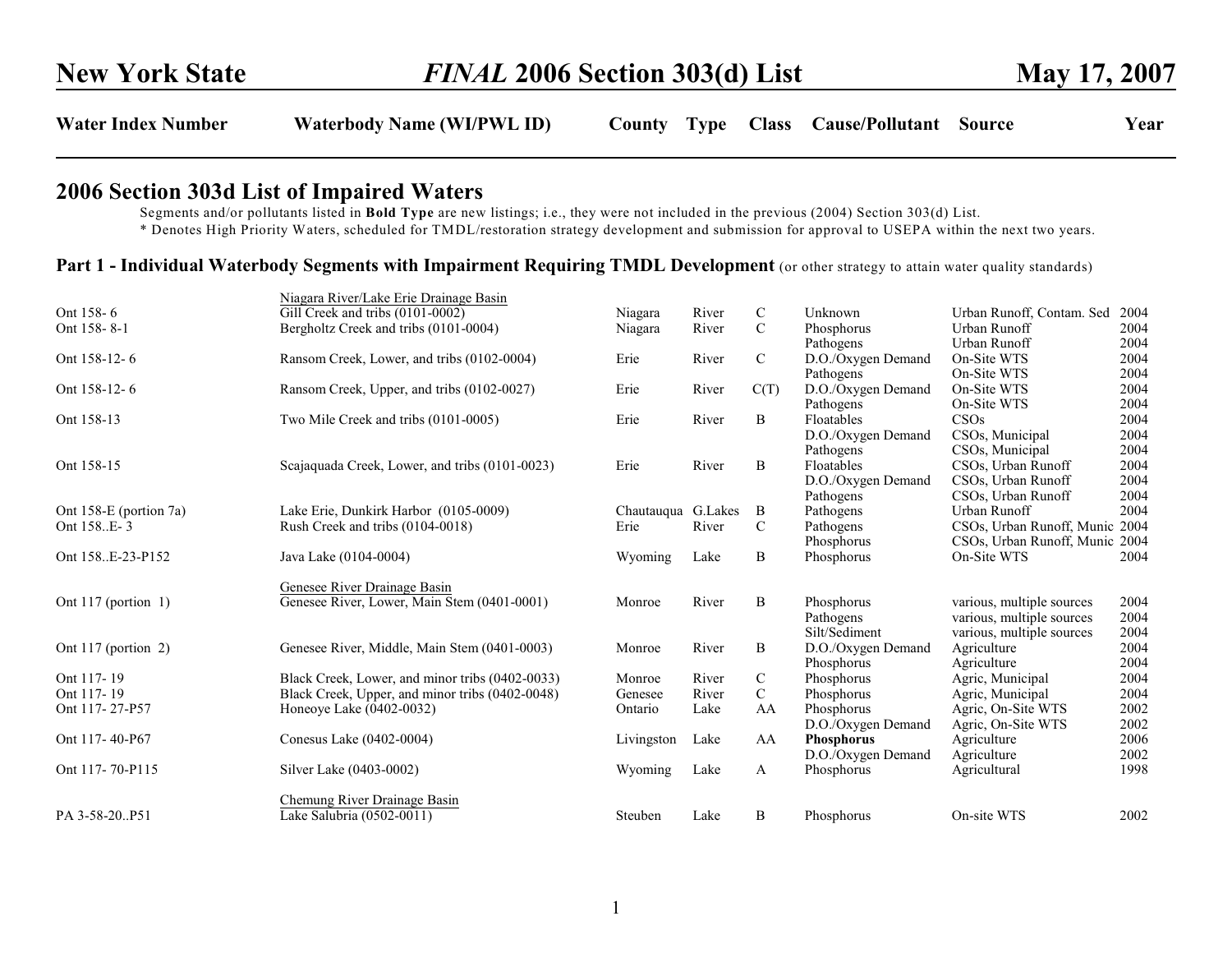| <b>Water Index Number</b>                                                                                                                        | <b>Waterbody Name (WI/PWL ID)</b>                                                                                                                                                                                                                                                                                                                                                                                                                                | <b>County</b>                                                                  | <b>Type</b>                                                       | <b>Class</b>                                                                  | <b>Cause/Pollutant</b>                                                                                                                    | <b>Source</b>                                                                                                                                                              | Year                                                         |
|--------------------------------------------------------------------------------------------------------------------------------------------------|------------------------------------------------------------------------------------------------------------------------------------------------------------------------------------------------------------------------------------------------------------------------------------------------------------------------------------------------------------------------------------------------------------------------------------------------------------------|--------------------------------------------------------------------------------|-------------------------------------------------------------------|-------------------------------------------------------------------------------|-------------------------------------------------------------------------------------------------------------------------------------------|----------------------------------------------------------------------------------------------------------------------------------------------------------------------------|--------------------------------------------------------------|
|                                                                                                                                                  | Part 1 - Individual Waterbody Segments with Impairment Requiring TMDL/Other Strategy                                                                                                                                                                                                                                                                                                                                                                             |                                                                                |                                                                   |                                                                               | (con't)                                                                                                                                   |                                                                                                                                                                            |                                                              |
| SR-44-14-27-P35a<br>$SR-52$<br>$SR-146$ (portion 2)                                                                                              | Susquehanna River Drainage Basin<br>Whitney Point Lake/Reservoir (0602-0004)<br>Park Creek and tribs (0601-0031)<br>Unadilla River, Upper, Main Stem (0601-0037)                                                                                                                                                                                                                                                                                                 | <b>Broome</b><br><b>Broome</b><br>Herkimer                                     | Lake<br>River<br>River                                            | $\mathcal{C}$<br>$\mathbf C$<br>C(T)                                          | Phosphorus<br>Pathogens<br>Pathogens                                                                                                      | Agricultural<br>On-site WTS<br>On-site WTS, Agric                                                                                                                          | 2002<br>2002<br>2002                                         |
| Ont $66-12$ (portion 1)<br>Ont 66-12-P296 (portion 4)                                                                                            | Oswego River (Finger Lakes) Drainage Basin<br>Seneca River (0701-0001)<br>Cayuga Lake, Southern End (0705-0040)                                                                                                                                                                                                                                                                                                                                                  | Onondaga<br>Tompkins                                                           | River<br>Lake                                                     | $\mathcal{C}$<br>A                                                            | D.O./Oxygen Demand<br>Phosphorus<br>Silt/Sediment                                                                                         | Agricultural<br>Municipal, NPS<br>Municipal, NPS                                                                                                                           | 1998<br>2002<br>2002                                         |
| SL-25-50-P71                                                                                                                                     | Saint Lawrence River Drainage Basin<br>Moon Lake (0905-0093)                                                                                                                                                                                                                                                                                                                                                                                                     | Jefferson                                                                      | Lake                                                              | $\mathcal{C}$                                                                 | Phosphorus                                                                                                                                | On-site WTS                                                                                                                                                                | 2002                                                         |
| C<br>C- $3$ (portion 2)<br>C-101-P367<br>C-101-P367-1 thru 26<br>C-101-P367-32 thru 41<br>C-101-P367-53,56<br>$C-101-P367-59$<br>$C-101-P367-86$ | Lake Champlain Drainage Basin<br>Cumberland Bay (1001-0001)<br>* Great Chazy River, Lower, Main Stem (1002-0001)<br>* Lake George (1006-0016) and tribs<br>* Tribs to Lake George, East Shore $(1006-0020)^{1,2}$<br>* Tribs to Lake George, Lk. George Village (1006-0008) <sup>1, 3</sup><br>* Huddle/Finkle Brooks and tribs $(1006-0003)^{1,4}$<br>* Indian Brook and tribs $(1006-0002)$ <sup>1</sup><br>* Hague Brook and tribs $(1006-0006)$ <sup>1</sup> | Clinton<br>Clinton<br>Warren<br>Warren<br>Warren<br>Warren<br>Warren<br>Warren | Bay<br>River<br>Lake<br>River<br>River<br>River<br>River<br>River | B<br>$\mathbf{A}$<br>AAspcl<br>AAspel<br>AAspel<br>AAspel<br>AAspel<br>AAspel | D.O./Oxygen Demand<br>Silt/Sediment<br>Silt/Sediment<br>Silt/Sediment<br>Silt/Sediment<br>Silt/Sediment<br>Silt/Sediment<br>Silt/Sediment | Industr, Contam.Sed.<br>Agric, Erosion<br>Urb/Storm, Erosion<br>Urb/Storm, Erosion<br>Urb/Storm, Erosion<br>Urb/Storm, Erosion<br>Urb/Storm, Erosion<br>Urb/Storm, Erosion | 2002<br>2002<br>2002<br>2002<br>2002<br>2002<br>2002<br>2002 |
| $H-260-6$                                                                                                                                        | Upper Hudson River Basin<br>Dwaas Kill and tribs (1101-0007)                                                                                                                                                                                                                                                                                                                                                                                                     | Saratoga                                                                       | River                                                             | C(T)                                                                          | <b>Phosphorus</b><br>Silt/Sediment                                                                                                        | Urban Runoff, Constr.<br>Urban Runoff, Constr.                                                                                                                             | 2006<br>2006                                                 |
| H-299-P27-13-1-P30-                                                                                                                              | Tribs to Lake Lonely (1101-0001)                                                                                                                                                                                                                                                                                                                                                                                                                                 | Saratoga                                                                       | River                                                             | $\mathbf C$                                                                   | <b>Phosphorus</b><br>D.O./Oxygen Demand<br><b>Pathogens</b>                                                                               | Municipal, Urb/Storm<br>Municipal, Urb/Storm<br>Municipal, Urb/Storm                                                                                                       | 2006<br>2006<br>2006                                         |

<sup>&</sup>lt;sup>1</sup> The Restoration Strategy/TMDL effort to address silt/sediment loads to Lake George will be a comprehensive, lake-wide watershed effort and will consider additional lake tributaries that provide significant silt/sediment loads to the lake. The initial strategy focused on Finkle Brook and was public noticed for comment in 2005.

<sup>&</sup>lt;sup>2</sup> The specifically identified impaired water(s) in this segment include Foster Brook (-11).

<sup>&</sup>lt;sup>3</sup> The specifically identified impaired water(s) in this segments include East Brook (-37), West Brook (-38), Prospect Mountain Brook (-39), English Brook (-41).

<sup>&</sup>lt;sup>4</sup> The specifically identified impaired water(s) in this segment include Finkle Brook (-56).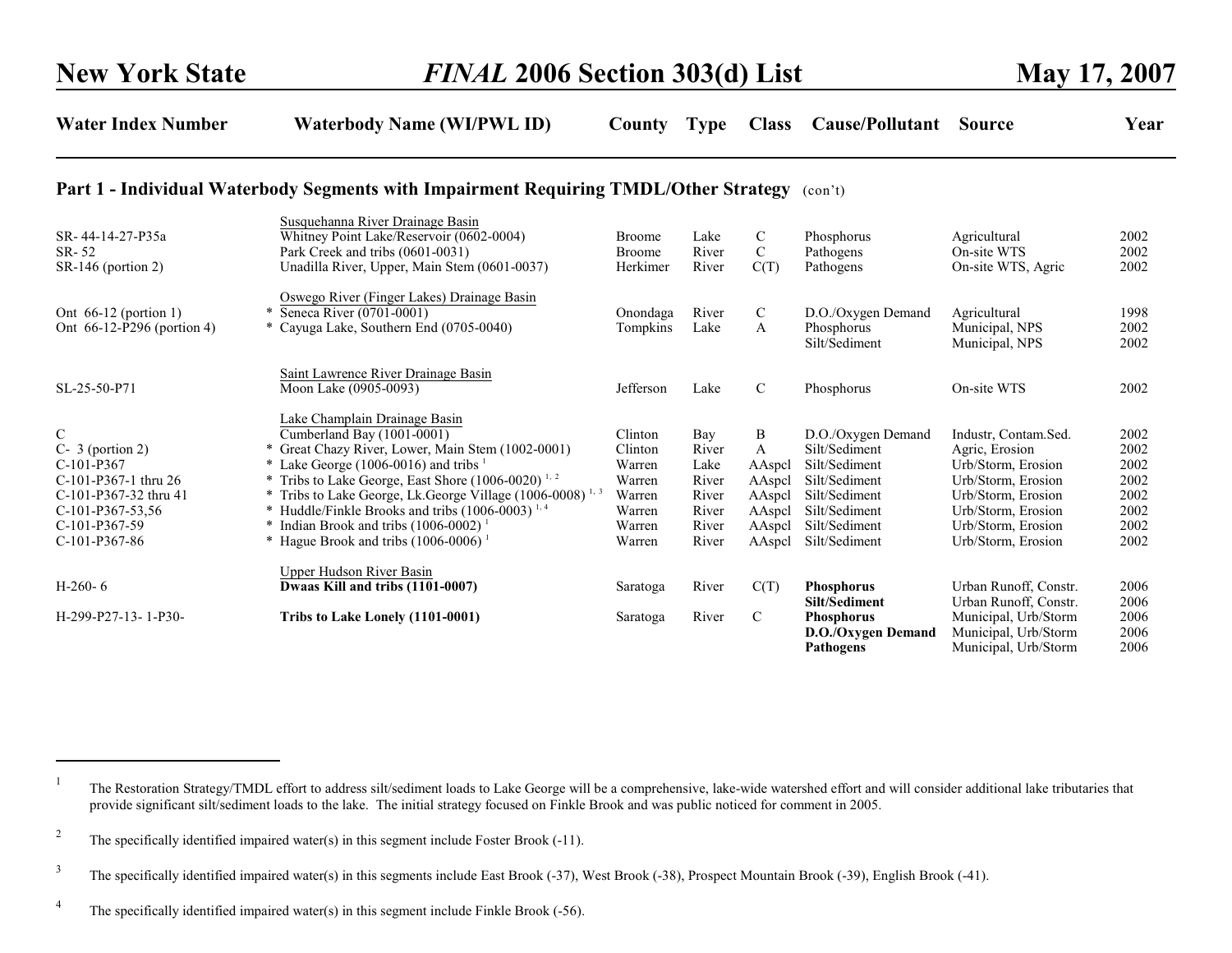#### **Part 1 - Individual Waterbody Segments with Impairment Requiring TMDL/Other Strategy** (con't)

|                        | Mohawk River Drainage Basin                      |                   |              |               |                    |                           |      |
|------------------------|--------------------------------------------------|-------------------|--------------|---------------|--------------------|---------------------------|------|
| $H-240$ (portion 12)   | Mohawk River, Main Stem (1201-0093) <sup>5</sup> | Herkimer          | River        | $\mathcal{C}$ | Floatables         | CSOs, Urban, Ind/Munic    | 2004 |
|                        |                                                  |                   |              |               | Pathogens          | CSOs, Urban, Ind/Munic    | 2004 |
|                        |                                                  |                   |              |               | D.O./Oxygen Demand | CSOs, Urban, Ind/Munic    | 2004 |
| $H-240$ (portion 12b)  | Utica Harbor (1201-0228)                         | Oneida            | Bay          | $\mathbf C$   | Floatables         | CSOs, Urban, Ind/Munic    | 2004 |
|                        |                                                  |                   |              |               | Pathogens          | CSOs, Urban, Ind/Munic    | 2004 |
|                        |                                                  |                   |              |               | D.O./Oxygen Demand | CSOs, Urban, Ind/Munic    | 2004 |
| $H-240$ (portion 13)   | Mohawk River, Main Stem (1201-0010)              | Oneida            | <b>River</b> | B             | <b>Floatables</b>  | CSOs, Urban, Ind/Munic    | 2004 |
|                        |                                                  |                   |              |               | Pathogens          | CSOs, Urban, Ind/Munic    | 2004 |
|                        |                                                  |                   |              |               | D.O./Oxygen Demand | CSOs, Urban, Ind/Munic    | 2004 |
| H-240-11-P496/P498     | Ann Lee (Shakers) Pond, Stump Pond (1201-0096)   | Albany            | Lake         | $\mathsf{C}$  | Phosphorus         | Urban Runoff              | 1998 |
| H-240-22-P519          | Collins Lake (1201-0077)                         | Schenectady Lake  |              | B             | Phosphorus         | Urban Runoff              | 2004 |
| $H-240-82-63$          | Cobleskill Creek, Lower, and tribs (1202-0019)   | Schoharie         | River        | $\mathbf C$   | Pathogens          | On-Site WTS               | 2004 |
| H-240-82-63-19-9-P589  | Engleville Pond (1202-0009)                      | Schoharie         | Lake         | A             | Phosphorus         | Agriculture               | 2004 |
| H-240-82-104-P629      | Summit Lake (1202-0014)                          | Schoharie         | Lake         | B             | Phosphorus         | On-Site WTS               | 2004 |
| H-240-82-P638a         | Schoharie Reservoir (1202-0012)                  | Greene            | Lake(R)      | AA(TS)        | Silt/Sediment      | Erosion, Construction     | 1998 |
| H-240-187-             | Steele Creek tribs (1201-0197)                   | Herkimer          | River        | A(TS)         | Phosphorus         | Agric, Stream Erosion     | 2004 |
|                        |                                                  |                   |              |               | Silt/Sediment      | Agric, Stream Erosion     | 2004 |
| H-240-211,214          | Ballou, Nail Creeks (1201-0203)                  | Oneida            | River        | $\mathbf C$   | D.O./Oxygen Demand | CSOs, Urban Runoff        | 2004 |
|                        |                                                  |                   |              |               | Phosphorus         | CSOs, Urban Runoff        | 2004 |
| H-240-227              | Ninemile Creek, Lower, and tribs (1201-0014)     | Oneida            | River        | B(T)          | Pathogens          | On-Site WTS               | 2004 |
|                        | Lower Hudson River Drainage Basin                |                   |              |               |                    |                           |      |
| H- 4                   | Saw Mill River (1301-0007)                       | Westchester River |              | various       | Floatables         | Urban Runoff              | 1998 |
| H-31-P44-24-P89-10-P93 | Peach Lake (1302-0004)                           | Westchester Lake  |              | B             | Pathogens          | On-site WTS               | 2002 |
|                        |                                                  |                   |              |               | Phosphorus         | On-site WTS               | 1998 |
| H-55-8-P175            | Oscawana Lake (1301-0035)                        | Putnam            | Lake         | A             | Phosphorus         | On-site WTS, Urban        | 2002 |
| H-95-10-P345g          | Hillside Lake (1304-0001)                        | Dutchess          | Lake         | B             | Phosphorus         | On-site WTS               | 2002 |
| H-171-P848             | Ashokan Reservoir (1307-0004)                    | Ulster            | Lake(R)      | AA(T)         | Silt/Sediment      | <b>Streambank Erosion</b> | 2002 |
| H-171-P848-            | Esopus Creek, Upp $(1307-0007)$ <sup>6</sup>     | Ulster            | River        | A(T)          | Silt/Sediment      | <b>Streambank Erosion</b> | 1998 |
| H-202-P8f              | Sleepy Hollow Lake (1301-0059)                   | Greene            | Lake         | A             | Silt/Sediment      | <b>Streambank Erosion</b> | 2002 |
| H-204-2-7-P24          | Kinderhook Lake (1310-0002)                      | Columbia          | Lake         | B             | Phosphorus         | Agric, On-site WTS        | 2002 |
| H-235-11-P377          | Snyders Lake (1301-0043)                         | Rensselaer        | Lake         | B             | Phosphorus         | Oxygen Dem/Sed.           | 2002 |

<sup>&</sup>lt;sup>5</sup> For the purposes of Section 303(d) Listing, this segment includes the lower half-mile of Starch Factory Creek (1201-0067). Starch Factory Creek was assessed overall to have Minor Impacts but supporting uses based on sampling near the mouth. Below the sampling point a CSO is thought to impair uses in the lower half-mile (or 5%) of this 9.2 mile segment. A restoration strategy/TMDL for this portion of this segment will be addressed in the larger CSO strategy/TMDL for the Mohawk River (1201-0093)/Utica Harbor (1201-0228) segments.

A restoration strategy/TMDL for this segment will be developed in conjunction with the Schoharie Reservoir strategy/TMDL. 6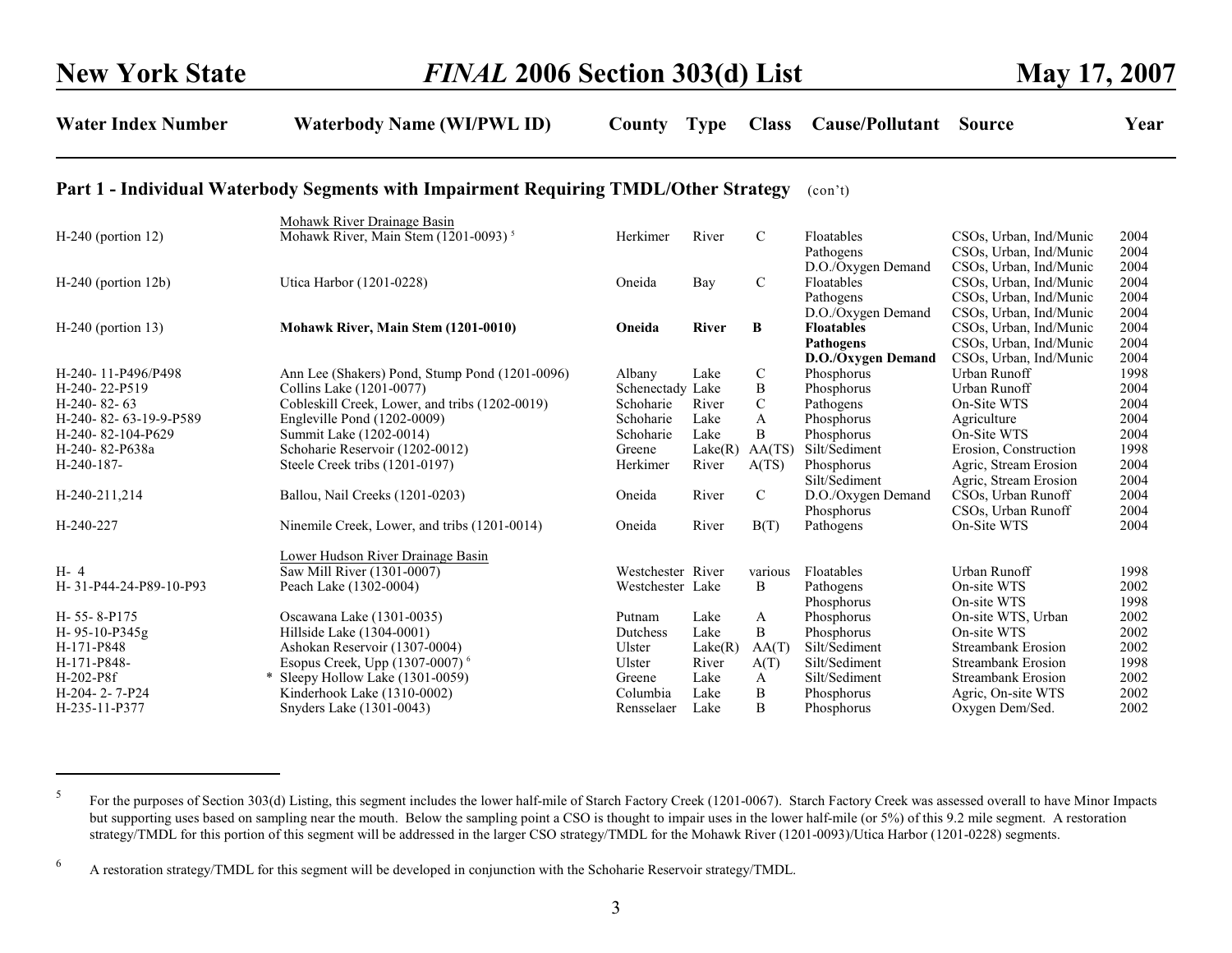| Water Index Number | Waterbody Name (WI/PWL ID) | $C$ ounty |  | Type Class Cause/Pollutant Source |  | Y ear |
|--------------------|----------------------------|-----------|--|-----------------------------------|--|-------|
|--------------------|----------------------------|-----------|--|-----------------------------------|--|-------|

### **Part 1 - Individual Waterbody Segments with Impairment Requiring TMDL/Other Strategy** (con't)

|                                  | Atlantic Ocean/Long Island Sound Drainage Basin              |                     |         |              |                         |                     |      |
|----------------------------------|--------------------------------------------------------------|---------------------|---------|--------------|-------------------------|---------------------|------|
| $(MW1.2)$ SI (portion 1)         | * Arthur Kill, Class I, and minor tribs (1701-0010)          | Richmond            | Estuary |              | Floatables <sup>7</sup> | Urban/Storm/CSO     | 2002 |
| $(MW1.2)$ SI (portion 3)         | Newark Bay (1701-0183)                                       | Richmond            | Estuary | <b>SD</b>    | Floatables <sup>7</sup> | Urban/Storm/CSO     | 2002 |
| $(MW1.2)$ SI (portion 4)         | * Kill Van Kull (1701-0184)                                  | Richmond            | Estuary | <b>SD</b>    | Floatables <sup>7</sup> | Urban/Storm/CSO     | 2002 |
| (MW1.2) SI., P1039, P1051, P1053 | Grassmere, Arbutus and Wolfes Lakes (1701-0357) <sup>8</sup> | Richmond            | Lake    | B            | Phosphorus              | On-site WTS, Urban  | 2002 |
| (MW2.3) ER-1-5-P1043             | Van Cortlandt Lake (1702-0008)                               | <b>Bronx</b>        | Lake    | $\, {\bf B}$ | Phosphorus              | Urban Runoff        | 2002 |
| $(MW2.4)$ ER-3                   | Bronx River, Upper, and tribs (1702-0107)                    | Westchester River   |         | $\mathbf C$  | D.O./Oxygen Demand      | Urb/Storm Runoff    | 2002 |
|                                  |                                                              |                     |         |              | Pathogens               | Urb/Storm Runoff    | 2004 |
| $(MW3.1)$ LIS (portion 2a)       | * Larchmont Harbor (1702-0116)                               | Westchester Estuary |         | <b>SB</b>    | Floatables              | Urb/Storm, Municipl | 2002 |
|                                  |                                                              |                     |         |              | Pathogens               | Urb/Storm, Municipl | 2002 |
| $(MW3.2)$ LIS-2                  | Hutchinson River, Middle, and tribs (1702-0074)              | Westchester River   |         | B            | Oil/Grease              | Urb/Storm, Industr  | 2002 |
|                                  |                                                              |                     |         |              | D.O./Oxygen Demand      | Urb/Storm, Industr  | 2002 |
|                                  |                                                              |                     |         |              | Pathogens               | Urb/Storm, Industr  | 2002 |
| $(MW3.3)$ LIS (portion 2b)       | * Mamaroneck Harbor (1702-0125)                              | Westchester Estuary |         | <b>SB</b>    | Floatables              | Urb/Storm, Municipl | 2002 |
|                                  |                                                              |                     |         |              | Pathogens               | Urb/Storm, Municipl | 2002 |
| $(MW3.3)$ LIS-8                  | Mamaroneck River, Lower (1702-0071)                          | Westchester River   |         | <b>SC</b>    | D.O./Oxygen Demand      | Urb/Storm Runoff    | 2002 |
|                                  |                                                              |                     |         |              | Silt/Sediment           | Urb/Storm Runoff    | 2002 |
| $(MW3.3)$ LIS-8                  | Mamaroneck River, Upp, & minor tribs (1702-0123)             | Westchester River   |         | $\mathbf C$  | D.O./Oxygen Demand      | Urb/Storm Runoff    | 2002 |
|                                  |                                                              |                     |         |              | Silt/Sediment           | Urb/Storm Runoff    | 2002 |
| $(MW3.3)$ LIS-8-1                | Sheldrake River (1702-0069)                                  | Westchester River   |         | C            | Phosphorus              | Urb/Storm Runoff    | 2002 |
|                                  |                                                              |                     |         |              | Silt/Sedimnt            | Urb/Storm Runoff    | 2002 |
| $(MW3.4)$ LIS (portion 2c)       | * Milton Harbor (1702-0063)                                  | Westchester Estuary |         | <b>SB</b>    | Floatables              | Urb/Storm, Municipl | 2002 |
|                                  |                                                              |                     |         |              | Pathogens               | Urb/Storm, Municipl | 2002 |
| $(MW3.4)$ LIS-11                 | Blind Brook, Lower (1702-0062)                               | Westchester River   |         | <b>SC</b>    | Silt/Sediment           | Urb/Storm Runoff    | 2002 |
| $(MW3.4)$ LIS-11                 | Blind Brook, Upper, and tribs (1702-0130)                    | Westchester River   |         | $\mathbf C$  | Silt/Sediment           | Urb/Storm Runoff    | 2002 |
| (MW3.6) LIS (portion 2d)         | * Port Chester Harbor (1702-0260)                            | Westchester Estuary |         | SB           | Floatables              | Urb/Storm, Municipl | 2002 |
|                                  |                                                              |                     |         |              | Pathogens               | Urb/Storm, Municipl | 2002 |
| $(MW4.2b)$ LIS-MB (portion 2)    | Manhasset Bay, and tidal tribs (1702-0141)                   | Nassau              | Estuary | <b>SB</b>    | Pathogens               | Urb/Storm Runoff    | 2002 |
| (MW4.3a) LIS-HH                  | Hempstead Harbor, south, & tidal tribs (1702-0263)           | Nassau              | Estuary | <b>SB</b>    | Pathogens               | Urb/Storm Runoff    | 2002 |
| (MW4.3a) LIS-HH-38               | Glen Cove Creek, Lower, and tribs (1702-0146)                | Nassau              | Estuary | <b>SC</b>    | Pathogens               | Urb/Storm, Mun/Ind  | 2002 |
|                                  |                                                              |                     |         |              | Silt/Sediment           | Urb/Storm, Mun/Ind  | 2002 |
| (MW5.3) LIS-62-P296              | Millers Pond (1702-0013)                                     | Suffolk             | Lake    | $\mathbf C$  | D.O./Oxygen Demand      | Urban/Storm Runoff  | 2002 |
|                                  |                                                              |                     |         |              | Phosphorus              | Urban/Storm Runoff  | 2002 |
| (MW6.1d) GB. GPB-P495            | Mattituck or Marratooka Pond (1701-0129)                     | Suffolk             | Lake    | A            | Metals                  | Urb/Storm Runoff    | 2002 |
|                                  |                                                              |                     |         |              | D.O./Oxygen Demand      | Urb/Storm Runoff    | 2002 |
|                                  |                                                              |                     |         |              | Pathogens               | Urb/Storm Runoff    | 2002 |
|                                  |                                                              |                     |         |              | Phosphorus              | Urb/Storm Runoff    | 2002 |

<sup>&</sup>lt;sup>7</sup> A New York City CSO Abatement Program and NYCDEP Catch Basin Hooding Program are in place. Similar efforts to address floatables from New Jersey are necessary to restore water uses.

This segment was previously listed as Bradys Pond/Grassmere Lake (1701-0357). <sup>8</sup>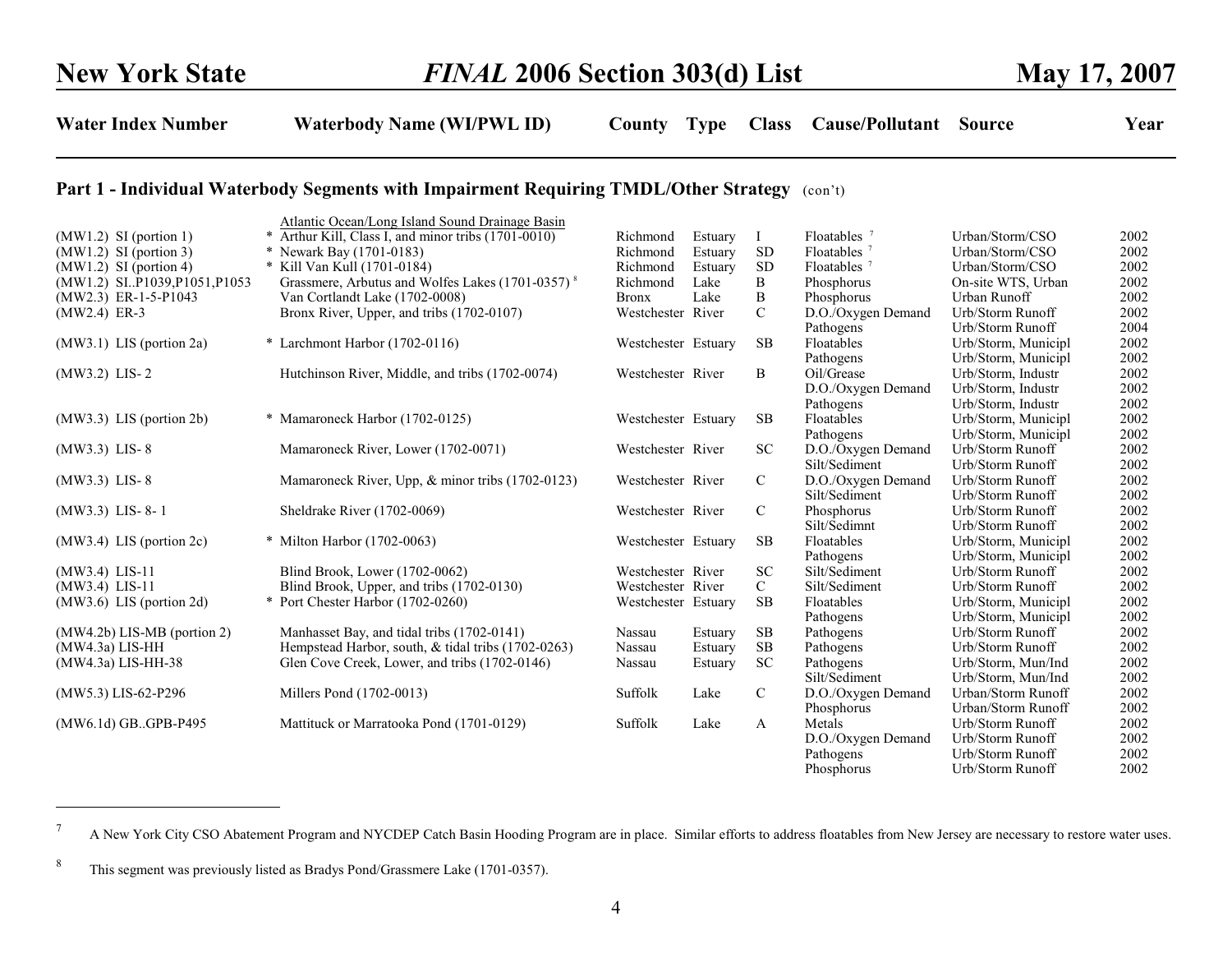| Water Index Number | Waterbody Name (WI/PWL ID) |  |  | County Type Class Cause/Pollutant Source |  | Year |
|--------------------|----------------------------|--|--|------------------------------------------|--|------|
|--------------------|----------------------------|--|--|------------------------------------------|--|------|

#### **Part 1 - Individual Waterbody Segments with Impairment Requiring TMDL/Other Strategy** (con't)

|                                  | Atlantic Ocean/Long Island Sound Drainage Basin        | (con't)       |         |           |                    |                           |      |
|----------------------------------|--------------------------------------------------------|---------------|---------|-----------|--------------------|---------------------------|------|
| $(MW6.1e)$ GBFB, FB-111          | Flanders Bay, West/Lower Sawmill Cr (1701-0254)        | Suffolk       | Estuary | SC.       | D.O./Oxygen Demand | Urb/Storm Runoff          | 2002 |
| $(MW6.1e)$ GBFB-110              | * Meetinghouse/Terrys Creeks and tribs (1701-0256)     | Suffolk       | Estuary | SC        | D.O./Oxygen Demand | Agric (sediment beds)     | 2002 |
| $(MW6.2)$ GB. FB-112 (portion 1) | Peconic River, Lower, and tidal tribs (1701-0259)      | Suffolk       | Estuary | SC.       | D.O./Oxygen Demand | Urb/Storm Runoff          | 2002 |
| (MW7.2a) AO-MB-168a thru 175     | Tidal Tribs to West Moriches Bay (1701-0312) $\degree$ | Suffolk       | Estuary | SC.       | <b>Pathogens</b>   | Urb/Storm, Agric, OWTS    | 2006 |
|                                  |                                                        |               |         |           | Nitrogen           | Urb/Storm, Agric, OWTS    | 2006 |
|                                  |                                                        |               |         |           | D.O./Oxygen Demand | Urb/Storm, Agric, OWTS    | 2006 |
| (MW7.5) AO-GSB-185-P889          | Canaan Lake (1701-0018)                                | Suffolk       | Lake    | B(T)      | Phosphorus         | Urb/Storm Runoff          | 2002 |
|                                  |                                                        |               |         |           | Silt/Sediment      | Urb/Storm Runoff          | 2002 |
| (MW7.7) AO-GSB-193P304           | Lake Ronkonkoma (1701-0020)                            | Suffolk       | Lake    | B         | Pathogens          | Urb/Storm Runoff          | 2002 |
|                                  |                                                        |               |         |           | Phosphorus         | Urb/Storm Runoff          | 2002 |
| (MW7.8) AO-GSB-194               | Champlin Creek, Upper, and tribs (1701-0019)           | Suffolk       | River   | C(TS)     | Thermal Changes    | Urb/Storm Runoff          | 2002 |
| (MW8.2a) EB-224 thru 227         | LI Tribs, fresh to East Bay $(1701-0204)$              | Nassau        | River   | C         | Silt/Sediment      | Urb/Storm Runoff          | 2002 |
|                                  |                                                        |               |         |           | Phosphorus         | Urb/Storm Runoff          | 2002 |
| (MW8.3a) MDB-228                 | East Meadow Brook, Upper, and tribs (1701-0211)        | Nassau        | River   | C         | Silt/Sediment      | Urb/Storm Runoff          | 2002 |
| $(MW8.4)$ HB                     | <b>Hempstead Bay (1701-0032)</b>                       | Nassau        | Estuary | <b>SA</b> | <b>Nitrogen</b>    | Municpl, Urb/Storm Runoff | 2006 |
| (MW8.4a) HB-233-P1005P1012       | Hempstead Lake (1701-0015)                             | Nassau        | Lake    | C         | Phosphorus         | Urban/Storm Runoff        | 2002 |
| (MW8.4a) HB-235-P1017a           | Grant Park Pond (1701-0054)                            | Nassau        | Lake    | C         | Phosphorus         | Urban/Storm Runoff        | 1998 |
| $(MW8.5b)$ JB                    | Jamaica Bay, Eastern, and tribs, Queens (1701-0005)    | <b>Oueens</b> | Estuary | <b>SB</b> | Nitrogen           | Urban/CSO,Municipl        | 2002 |
|                                  |                                                        |               |         |           | D.O./Oxygen Demand | Urban/CSO,Municipl        | 2002 |
| $(MW8.5b)$ JB-247                | Bergen Basin (1701-0009)                               | Queens        | Estuary |           | Nitrogen           | Urban/CSO, Municipl       | 2006 |
|                                  |                                                        |               |         |           | D.O./Oxygen Demand | Urban/CSO,Municipl        | 2002 |
| (MW8.6) JB-249a                  | Hendrix Creek (1701-0006)                              | Kings         | Estuary |           | Nitrogen           | Urban/CSO/Municipl        | 1998 |
|                                  |                                                        |               |         |           | D.O./Oxygen Demand | Urban/CSO/Municipl        | 1998 |

Includes **Upper Forge River**, which is the trib of primary concern. The Lower Forge River is included in *Part 2c - Shellfishing Waters* portion of the list. 9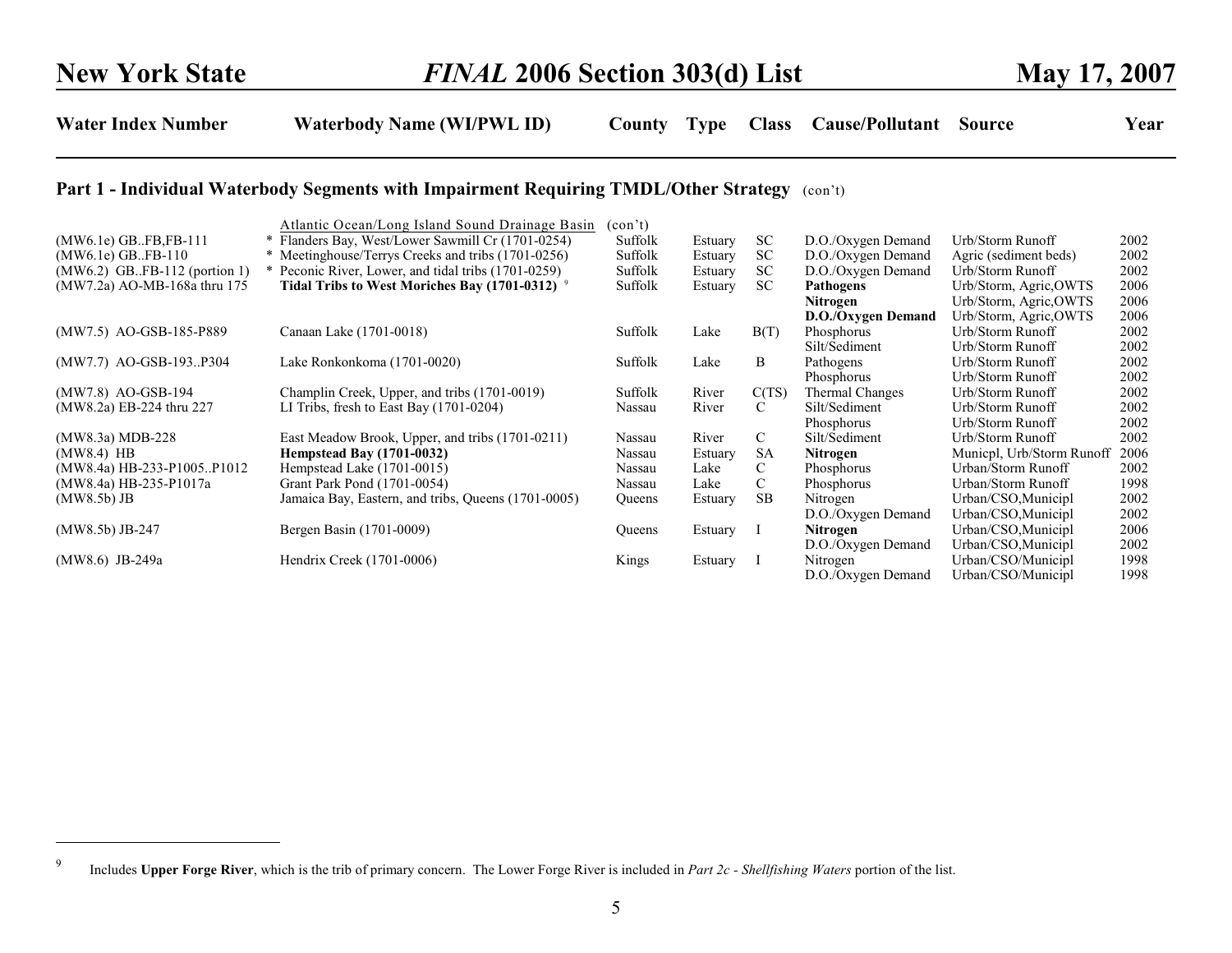#### **Part 2a - Multiple Segment/Categorical Impaired Waterbody Segments (atmospheric deposition)**

Might be addressed by a waterbody specific TMDL or a pollutant/source specific TMDL or other strategy to attain water quality standards.

|                           | <b>Black River Drainage Basin</b> |          |       |              |                  |                  |      |
|---------------------------|-----------------------------------|----------|-------|--------------|------------------|------------------|------|
| Ont 19-40-10-4-P419       | Goose Pond (0801-0099)            | Lewis    | Lake  | C(T)         | $Acid/Base$ (pH) | Atmospheric Dep. | 1998 |
| Ont 19-40-13-P431         | Soft Maple Dam Pond (0801-0056)   | Lewis    | Lake  | C(T)         | $Acid/Base$ (pH) | Atmospheric Dep. | 1998 |
| Ont 19-40-13-P432         | Unnamed P #4-432 (0801-0100)      | Lewis    | Lake  | C(T)         | $Acid/Base$ (pH) | Atmospheric Dep. | 1998 |
| Ont 19-40-15-4-P436       | Sand Pond (0801-0055)             | Lewis    | Lake  | C(T)         | Acid/Base (pH)   | Atmospheric Dep. | 1998 |
| Ont 19-40-18-2-1-P438     | Ikeis Pond (0801-0101)            | Herkimer | Lake  | D            | $Acid/Base$ (pH) | Atmospheric Dep. | 1998 |
| Ont 19-40-18-5-P443       | Pepperbox Pond (0801-0076)        | Herkimer | Lake  | D            | $Acid/Base$ (pH) | Atmospheric Dep. | 1998 |
| Ont 19-40-18-7-P444       | Lower Spring Pond (0801-0145)     | Hamilton | Lake  | $\mathbf C$  | $Acid/Base$ (pH) | Atmospheric Dep. | 1998 |
| Ont 19-40-18-7-P444a      | * Unnamed P $#4-444a(0801-0103)$  | Herkimer | Lake  | FP           | $Acid/Base$ (pH) | Atmospheric Dep. | 1998 |
| Ont 19-40-19-P456         | * Unnamed P #4-456 (0801-0088)    | Herkimer | Lake  | FP           | $Acid/Base$ (pH) | Atmospheric Dep. | 1998 |
| Ont 19-40-19-P456a        | Unnamed P #4-456a (0801-0089)     | Herkimer | Lake  | ${\rm D}$    | $Acid/Base$ (pH) | Atmospheric Dep. | 1998 |
| Ont 19-40-20              | Sunday Creek (0801-0210)          | Herkimer | River | C(T)         | $Acid/Base$ (pH) | Atmospheric Dep. | 2002 |
| Ont 19-40-22-3-P484a      | Unnamed P #4-484a (0801-0091)     | Herkimer | Lake  | $\mathsf{C}$ | $Acid/Base$ (pH) | Atmospheric Dep. | 1998 |
| Ont 19-40-22-3-P485       | Deer Pond (0801-0148)             | Hamilton | Lake  | D            | $Acid/Base$ (pH) | Atmospheric Dep. | 1998 |
| Ont 19-40-22-3-P487       | Sunshine Pond (0801-0058)         | Herkimer | Lake  | FP           | $Acid/Base$ (pH) | Atmospheric Dep. | 1998 |
| Ont 19-40-22-P489         | Lower Moshier Pond (0801-0049)    | Herkimer | Lake  | FP           | Acid/Base (pH)   | Atmospheric Dep. | 1998 |
| Ont 19-40-22-P491         | Upper Moshier Pd (0801-0097)      | Herkimer | Lake  | C            | Acid/Base (pH)   | Atmospheric Dep. | 1998 |
| Ont 19-40-22-P492         | * Duck Pond (0801-0040)           | Herkimer | Lake  | FP           | $Acid/Base$ (pH) | Atmospheric Dep. | 1998 |
| Ont 19-40-P493-2-3-P497   | Unnamed P #4-497 (0801-0108)      | Herkimer | Lake  | C            | $Acid/Base$ (pH) | Atmospheric Dep. | 1998 |
| Ont 19-40-P493-2-P496     | Raven Lake (0801-0107)            | Herkimer | Lake  | D            | $Acid/Base$ (pH) | Atmospheric Dep. | 1998 |
| Ont 19-40-P493-2-P498     | Lyon Lake (0801-0109)             | Herkimer | Lake  | $\mathbf{C}$ | $Acid/Base$ (pH) | Atmospheric Dep. | 1998 |
| Ont 19-40-P493-3-P499     | Slim Pond (0801-0125)             | Herkimer | Lake  | C(T)         | Acid/Base (pH)   | Atmospheric Dep. | 1998 |
| Ont 19-40-P493-4-P500     | Evergreen Lake (0801-0110)        | Herkimer | Lake  | C(T)         | $Acid/Base$ (pH) | Atmospheric Dep. | 1998 |
| Ont 19-40-P493-5-P502     | Peaked Mtn. Lake (0801-0111)      | Herkimer | Lake  | C(T)         | $Acid/Base$ (pH) | Atmospheric Dep. | 1998 |
| Ont 19-40-P493-6-1-P504   | * Hawk Pond (0801-0044)           | Herkimer | Lake  | FP           | $Acid/Base$ (pH) | Atmospheric Dep. | 1998 |
| Ont 19-40-P493-6-2-P505   | Hidden Lake (0801-0114)           | Herkimer | Lake  | C(T)         | $Acid/Base$ (pH) | Atmospheric Dep. | 1998 |
| Ont 19-40-P493-6-3-P508   | Ginger Pond (0801-0126)           | Herkimer | Lake  | D            | Acid/Base (pH)   | Atmospheric Dep. | 1998 |
| Ont 19-40-P493-6-3-P510   | Unnamed P #4-510 (0801-0115)      | Herkimer | Lake  | $\mathsf{C}$ | $Acid/Base$ (pH) | Atmospheric Dep. | 1998 |
| Ont 19-40-P493-6-3-P511   | Soda Pond (0801-0113)             | Herkimer | Lake  | D            | $Acid/Base$ (pH) | Atmospheric Dep. | 1998 |
| Ont 19-40-P493-6-5-P513   | Unnamed P $#4-513(0801-0116)$     | Herkimer | Lake  | $\mathbf C$  | Acid/Base (pH)   | Atmospheric Dep. | 1998 |
| Ont 19-40-P493-6-P515     | Dismal Pond (0801-0065)           | Herkimer | Lake  | D            | Acid/Base (pH)   | Atmospheric Dep. | 1998 |
| Ont 19-40-P493-7-7-P522   | Higby Twins E. Pond (0801-0068)   | Herkimer | Lake  | C(T)         | $Acid/Base$ (pH) | Atmospheric Dep. | 1998 |
| Ont 19-40-P493-7-7-P523   | Higby Twins W. Pond (0801-0069)   | Herkimer | Lake  | C(T)         | $Acid/Base$ (pH) | Atmospheric Dep. | 1998 |
| Ont 19-40-P493-7-P517     | Salmon Lake (0801-0054)           | Herkimer | Lake  | FP           | $Acid/Base$ (pH) | Atmospheric Dep. | 1998 |
| Ont 19-40-P493-7-P528     | * Witchopple Lake $(0801-0062)$   | Herkimer | Lake  | FP           | $Acid/Base$ (pH) | Atmospheric Dep. | 1998 |
| Ont 19-40-P493-7-P528P531 | * Wilder Pond (0801-0061)         | Herkimer | Lake  | FP           | $Acid/Base$ (pH) | Atmospheric Dep. | 1998 |
| Ont 19-40-P493-7P525P527  | Summit Pond (0801-0084)           | Herkimer | Lake  | C(T)         | $Acid/Base$ (pH) | Atmospheric Dep. | 1998 |
|                           |                                   |          |       |              |                  |                  |      |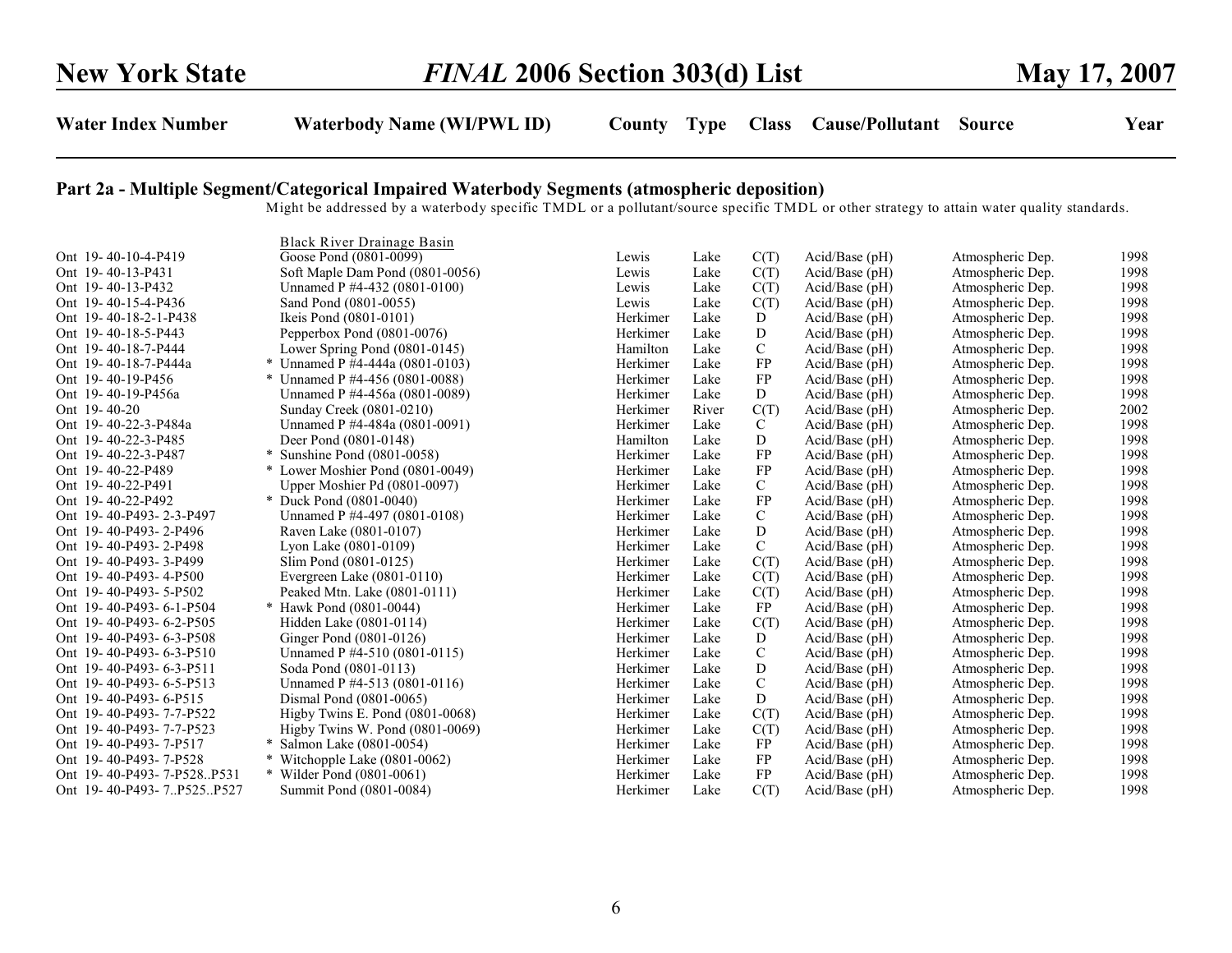### **Part 2a - Multiple Segment/Categorical Impaired Waterbody Segments (atmospheric deposition)** (con't)

|                               | Black River Drainage Basin<br>(con't) |          |       |                |                  |                  |      |
|-------------------------------|---------------------------------------|----------|-------|----------------|------------------|------------------|------|
| Ont 19-40-P493-21-1-P570      | Terror Lake (0801-0018)               | Hamilton | Lake  | C(T)           | $Acid/Base$ (pH) | Atmospheric Dep. | 1998 |
| Ont 19-40-P493-21-P571        | East Pond (0801-0066)                 | Herkimer | Lake  | C(T)           | $Acid/Base$ (pH) | Atmospheric Dep. | 1998 |
| Ont 19-40-P493-32             | Twitchell Creek (0801-0211)           | Herkimer | River | C(T)           | $Acid/Base$ (pH) | Atmospheric Dep. | 2002 |
| Ont 19-40-P493-32-15-P580     | Silver Lake (0801-0150)               | Hamilton | Lake  | C(T)           | $Acid/Base$ (pH) | Atmospheric Dep. | 1998 |
| Ont 19-40-P493-32-P584        | Twitchell Lake (0801-0165)            | Herkimer | Lake  | A(T)           | $Acid/Base$ (pH) | Atmospheric Dep. | 1998 |
| Ont 19-40-P493-32-P584P587    | * Lower Lilypad Pond (0801-0048)      | Herkimer | Lake  | FP             | Acid/Base (pH)   | Atmospheric Dep. | 1998 |
| Ont 19-57-7-P630              | Bill's Pond (0801-0128)               | Lewis    | Lake  | D              | $Acid/Base$ (pH) | Atmospheric Dep. | 1998 |
| Ont 19-57-9-2-P632            | Panther Pond (0801-0075)              | Lewis    | Lake  | C(T)           | $Acid/Base$ (pH) | Atmospheric Dep. | 1998 |
| Ont 19-57-10-3-P635           | * Fifth Creek Pond (0801-0042)        | Herkimer | Lake  | FP             | $Acid/Base$ (pH) | Atmospheric Dep. | 1998 |
| Ont 19-57-10-5-P638           | Unnamed P #4-638 (0801-0094)          | Herkimer | Lake  | C(T)           | Acid/Base (pH)   | Atmospheric Dep. | 1998 |
| Ont 19-57-23-P646             | Unnamed P #4-646 (0801-0122)          | Herkimer | Lake  | C(T)           | $Acid/Base$ (pH) | Atmospheric Dep. | 1998 |
| Ont 19-57-P651                | Little Diamond Pond (0801-0153)       | Hamilton | Lake  | C(T)           | $Acid/Base$ (pH) | Atmospheric Dep. | 1998 |
| Ont 19-60-P676-2-2-P678       | * East Pond (0801-0041)               | Herkimer | Lake  | FP             | $Acid/Base$ (pH) | Atmospheric Dep. | 1998 |
| Ont 19-60-P676-2-P679         | Unnamed P #4-679 (0801-0123)          | Herkimer | Lake  | C(T)           | $Acid/Base$ (pH) | Atmospheric Dep. | 1998 |
| Ont 19-60-P676-4-3-P681       | Black Foot Pond (0801-0064)           | Herkimer | Lake  | C(T)           | Acid/Base (pH)   | Atmospheric Dep. | 1998 |
| Ont 19-81-3-8-P880            | Bear Pond (0801-0029)                 | Hamilton | Lake  | C(T)           | Acid/Base (pH)   | Atmospheric Dep. | 1998 |
| Ont 19-81-18-17               | North Branch Moose River (0801-0212)  | Herkimer | River | C(T)           | $Acid/Base$ (pH) | Atmospheric Dep. | 2002 |
| Ont 19-81-18-17-14-P736P737   | Unnamed P #4-737 (0801-0154)          | Hamilton | Lake  | C(T)           | $Acid/Base$ (pH) | Atmospheric Dep. | 1998 |
| Ont 19-81-18-17-P739-3-P743-1 | Bald Mountain Brook (0801-0209)       | Herkimer | River | C(T)           | Acid/Base (pH)   | Atmospheric Dep. | 2002 |
| Ont 19-81-18-17-P752          | Big Moose Lake (0801-0035)            | Herkimer | Lake  | A(T)           | $Acid/Base$ (pH) | Atmospheric Dep. | 2002 |
| Ont 19-81-18-17-P752-2-P754   | Squash Pond (0801-0155)               | Hamilton | Lake  | AA             | Acid/Base (pH)   | Atmospheric Dep. | 1998 |
| Ont 19-81-18-17-P752-4-P756   | * Merriam Lake (0801-0050)            | Herkimer | Lake  | FP             | $Acid/Base$ (pH) | Atmospheric Dep. | 1998 |
| Ont 19-81-18-17-P752-6-P758   | Gull Lake South (0801-0013)           | Hamilton | Lake  | $\mathsf{C}$   | $Acid/Base$ (pH) | Atmospheric Dep. | 1998 |
| Ont 19-81-18-17-P752-7-P768   | Lower Sister Lake (0801-0004)         | Hamilton | Lake  | C(T)           | $Acid/Base$ (pH) | Atmospheric Dep. | 1998 |
| Ont 19-81-18-17-P752-7-P769   | * Upper Sister Lake $(0801-0008)$     | Hamilton | Lake  | FP             | $Acid/Base$ (pH) | Atmospheric Dep. | 1998 |
| Ont 19-81-18-17-P752-7P759    | Unnamed P #4-759 (0801-0022)          | Hamilton | Lake  | C(T)           | $Acid/Base$ (pH) | Atmospheric Dep. | 1998 |
| Ont 19-81-18-17-P752-7P760    | Otter Pond (0801-0016)                | Hamilton | Lake  | C(T)           | $Acid/Base$ (pH) | Atmospheric Dep. | 1998 |
| Ont 19-81-18-17-P752-7P762    | North Gull Lake (0801-0005)           | Hamilton | Lake  | C              | $Acid/Base$ (pH) | Atmospheric Dep. | 1998 |
| Ont 19-81-18-17-P752-8-P774   | * Russian Lake (0801-0006)            | Hamilton | Lake  | FP             | $Acid/Base$ (pH) | Atmospheric Dep. | 1998 |
| Ont 19-81-18-17-P752-9        | Constable Creek (0801-0213)           | Herkimer | River | C(T)           | $Acid/Base$ (pH) | Atmospheric Dep. | 2002 |
| Ont 19-81-18-17-P752-9-P777   | Constable Pond (0801-0214)            | Herkimer | River | C(T)           | $Acid/Base$ (pH) | Atmospheric Dep. | 2002 |
| Ont 19-81-18-17-P752-9-P779   | Pigeon Lake (0801-0017)               | Hamilton | Lake  | C(T)           | Acid/Base (pH)   | Atmospheric Dep. | 1998 |
| Ont 19-81-18-17-P752-9P775    | Pug Hole Pond (0801-0033)             | Hamilton | Lake  | $\overline{?}$ | $Acid/Base$ (pH) | Atmospheric Dep. | 1998 |
| Ont 19-81-18-17-P752P772      | * South Pond (0801-0057)              | Herkimer | Lake  | FP             | $Acid/Base$ (pH) | Atmospheric Dep. | 1998 |
| Ont 19-81-18-17-P752P773      | Unnamed P #4-773 (0801-0032)          | Hamilton | Lake  | C(T)           | Acid/Base (pH)   | Atmospheric Dep. | 1998 |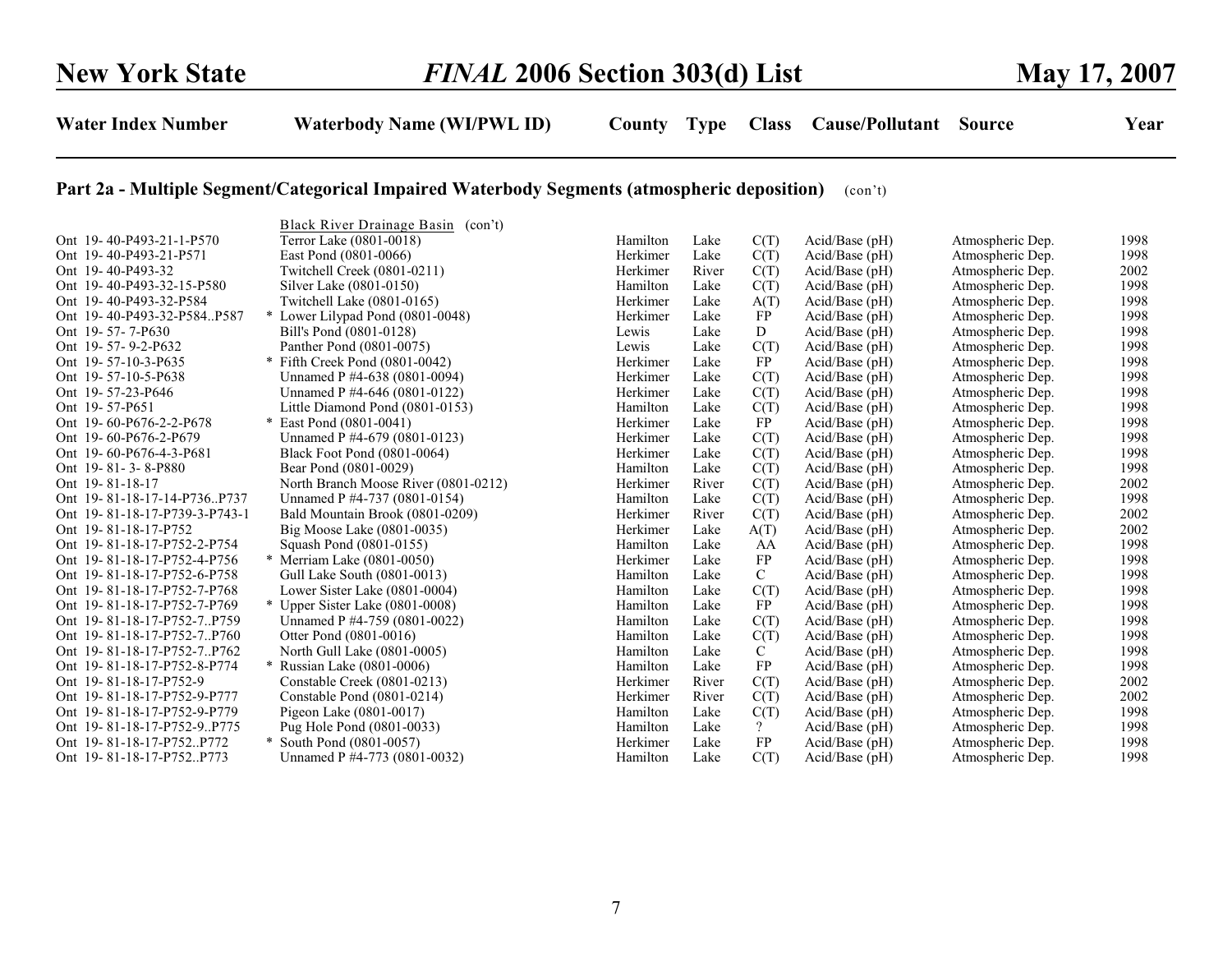#### **Part 2a - Multiple Segment/Categorical Impaired Waterbody Segments (atmospheric deposition)** (con't)

|                            | Black River Drainage Basin<br>(con't) |                  |       |      |                  |                  |      |
|----------------------------|---------------------------------------|------------------|-------|------|------------------|------------------|------|
| Ont 19-81-18-P782dP788     | Eagles Nest Lake (0801-0011)          | Hamilton         | Lake  | C(T) | $Acid/Base$ (pH) | Atmospheric Dep. | 1998 |
| Ont 19-81-18-P792dP787a-2  | Seventh Lake Inlet (0801-0207)        | Hamilton         | River | C(T) | $Acid/Base$ (pH) | Atmospheric Dep. | 2002 |
| Ont 19-81-18-P792dP787a-4  | Buck Creek (0801-0215)                | Hamilton         | River | C(T) | $Acid/Base$ (pH) | Atmospheric Dep. | 2002 |
| Ont 19-81-18-P792dP787a-6  | Wheeler Creek (0801-0216)             | Hamilton         | River | C(T) | $Acid/Base$ (pH) | Atmospheric Dep. | 2002 |
| Ont 19-81-51-2-P837        | Balsam Lake (0801-0034)               | Herkimer         | Lake  | C(T) | $Acid/Base$ (pH) | Atmospheric Dep. | 1998 |
| Ont 19-81-52-P841          | Unnamed P #4-841 (0801-0131)          | Herkimer         | Lake  | C(T) | $Acid/Base$ (pH) | Atmospheric Dep. | 1998 |
| Ont 19-81-58-12-P855       | * Mountain Lake (0801-0052)           | Herkimer         | Lake  | FP   | $Acid/Base$ (pH) | Atmospheric Dep. | 1998 |
| Ont 19-81-58-16-P863       | Unnamed P #4-863 (0801-0158)          | Hamilton         | Lake  | C(T) | $Acid/Base$ (pH) | Atmospheric Dep. | 1998 |
| Ont 19-81-58-22-2-3-P866   | Deep Lake (0801-0010)                 | Hamilton         | Lake  | C(T) | $Acid/Base$ (pH) | Atmospheric Dep. | 1998 |
| Ont 19-81-58-22-P873       | Wolf Lake (0801-0025)                 | Hamilton         | Lake  | C(T) | $Acid/Base$ (pH) | Atmospheric Dep. | 1998 |
| Ont 19-81-58-25-P874       | Brook Trout Lake (0801-0009)          | Hamilton         | Lake  | C(T) | $Acid/Base$ (pH) | Atmospheric Dep. | 1998 |
| Ont 19-81-58-5-P852        | * Indian Lake (0801-0002)             | Hamilton         | Lake  | FP   | $Acid/Base$ (pH) | Atmospheric Dep. | 1998 |
| Ont 19-81-58-P869          | Twin Lake West (0801-0020)            | Hamilton         | Lake  | C(T) | $Acid/Base$ (pH) | Atmospheric Dep. | 1998 |
| Ont 19-81-58-P870          | Twin Lake East (0801-0019)            | Hamilton         | Lake  | C(T) | $Acid/Base$ (pH) | Atmospheric Dep. | 1998 |
| Ont 19-81-58-P875          | Northrup Lake (0801-0160)             | Hamilton         | Lake  | C(T) | $Acid/Base$ (pH) | Atmospheric Dep. | 1998 |
| Ont 19-81-69-P888          | Sly Pond (0801-0007)                  | Hamilton         | Lake  | C    | $Acid/Base$ (pH) | Atmospheric Dep. | 1998 |
| Ont 19-81-71               | Bradley Brook (0801-0208)             | Hamilton         | River | C(T) | Acid/Base (pH)   | Atmospheric Dep. | 2002 |
| Ont 19-81-71-2-1           | Cellar Brook (0801-0217)              | Hamilton         | River | C(T) | Acid/Base (pH)   | Atmospheric Dep. | 2002 |
| Ont 19-88-P905             | Barnes Lake (0801-0134)               | Lewis            | Lake  | C(T) | $Acid/Base$ (pH) | Atmospheric Dep. | 1998 |
| Ont 19-104-2-P951-1-P952   | Lily Lake (0801-0070)                 | Herkimer         | Lake  | C(T) | $Acid/Base$ (pH) | Atmospheric Dep. | 1998 |
| Ont 19-104-P981-1-P982P984 | Bloodsucker Pond (0801-0135)          | Herkimer         | Lake  | C    | $Acid/Base$ (pH) | Atmospheric Dep. | 1998 |
| Ont 19-114-P996            | Burp Lake (0801-0139)                 | Herkimer         | Lake  | C(T) | $Acid/Base$ (pH) | Atmospheric Dep. | 1998 |
| Ont 19-128-6-P1003         | Little Salmon Lk. (0801-0140)         | Herkimer         | Lake  | C(T) | $Acid/Base$ (pH) | Atmospheric Dep. | 1998 |
| Ont 19-P1007-10-3-P1011    | Snyder Lake (0801-0080)               | Herkimer         | Lake  | C(T) | $Acid/Base$ (pH) | Atmospheric Dep. | 1998 |
| Ont 19-P1007-10P1011P1012  | * Monument Lake (0801-0051)           | Herkimer         | Lake  | FP   | $Acid/Base$ (pH) | Atmospheric Dep. | 1998 |
|                            | Saint Lawrence River Drainage Basin   |                  |       |      |                  |                  |      |
| SL-1-046-P031              | Joe Indian Lake (0903-0060)           | St.Lawrence Lake |       | C(T) | $Acid/Base$ (pH) | Atmospheric Dep. | 1998 |
| SL-1-162-P233-01-P234      | Black Pond (0903-0007)                | Essex            | Lake  | FP   | $Acid/Base$ (pH) | Atmospheric Dep. | 1998 |
| SL-1-172-P293-13-4-P322    | * Upper Haymarsh Pond (0903-0017)     | Hamilton         | Lake  | FP   | $Acid/Base$ (pH) | Atmospheric Dep. | 1998 |
| SL-1-P085-1-P87            | Gull Pond (0903-0061)                 | Franklin         | Lake  | C    | $Acid/Base$ (pH) | Atmospheric Dep. | 1998 |
| SL-1-P109-11-2-4-1-2-P116  | Lost Pond (0903-0057)                 | Hamilton         | Lake  | D    | $Acid/Base$ (pH) | Atmospheric Dep. | 1998 |
| SL-1-P109-11-2-P118P129    | Rock Pond, P-129 (0903-0003)          | Hamilton         | Lake  | B(T) | Acid/Base (pH)   | Atmospheric Dep. | 1998 |
| SL-1-P109-11-P144P147      | High Pond (0903-0001)                 | Hamilton         | Lake  | C(T) | Acid/Base (pH)   | Atmospheric Dep. | 1998 |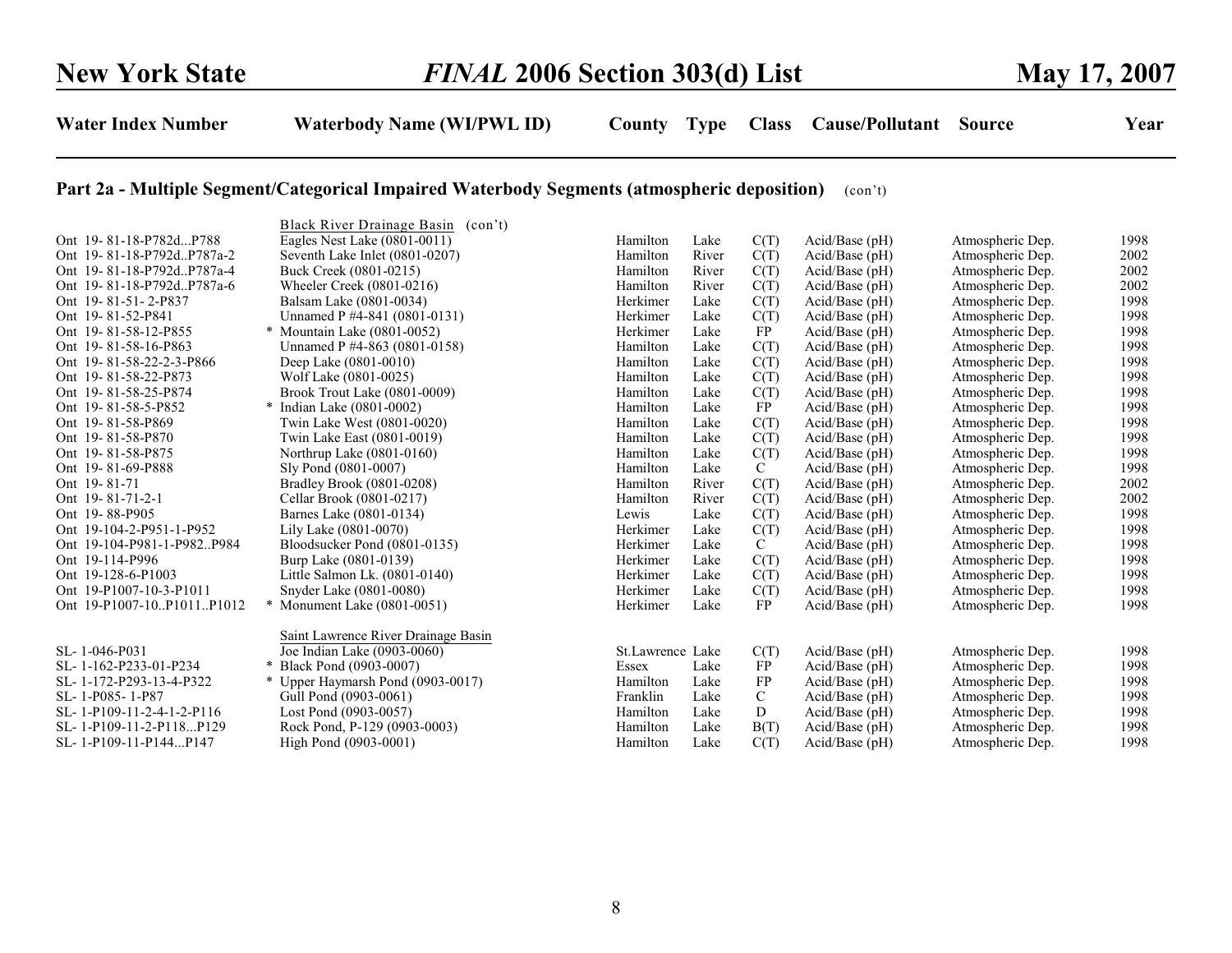#### **Part 2a - Multiple Segment/Categorical Impaired Waterbody Segments (atmospheric deposition)** (con't)

|                             | Saint Lawrence River Drainage Basin<br>(con't) |                  |      |                  |                  |      |
|-----------------------------|------------------------------------------------|------------------|------|------------------|------------------|------|
| SL- 1-P109-11-P144P148      | Little Pine Pond (0903-0028)                   | St.Lawrence Lake | D    | $Acid/Base$ (pH) | Atmospheric Dep. | 1998 |
| SL- 1-P109-11-P156-4-1-P161 | Spring Pond (0903-0041)                        | St.Lawrence Lake | C(T) | $Acid/Base$ (pH) | Atmospheric Dep. | 1998 |
| SL-1-P109-11-P170           | Halfmoon Pond (0903-0032)                      | St.Lawrence Lake | C(T) | $Acid/Base$ (pH) | Atmospheric Dep. | 1998 |
| SL- 1-P109-11P172           | * High Pond (0903-0025)                        | St.Lawrence Lake | FP   | $Acid/Base$ (pH) | Atmospheric Dep. | 1998 |
| SL- 1-P109-15-P178-1-P179   | Black Pond (0903-0027)                         | St.Lawrence Lake | FP   | Acid/Base (pH)   | Atmospheric Dep. | 1998 |
| SL-1-P241-22-P245           | South Pond (0903-0005)                         | Lake<br>Hamilton | C(T) | Acid/Base (pH)   | Atmospheric Dep. | 1998 |
| SL-1-P241-22-P245-2-P247    | Salmon Pond (0903-0004)                        | Hamilton<br>Lake | C(T) | Acid/Base (pH)   | Atmospheric Dep. | 1998 |
| SL-1-P276-1-P277P278        | Pilgrim Pond (0903-0043)                       | Lake<br>Hamilton | D    | $Acid/Base$ (pH) | Atmospheric Dep. | 1998 |
| SL- 1-P293-13-4-P325        | * Pelcher Pond (0903-0002)                     | Hamilton<br>Lake | FP   | Acid/Base (pH)   | Atmospheric Dep. | 1998 |
| SL- 1-P293-13-8-P327        | * Middle Chain Pond (0903-0011)                | Lake<br>Hamilton | FP   | $Acid/Base$ (pH) | Atmospheric Dep. | 1998 |
| SL-1-P293-13-8-P330         | * Unnamed P $#6-330(0903-0015)$                | Hamilton<br>Lake | FP   | $Acid/Base$ (pH) | Atmospheric Dep. | 1998 |
| SL- 1-P293P315              | * Aluminum Pond (0903-0006)                    | Hamilton<br>Lake | FP   | $Acid/Base$ (pH) | Atmospheric Dep. | 1998 |
| SL- 2-59-32-6-1-P361        | Wolf Pond (0904-0002)                          | St.Lawrence Lake | C(T) | Acid/Base (pH)   | Atmospheric Dep. | 1998 |
| SL-25-073                   | * W.Br.Oswegatchie (0905-0003)                 | Lewis<br>River   | FP   | $Acid/Base$ (pH) | Atmospheric Dep. | 1998 |
| SL-25-073-19-5-3-P136       | Dry Timber Lake (0905-0032)                    | St.Lawrence Lake | C(T) | $Acid/Base$ (pH) | Atmospheric Dep. | 1998 |
| SL-25-073-26-38-5-P184      | Green Pond (0905-0035)                         | Herkimer<br>Lake | D    | $Acid/Base$ (pH) | Atmospheric Dep. | 1998 |
| SL-25-073-26-38-P183-P185   | * Twin Ponds (0905-0059)                       | Herkimer<br>Lake | FP   | Acid/Base (pH)   | Atmospheric Dep. | 1998 |
| SL-25-073-26-38-5-P186      | Loon Hollow Pond (0905-0105)                   | Herkimer<br>Lake | C(T) | $Acid/Base$ (pH) | Atmospheric Dep. | 1998 |
| SL-25-073-26-40-P189        | * Rock Lake (0905-0015)                        | Lake<br>Herkimer | FP   | $Acid/Base$ (pH) | Atmospheric Dep. | 1998 |
| SL-25-073-26-40-P190        | Emerald Lake (0905-0008)                       | Herkimer<br>Lake | FP   | $Acid/Base$ (pH) | Atmospheric Dep. | 1998 |
| SL-25-073-26-40-P191        | Sand Lake (0905-0016)                          | Herkimer<br>Lake | FP   | $Acid/Base$ (pH) | Atmospheric Dep. | 1998 |
| SL-25-073-26-40P192         | Sitz Pond (0905-0017)                          | Herkimer<br>Lake | FP   | Acid/Base (pH)   | Atmospheric Dep. | 1998 |
| SL-25-073-26-42-1-P195      | Muskrat Pond (0905-0061)                       | Lake<br>Herkimer | D    | $Acid/Base$ (pH) | Atmospheric Dep. | 1998 |
| SL-25-073-26-42-P196        | Bear Pond (0905-0062)                          | Herkimer<br>Lake | D    | $Acid/Base$ (pH) | Atmospheric Dep. | 1998 |
| SL-25-073-26-42-P196-1-P197 | Diana Pond (0905-0063)                         | Herkimer<br>Lake | D    | Acid/Base (pH)   | Atmospheric Dep. | 1998 |
| SL-25-073-26-43-P198        | * Lower South Pond (0905-0012)                 | Herkimer<br>Lake | FP   | Acid/Base (pH)   | Atmospheric Dep. | 1998 |
| SL-25-073-26-43-P199        | * Middle South Pond (0905-0013)                | Herkimer<br>Lake | FP   | Acid/Base (pH)   | Atmospheric Dep. | 1998 |
| SL-25-073-26-43-P200        | Upper South Pond (0905-0057)                   | Herkimer<br>Lake | D    | Acid/Base (pH)   | Atmospheric Dep. | 1998 |
| SL-25-073-26-44-P201        | $*$ N.Beechridge Pond (0905-0019)              | Herkimer<br>Lake | FP   | Acid/Base (pH)   | Atmospheric Dep. | 1998 |
| SL-25-073-26-44-P201        | * Unnamed P $#4-201(0905-0047)$                | Herkimer<br>Lake | FP   | $Acid/Base$ (pH) | Atmospheric Dep. | 1998 |
| SL-25-073-26-44-P203        | E.Beechridge Pond (0905-0020)                  | Herkimer<br>Lake | FP   | Acid/Base (pH)   | Atmospheric Dep. | 1998 |
| SL-25-073-26-46-P203        | * Unnamed P $#4-203(0905-0049)$                | Herkimer<br>Lake | FP   | $Acid/Base$ (pH) | Atmospheric Dep. | 1998 |
|                             |                                                |                  |      |                  |                  |      |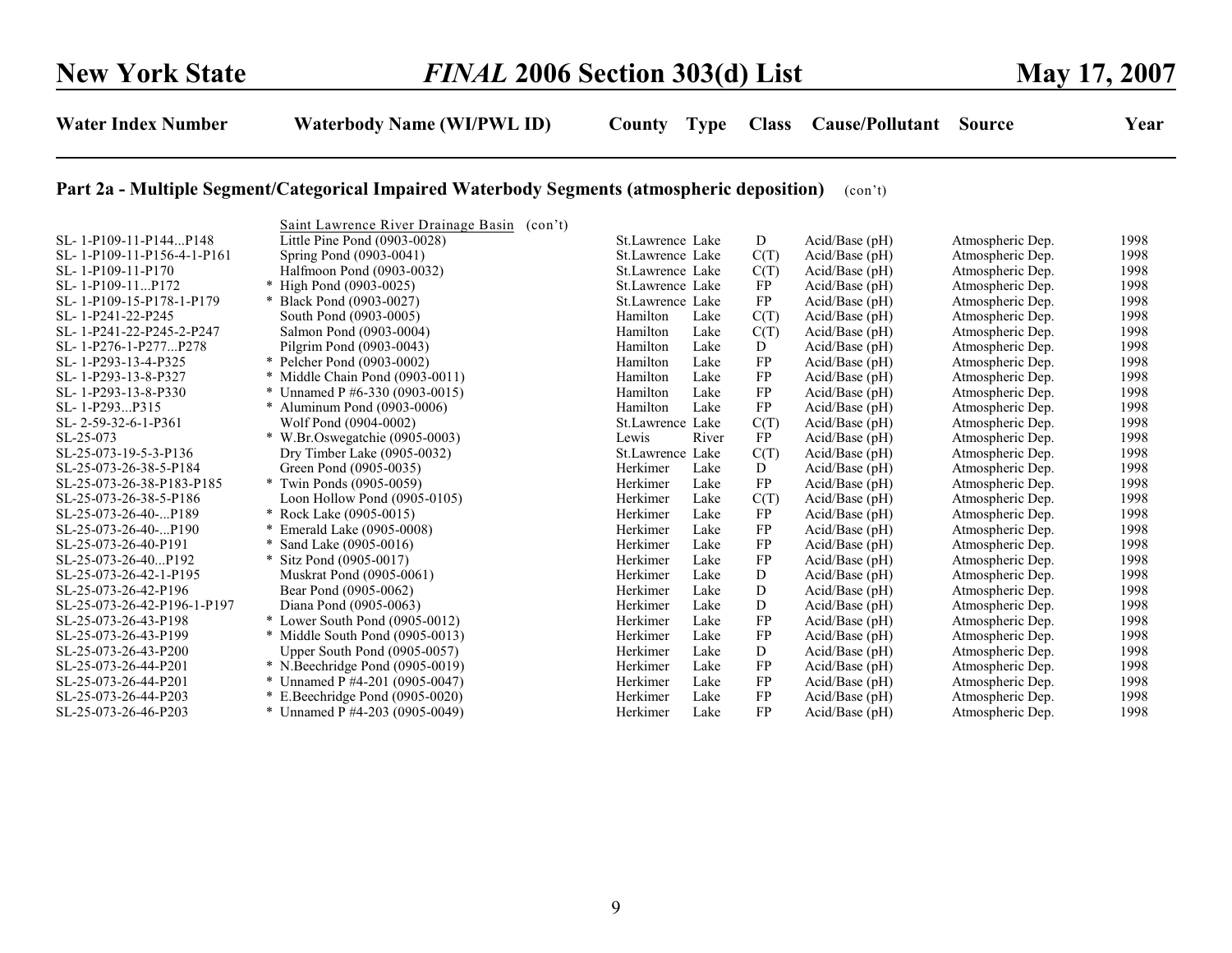#### **Part 2a - Multiple Segment/Categorical Impaired Waterbody Segments (atmospheric deposition)** (con't)

Saint Lawrence River Drainage Basin (con't)

| SL-25-073-26-47-P205    | Unnamed P #4-205 (0905-0021)       | Herkimer<br>Lake | FP                       | $Acid/Base$ (pH) | Atmospheric Dep. | 1998 |
|-------------------------|------------------------------------|------------------|--------------------------|------------------|------------------|------|
| SL-25-073-26-48-1-P208  | * Unnamed P $#4-208(0905-0022)$    | Herkimer<br>Lake | FP                       | $Acid/Base$ (pH) | Atmospheric Dep. | 1998 |
| SL-25-073-26-49-P210    | * Willys Lake (0905-0026)          | Herkimer<br>Lake | FP                       | $Acid/Base$ (pH) | Atmospheric Dep. | 1998 |
| SL-25-073-26-P193-P194  | Unnamed P #4-194 (0905-0060)       | Herkimer<br>Lake | $\overline{\mathcal{E}}$ | $Acid/Base$ (pH) | Atmospheric Dep. | 1998 |
| SL-25-073-26-P204       | * Unnamed P #4-204 (0905-0050)     | Herkimer<br>Lake | FP                       | $Acid/Base$ (pH) | Atmospheric Dep. | 1998 |
| SL-25-073-26-P214       | Walker Lake (0905-0024)            | Herkimer<br>Lake | FP.                      | $Acid/Base$ (pH) | Atmospheric Dep. | 1998 |
| SL-25-073-43-P244-P245  | Jakes Pond (0905-0038)             | Herkimer<br>Lake | C(T)                     | $Acid/Base$ (pH) | Atmospheric Dep. | 1998 |
| SL-25-073-P228e         | Unnamed P #4-288e (0905-0078)      | St.Lawrence Lake | C(T)                     | $Acid/Base$ (pH) | Atmospheric Dep. | 1998 |
| SL-25-101-24-8-P289     | Crystal Lake (0905-0030)           | St.Lawrence Lake | C(T)                     | $Acid/Base$ (pH) | Atmospheric Dep. | 1998 |
| SL-25-118-1-P340        | * Otter Pond $(0905-0014)$         | St.Lawrence Lake | FP                       | $Acid/Base$ (pH) | Atmospheric Dep. | 1998 |
| SL-25-126-4-P350        | * Lone Duck Pond (0905-0088)       | Hamilton<br>Lake | FP                       | $Acid/Base$ (pH) | Atmospheric Dep. | 1998 |
| SL-25-126-5-P351        | * Muir Pond (0905-0041)            | Herkimer<br>Lake | FP                       | $Acid/Base$ (pH) | Atmospheric Dep. | 1998 |
| SL-25-126-7-1-P354      | Lower Riley Pond $(0905-0011)$     | Herkimer<br>Lake | FP                       | $Acid/Base$ (pH) | Atmospheric Dep. | 1998 |
| SL-25-126-7-1-P355      | Upper Riley Pond (0905-0023)       | Herkimer<br>Lake | FP                       | $Acid/Base$ (pH) | Atmospheric Dep. | 1998 |
| SL-25-126-P352          | Wolf Pond (0905-0027)              | Herkimer<br>Lake | FP                       | $Acid/Base$ (pH) | Atmospheric Dep. | 1998 |
| SL-25-126-P352-1-P353   | Streeter Fishpond (0905-0067)      | Herkimer<br>Lake | FP                       | $Acid/Base$ (pH) | Atmospheric Dep. | 1998 |
| SL-25-131-P363          | Slender Pond (0905-0074)           | St.Lawrence Lake | FP                       | $Acid/Base$ (pH) | Atmospheric Dep. | 1998 |
| SL-25-132-1-P365        | Oven Lake (0905-0042)              | Herkimer<br>Lake | D                        | $Acid/Base$ (pH) | Atmospheric Dep. | 1998 |
| SL-25-132-1-P366        | Grassy Pond (0905-0034)            | Herkimer<br>Lake | $\mathbf C$              | $Acid/Base$ (pH) | Atmospheric Dep. | 1998 |
| SL-25-132-1-P366-P367   | Hyde Pond (0905-0071)              | Herkimer<br>Lake | $\mathsf{C}$             | $Acid/Base$ (pH) | Atmospheric Dep. | 1998 |
| SL-25-132-6-P371        | * Unnamed P $#4-371(0905-0056)$    | St.Lawrence Lake | FP                       | $Acid/Base$ (pH) | Atmospheric Dep. | 1998 |
| SL-25-132-7-P372        | * Little Crooked Lk (0905-0010)    | Herkimer<br>Lake | FP                       | $Acid/Base$ (pH) | Atmospheric Dep. | 1998 |
| SL-25-132-P366-P368     | Hitchens Pond (0905-0036)          | Herkimer<br>Lake | C                        | $Acid/Base$ (pH) | Atmospheric Dep. | 1998 |
| SL-25-132-P369          | Toad Pond (0905-0046)<br>$\ast$    | Herkimer<br>Lake | FP                       | $Acid/Base$ (pH) | Atmospheric Dep. | 1998 |
| SL-25-132-P373          | * Crooked Lake (0905-0006)         | Herkimer<br>Lake | FP                       | $Acid/Base$ (pH) | Atmospheric Dep. | 1998 |
| SL-25-133-1-P376        | * Gal Pond (0905-0009)             | Herkimer<br>Lake | FP                       | $Acid/Base$ (pH) | Atmospheric Dep. | 1998 |
| SL-25-133P375           | * Cracker Pond (0905-0005)         | Herkimer<br>Lake | FP                       | $Acid/Base$ (pH) | Atmospheric Dep. | 1998 |
| SL-25-140-1-P377        | Gull Lake (0905-0072)              | Herkimer<br>Lake | C(T)                     | $Acid/Base$ (pH) | Atmospheric Dep. | 1998 |
| SL-25-P309              | Cranberry Lake (0905-0007)         | St.Lawrence Lake | A(T)                     | $Acid/Base$ (pH) | Atmospheric Dep. | 1998 |
| SL-25-P309-9-2-P313     | Curtis Pond (0905-0004)            | St.Lawrence Lake | FP                       | $Acid/Base$ (pH) | Atmospheric Dep. | 1998 |
| SL-25-P309-9-5-P314     | Unnamed P #4-314 (0905-0080)       | St.Lawrence Lake | FP                       | Acid/Base (pH)   | Atmospheric Dep. | 1998 |
| SL-25-P309-9-5-P315     | * Donut Pond (0905-0081)           | St.Lawrence Lake | FP                       | $Acid/Base$ (pH) | Atmospheric Dep. | 1998 |
| SL-25-P309-9-P316       | * Dog Pond (0905-0031)             | St.Lawrence Lake | FP                       | $Acid/Base$ (pH) | Atmospheric Dep. | 1998 |
| SL-25-P309-12-1-2-P325  | * Indian Mountain P (0905-0037)    | St.Lawrence Lake | FP                       | $Acid/Base$ (pH) | Atmospheric Dep. | 1998 |
| SL-25-P309124-P343.P344 | * Buck Pond, Cage Lake (0905-0001) | St.Lawrence Lake | FP                       | Acid/Base (pH)   | Atmospheric Dep. | 1998 |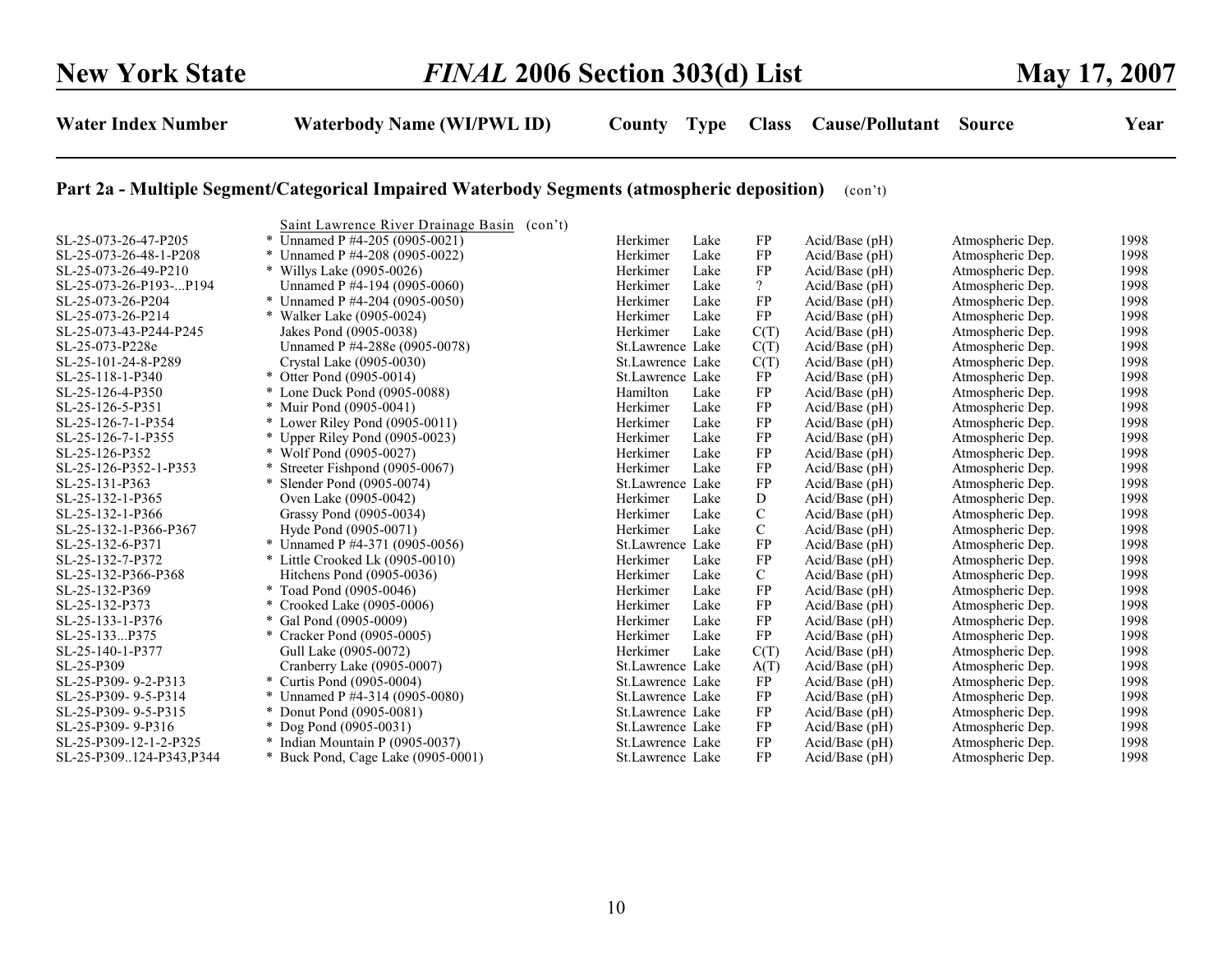| Water Index Number | <b>Waterbody Name (WI/PWL ID)</b> |  |  | County Type Class Cause/Pollutant Source |  | Year |
|--------------------|-----------------------------------|--|--|------------------------------------------|--|------|
|--------------------|-----------------------------------|--|--|------------------------------------------|--|------|

#### **Part 2a - Multiple Segment/Categorical Impaired Waterbody Segments (atmospheric deposition)** (con't)

|                              | Saint Lawrence River Drainage Basin<br>(con't)             |          |      |      |                  |                  |      |
|------------------------------|------------------------------------------------------------|----------|------|------|------------------|------------------|------|
| SLC-29-P065                  | Wolf Pond (0902-0006)                                      | Franklin | Lake | B    | $Acid/Base$ (pH) | Atmospheric Dep. | 1998 |
| SLC-32-6-26-P079             | Diamond Pond (0902-0011)                                   | Franklin | Lake | D    | $Acid/Base$ (pH) | Atmospheric Dep. | 1998 |
| SLC-32-20-41-P101            | Lower Twin Pond (0902-0045)                                | Essex    | Lake | C(T) | $Acid/Base$ (pH) | Atmospheric Dep. | 1998 |
| SLC-32-20-95-P141            | Little Long Pond $(0902-0004)$                             | Franklin | Lake | FP   | $Acid/Base$ (pH) | Atmospheric Dep. | 1998 |
| SLC-32-20-95-P142            | Kitfox Pond (0902-0003)                                    | Franklin | Lake | FP   | $Acid/Base$ (pH) | Atmospheric Dep. | 1998 |
| SLC-32-67-2-P221             | Benz Pond (0902-0021)                                      | Essex    | Lake | D    | $Acid/Base$ (pH) | Atmospheric Dep. | 1998 |
| SLC-32-81-P238-2-P244        | Toad Pond (0902-0008)                                      | Franklin | Lake | FP   | $Acid/Base$ (pH) | Atmospheric Dep. | 1998 |
| SLC-32-P170                  | Long Pond, P-170 (0902-0005)                               | Franklin | Lake | FP   | $Acid/Base$ (pH) | Atmospheric Dep. | 1998 |
| SLC-32-P257a-P264-P265P271   | Bear Pond (0902-0007)                                      | Franklin | Lake | FP   | $Acid/Base$ (pH) | Atmospheric Dep. | 1998 |
|                              | Lake Champlain Drainage Basin                              |          |      |      |                  |                  |      |
| C-15-P114.P201               | St. Germain Pond (included in 1003-0086)                   | Franklin | Lake | AA   | $Acid/Base$ (pH) | Atmospheric Dep. | 1998 |
| $C-25-26. P234$              | East Copperas Pond, (included in 1004-0065)                | Essex    | Lake | C(T) | Acid/Base (pH)   | Atmospheric Dep. | 1998 |
|                              | Upper Hudson River Drainage Basin                          |          |      |      |                  |                  |      |
| H-363-P119                   | Bullhead Pond (1101-0033) <sup>10</sup>                    | Saratoga | Lake | C    | $Acid/Base$ (pH) | Atmospheric Dep. | 1998 |
| H-369-P127-46-12-P168        | Holmes Lake (1104-0006)                                    | Fulton   | Lake | FP   | $Acid/Base$ (pH) | Atmospheric Dep. | 1998 |
| H-36920-23-4-P225            | Sand Lake (1104-0015)                                      | Hamilton | Lake | FP   | Acid/Base (pH)   | Atmospheric Dep. | 1998 |
| H-36920-P222 thru P276       | Minor Lakes Trib to Upp.W.Br Sacandaga (1104-0013)         | Hamilton | Lake | FP   | $Acid/Base$ (pH) | Atmospheric Dep. | 1998 |
| H-36920-43-P270              | Silver Lake (1104-0016)                                    | Hamilton | Lake | FP   | Acid/Base (pH)   | Atmospheric Dep. | 1998 |
| H-438-20-2a-P557             | Stoney Pond (1104-0018)                                    | Essex    | Lake | FP   | Acid/Base (pH)   | Atmospheric Dep. | 1998 |
| H-461P582 thru P612          | * Minor Lakes Trib to Indian River/Lake $(1104-0008)^{12}$ | Hamilton | Lake | FP   | $Acid/Base$ (pH) | Atmospheric Dep. | 1998 |
| H-503-P680/P682-6P687        | Round Pond (1104-0073)                                     | Hamilton | Lake | FP   | $Acid/Base$ (pH) | Atmospheric Dep. | 1998 |
| H-469P624 thru P669          | * Minor Lakes Trib to Cedar River $(1104-0003)^{13}$       | Hamilton | Lake | FP   | $Acid/Base$ (pH) | Atmospheric Dep. | 1998 |
| H-508 thru 546P695 thru P719 | * Minor Lakes Trib to Upper Hudson $(1104-0007)^{14}$      | Essex    | Lake | FP   | Acid/Base (pH)   | Atmospheric Dep. | 1998 |

<sup>&</sup>lt;sup>10</sup> This waterbody was previously listed in Appendix A - *Other/Smaller Waters Impaired by Atmospheric Deposition*. Re-assessment found the lake to be of sufficient size to list in Part 2a.

<sup>&</sup>lt;sup>11</sup> The specifically identified water(s) in this segment include Clockmill Pond (P228), Rock Lake (P229), Lower Loomis Pond (P256), Upper Loomis Pond (P257), Trout Lake (P260), Chub Lake (P264), Rock Lake (P275) and Meco Lake (P276).

<sup>&</sup>lt;sup>12</sup> The specifically identified water(s) in this segment include Little Moose Pond (P607).

<sup>&</sup>lt;sup>13</sup> The specifically identified water(s) in this segment include South Pine Lake and Carry Pond (P669).

<sup>&</sup>lt;sup>14</sup> The specifically identified water(s) in this segment include Lake Colden (P706), Upper Wallface Pond (P719).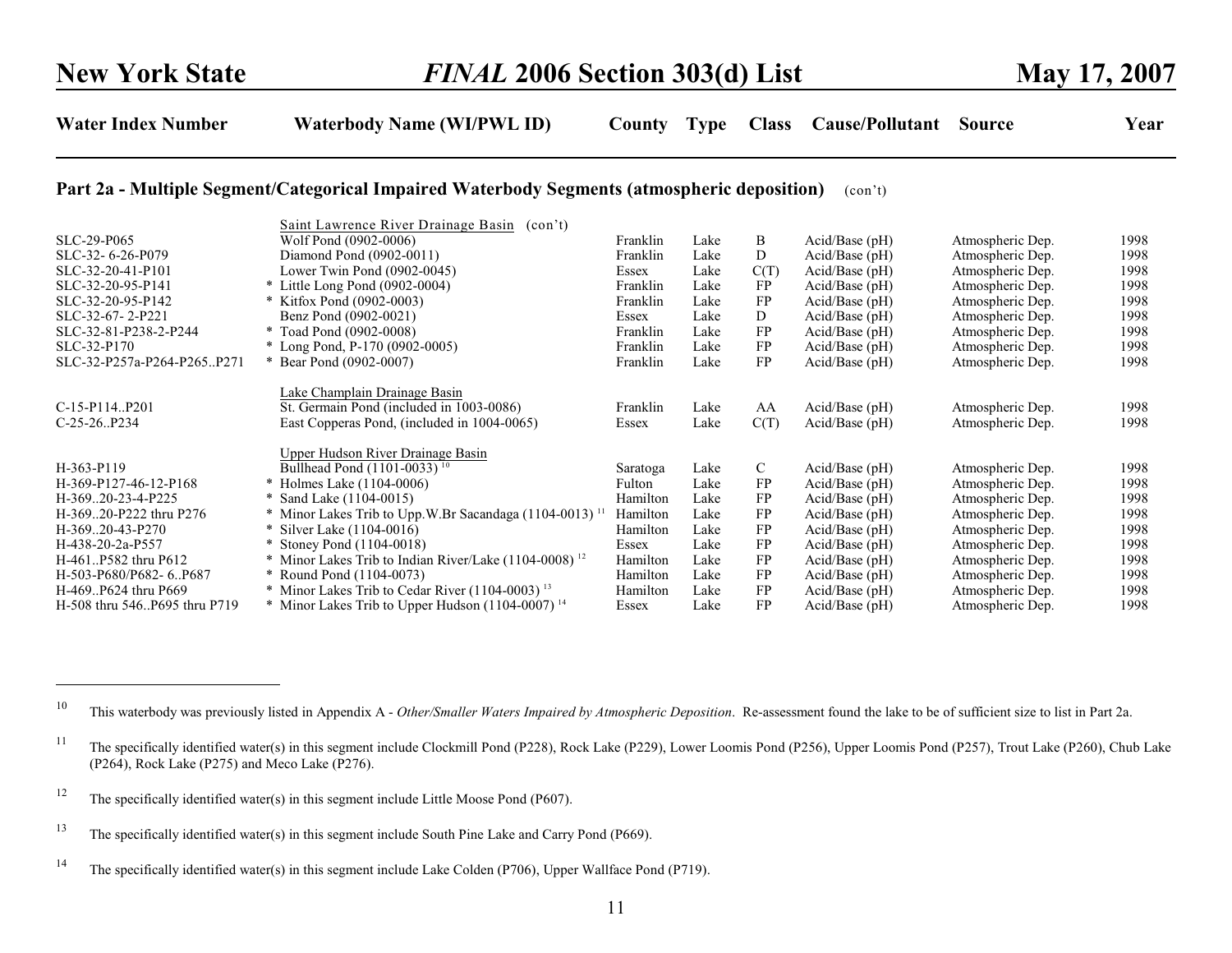| Water Index Number | Waterbody Name (WI/PWL ID) |  |  | County Type Class Cause/Pollutant Source |  | Year |
|--------------------|----------------------------|--|--|------------------------------------------|--|------|
|--------------------|----------------------------|--|--|------------------------------------------|--|------|

#### **Part 2a - Multiple Segment/Categorical Impaired Waterbody Segments (atmospheric deposition)** (con't)

|                                | Mohawk River Drainage Basin                       |          |         |           |                  |                  |      |
|--------------------------------|---------------------------------------------------|----------|---------|-----------|------------------|------------------|------|
| H-240-144-13P727.P729.P730     | * Green, Otter, Stewart Lakes (1201-0009)         | Fulton   | Lake    | B/FP      | $Acid/Base$ (pH) | Atmospheric Dep. | 1998 |
| H-240-144-13P732               | Irving Pond (1201-0230, formerly 1201-0004)       | Fulton   | Lake    | В         | $Acid/Base$ (pH) | Atmospheric Dep. | 1998 |
| H-240-144-28-P750P753.P755     | Knapps Long Lk, Long Pd (1201-0007)               | Fulton   | Lake    | FP        | $Acid/Base$ (pH) | Atmospheric Dep. | 1998 |
| H-240-144-29-P768              | $*$ Little Metcalf Lake $(1201-0227)$             | Herkimer | Lake    | FP.       | $Acid/Base$ (pH) | Atmospheric Dep. | 1998 |
| H-240-144-34-P771              | Redlouse Lake (1201-0008)                         | Hamilton | Lake    | FP        | $Acid/Base$ (pH) | Atmospheric Dep. | 1998 |
| H-240-144-38-P777              | Ferris Lake (1201-0003)                           | Hamilton | Lake    | FP        | $Acid/Base$ (pH) | Atmospheric Dep. | 1998 |
| H-240-144-43-P786              | Morehouse Lake (1201-0080)                        | Hamilton | Lake    | B(T)      | $Acid/Base$ (pH) | Atmospheric Dep. | 1998 |
| H-240-144-44-P790.P790a        | Big Alderbed Pd, Blind Mans Vly (1201-0002)       | Hamilton | Lake    | C(T)      | $Acid/Base$ (pH) | Atmospheric Dep. | 1998 |
| $H-240-180$ (portion 5)        | West Canada Creek, Upp, and tribs (1203-0008)     | Herkimer | River   | A(T)/FP   | $Acid/Base$ (pH) | Atmospheric Dep. | 1998 |
| $H-240-180$ (portion 6)        | West Canada Creek, Upp, and tribs (1203-0025)     | Herkimer | River   | C(T)/FP   | Acid/Base (pH)   | Atmospheric Dep. | 2004 |
| H-240-180- P799-19P818 to P822 | Lakes Trib to Jerseyfield Lake (1203-0002)        | Herkimer | Lake    | C         | $Acid/Base$ (pH) | Atmospheric Dep. | 1998 |
| H-240-180-74-16-1-P856         | Twin Lake, south (1203-0005)                      | Hamilton | Lake    | FP        | Acid/Base $(pH)$ | Atmospheric Dep. | 1998 |
| H-240-180-74-21-P862           | $*$ T Lake (1203-0004)                            | Hamilton | Lake    | FP        | $Acid/Base$ (pH) | Atmospheric Dep. | 1998 |
| H-240-180-74P864 thru P867     | * Buck Ponds, White Birch Lake (1203-0001)        | Hamilton | Lake    | <b>FP</b> | $Acid/Base$ (pH) | Atmospheric Dep. | 1998 |
| H-240-180-87-P908,P909         | Spruce, Balsam Lakes (1203-0007)                  | Hamilton | Lake    | FP.       | $Acid/Base$ (pH) | Atmospheric Dep. | 1998 |
| H-240-180-91-P915,P919         | Beaver Pd, Poor Lake (1203-0003)                  | Hamilton | Lake    | <b>FP</b> | $Acid/Base$ (pH) | Atmospheric Dep. | 1998 |
|                                |                                                   |          |         |           |                  |                  |      |
|                                | Delaware River Drainage Basin                     |          |         |           |                  |                  |      |
| D- 1-P58b-82                   | East Branch Neversink River and tribs (1402-0007) | Ulster   | River   | C(T)      | $Acid/Base$ (pH) | Atmospheric Dep. | 2004 |
| D- 1-33-P37                    | Wolf Reservoir (1402-0045)                        | Sullivan | Lake(R) | B         | $Acid/Base$ (pH) | Atmospheric Dep. | 2004 |
|                                |                                                   |          |         |           |                  |                  |      |

#### Other/Smaller Lakes Impaired by Atmospheric Deposition (Acid Rain)...See Appendix A

Previous Section 303(d) Lists included additional small lake waterbodies impacted by atmospheric deposition. Because development of a comprehensive monitoring strategy required limiting the WI/PWL database to lakes 6.4 acres or larger, these smaller lakes are no longer tracked as individual waterbodies in the database. Additionally, some other lakes within a watershed may have been joined together as a single segment, and are no longer tracked individually. In order to accommodate these changes regarding the tracking of waterbodies within the WI/PWL database and to provide continuity between this listing and previous lists that included tracking of the smaller lake waterbodies, a list of *Other/Smaller Lakes Impaired by Atmospheric Deposition* (currently representing 184 lakes/ponds) is included in the 2006 Section 303(d) List and is attached as Appendix A.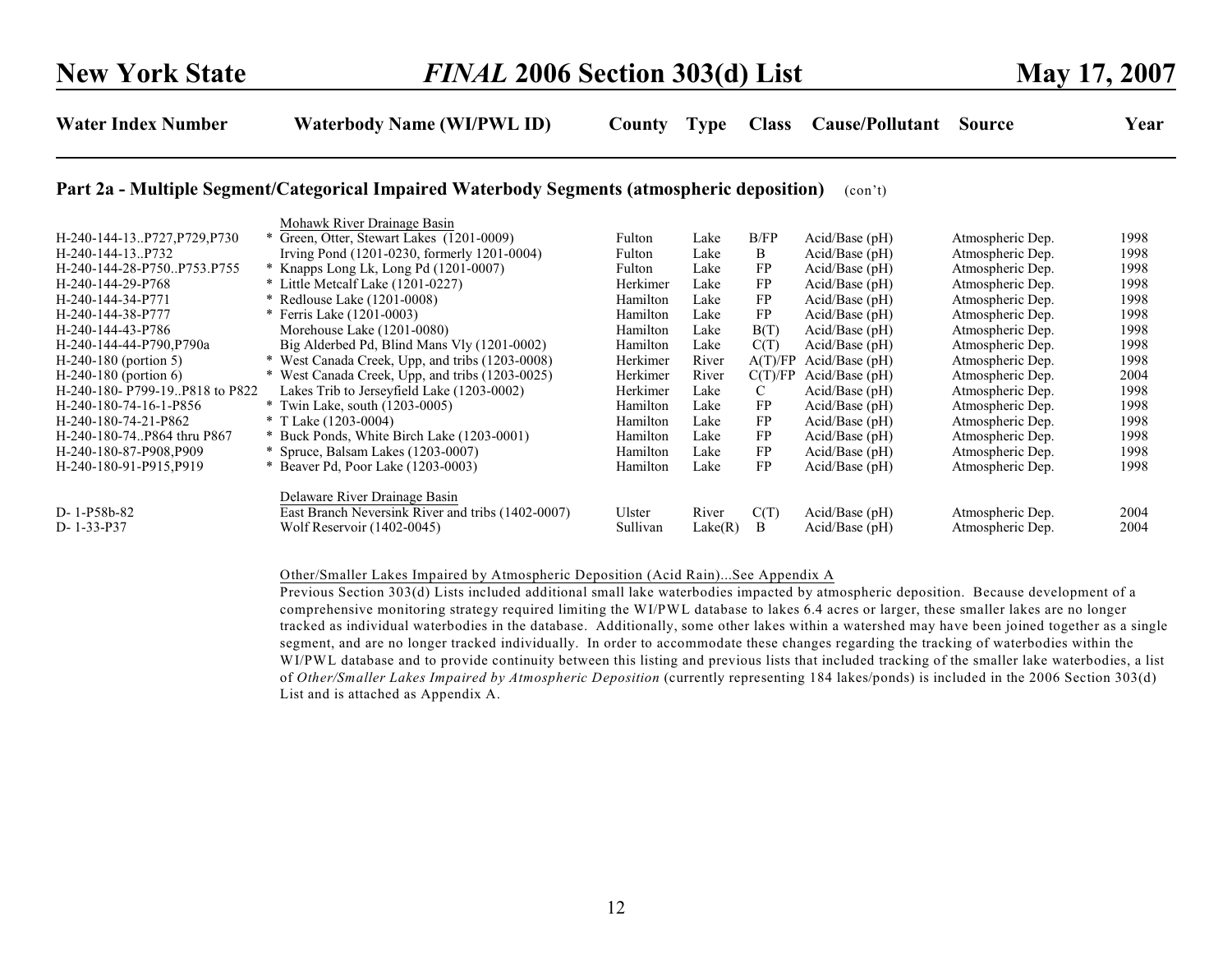| <b>Water Index Number</b> | Waterbody Name (WI/PWL ID) |  |  | County Type Class Cause/Pollutant Source |  | Y ear |
|---------------------------|----------------------------|--|--|------------------------------------------|--|-------|
|---------------------------|----------------------------|--|--|------------------------------------------|--|-------|

#### **Part 2b - Multiple Segment/Categorical Impaired Waterbody Segments (fish consumption)**

Might be addressed by a waterbody specific TMDL or a pollutant/source specific TMDL or other strategy to attain water quality standards.

NOTE: Fish consumption advisories/impairments for all waters listed below extend into and include tributary waters up to the first impassable barrier.

|                          | Niagara River/Lake Erie Drainage Basin              |                    |                |               |             |                                 |      |
|--------------------------|-----------------------------------------------------|--------------------|----------------|---------------|-------------|---------------------------------|------|
| Ont $158$ (portion 1)    | Niagara River, Lower, Main Stem (0101-0027)         | Niagara            | River          | A-Spcl        | Dioxin      | Cont.Sed, Land.Disp.            | 1998 |
|                          |                                                     |                    |                |               | Mirex       | Cont.Sed, Land.Disp.            | 1998 |
|                          |                                                     |                    |                |               | <b>PCBs</b> | Cont.Sed, Land.Disp.            | 1998 |
| Ont 158 (portion 2)      | Niagara River, Upper, Main Stem (0101-0006)         | Niagara            | River          | A-Spcl        | <b>PCBs</b> | Cont.Sed, Land.Disp.            | 1998 |
| Ont $158$ (portion 3)    | Chippewa (West) Channel (0101-0028) <sup>15</sup>   | Niagara            | River          | A-Spcl        | <b>PCBs</b> | Cont.Sed, Land.Disp.            | 1998 |
| Ont 158 (portion 4)      | <b>Black Rock Channel (0101-0025)</b> $15$          | Niagara            | River          | A-Spcl        | <b>PCBs</b> | Cont.Sed, Land.Disp.            | 1998 |
| Ont 158-8                | Cayuga Creek and minor tribs (0101-0001)            | Niagara            | River          | C             | Dioxin      | Contaminated Sed.               | 1998 |
| Ont 158-8-1              | Bergholtz Creek and tribs (0101-0004) <sup>16</sup> | Niagara            | River          | C             | <b>PCBs</b> | Tox/Contam. Sediment            | 2004 |
| Ont 158-12 (portion 1)   | Tonawanda Creek, Lower, Main Stem (0102-0022)       | Niagara            | River          | $\mathcal{C}$ | <b>PCBs</b> | Contaminated Sed.               | 1998 |
| Ont 158-15-P25           | Delaware Park Lake (0101-0026)                      | Erie               | Lake           | B             | <b>PCBs</b> | Cont.Sed, Land.Disp.            | 1998 |
| Ont $158-E$ (portion 1)  | Lake Erie, Erie Basin (0104-0032)                   | Erie               | G.Lakes        | $\mathcal{C}$ | <b>PCBs</b> | Contaminated Sed. <sup>17</sup> | 2002 |
| Ont $158-E$ (portion 2)  | Lake Erie, Outer Harbor North (0104-0033)           | Erie               | G.Lakes        | B             | <b>PCBs</b> | Contaminated Sed. <sup>17</sup> | 2002 |
| Ont $158-E$ (portion 3)  | Lake Erie, Outer Harbor South (0104-0034)           | Erie               | G.Lakes        | C             | <b>PCBs</b> | Contaminated Sed. <sup>17</sup> | 2002 |
| Ont $158-E$ (portion 4)  | Lake Erie, Northeast Shoreline (0104-0035)          | Erie               | G.Lakes        | C             | <b>PCBs</b> | Contaminated Sed. <sup>17</sup> | 2002 |
| Ont $158-E$ (portion 5)  | Lake Erie, Northeast Shoreline (0104-0036)          | Erie               | G.Lakes        | B             | <b>PCBs</b> | Contaminated Sed. <sup>17</sup> | 2002 |
| Ont 158-E (portion $6$ ) | Lake Erie, Main Lake, North (0104-0037)             | Erie               | G.Lakes A-Spcl |               | <b>PCBs</b> | Contaminated Sed. <sup>17</sup> | 2002 |
| Ont 158-E (portion 7)    | Lake Erie, Main Lake, South (0105-0033)             | Chautauqua         | G.Lakes A-Spcl |               | <b>PCBs</b> | Contaminated Sed. <sup>17</sup> | 2002 |
| Ont 158-E (portion 7a)   | Lake Erie, Dunkirk Harbor (0105-0009)               | Chautauqua G.Lakes |                | B             | <b>PCBs</b> | Contaminated Sed. <sup>17</sup> | 2002 |
| Ont 158-E (portion 7b)   | Lake Erie, Barcelona Harbor (0105-0011)             | Chautauqua         | G.Lakes        | B             | <b>PCBs</b> | Contaminated Sed. <sup>17</sup> | 2002 |
| Ont 158E-1               | Buffalo River (0103-0001)                           | Erie               | River          | $\mathcal{C}$ | <b>PCBs</b> | Contaminated Sed. <sup>17</sup> | 1998 |
|                          | Lake Ontario (Minor Tribs) Drainage Basin           |                    |                |               |             |                                 |      |
| Ont (portion 1)          | Lake Ontario Shoreline, Eastern (0303-0023)         | Jefferson          | G.Lakes A      |               | <b>PCBs</b> | Contaminated Sed. <sup>17</sup> | 1998 |
|                          |                                                     |                    |                |               | Mirex       | Contaminated Sed. <sup>17</sup> | 1998 |
|                          |                                                     |                    |                |               | Dioxin      | Contaminated Sed. <sup>17</sup> | 1998 |
| Ont (portion 2)          | Lake Ontario Shoreline, Eastern (0303-0011)         | Jefferson          | G.Lakes A      |               | <b>PCBs</b> | Contaminated Sed. <sup>17</sup> | 1998 |
|                          |                                                     |                    |                |               | Mirex       | Contaminated Sed. <sup>17</sup> | 1998 |
|                          |                                                     |                    |                |               | Dioxin      | Contaminated Sed. <sup>17</sup> | 1998 |
|                          |                                                     |                    |                |               |             |                                 |      |

These two segments have been split out and are listed separately from the Niagara River, Upper, Main Stem (0101-0006) segment. 15

Fish consumption advisory for Cayuga Creek includes lower Bergholtz Creek to the first impassible barrier. 16

For Lake Erie and Lake Ontario Shoreline segments included on the Section 303(d) List due to fish consumption restrictions, the primary source of contamination is the open lake rather than the near-shore waters. Due to fish migration, the advisories apply to tributary waters up to the first impassable barrier.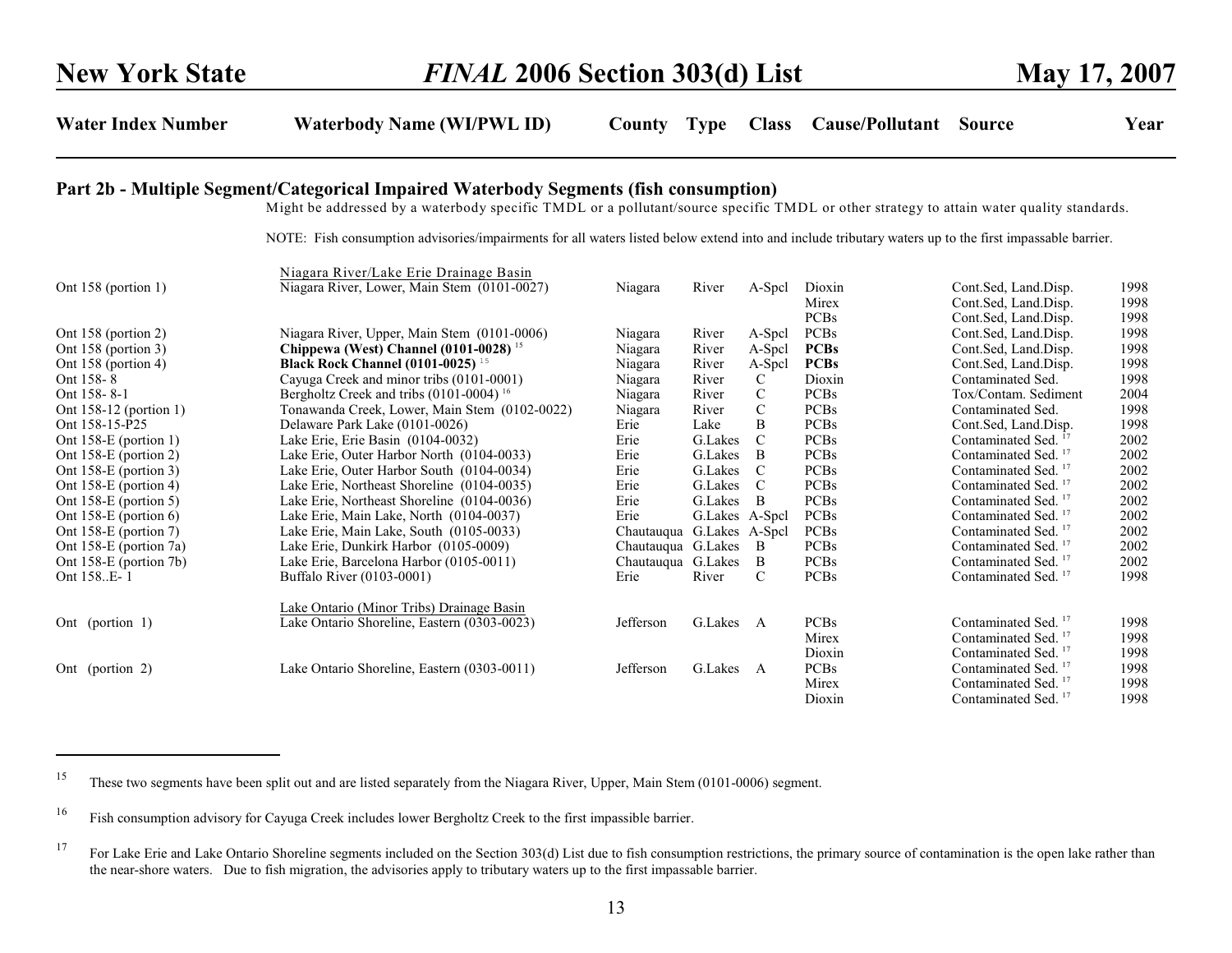| Water Index Number | Waterbody Name (WI/PWL ID) | $C$ ounty |  | Type Class Cause/Pollutant Source |  | Y ear |
|--------------------|----------------------------|-----------|--|-----------------------------------|--|-------|
|--------------------|----------------------------|-----------|--|-----------------------------------|--|-------|

|                  | Lake Ontario (Minor Tribs) Drainage Basin   |           |           |             |                                 |      |
|------------------|---------------------------------------------|-----------|-----------|-------------|---------------------------------|------|
| Ont (portion 2a) | Chaumont Bay (0303-0024)                    | Jefferson | G.Lakes A | <b>PCBs</b> | Contaminated Sed. <sup>17</sup> | 1998 |
|                  |                                             |           |           | Mirex       | Contaminated Sed. <sup>17</sup> | 1998 |
|                  |                                             |           |           | Dioxin      | Contaminated Sed. <sup>17</sup> | 1998 |
| Ont (portion 2b) | Guffin Bay (0303-0025)                      | Jefferson | G.Lakes A | <b>PCBs</b> | Contaminated Sed. <sup>17</sup> | 1998 |
|                  |                                             |           |           | Mirex       | Contaminated Sed. <sup>17</sup> | 1998 |
|                  |                                             |           |           | Dioxin      | Contaminated Sed. <sup>17</sup> | 1998 |
| Ont (portion 3)  | Lake Ontario Shoreline, Eastern (0303-0026) | Jefferson | G.Lakes A | <b>PCBs</b> | Contaminated Sed. <sup>17</sup> | 1998 |
|                  |                                             |           |           | Mirex       | Contaminated Sed. <sup>17</sup> | 1998 |
|                  |                                             |           |           | Dioxin      | Contaminated Sed. <sup>17</sup> | 1998 |
| Ont (portion 4)  | Lake Ontario Shoreline, Eastern (0303-0027) | Jefferson | G.Lakes A | <b>PCBs</b> | Contaminated Sed. <sup>17</sup> | 1998 |
|                  |                                             |           |           | Mirex       | Contaminated Sed. <sup>17</sup> | 1998 |
|                  |                                             |           |           | Dioxin      | Contaminated Sed. <sup>17</sup> | 1998 |
| Ont (portion 4a) | Henderson Bay (0303-0022)                   | Jefferson | G.Lakes A | <b>PCBs</b> | Contaminated Sed. <sup>17</sup> | 1998 |
|                  |                                             |           |           | Mirex       | Contaminated Sed. <sup>17</sup> | 1998 |
|                  |                                             |           |           | Dioxin      | Contaminated Sed. <sup>17</sup> | 1998 |
| Ont (portion 5)  | Lake Ontario Shoreline, Eastern (0303-0028) | Jefferson | G.Lakes A | <b>PCBs</b> | Contaminated Sed. <sup>17</sup> | 1998 |
|                  |                                             |           |           | Mirex       | Contaminated Sed. <sup>17</sup> | 1998 |
|                  |                                             |           |           | Dioxin      | Contaminated Sed. <sup>17</sup> | 1998 |
| Ont (portion 6)  | Lake Ontario Shoreline, Eastern (0303-0029) | Jefferson | G.Lakes A | <b>PCBs</b> | Contaminated Sed. <sup>17</sup> | 1998 |
|                  |                                             |           |           | Mirex       | Contaminated Sed. <sup>17</sup> | 1998 |
|                  |                                             |           |           | Dioxin      | Contaminated Sed. <sup>17</sup> | 1998 |
| Ont (portion 7)  | Lake Ontario Shoreline, Eastern (0303-0030) | Oswego    | G.Lakes A | <b>PCBs</b> | Contaminated Sed. <sup>17</sup> | 1998 |
|                  |                                             |           |           | Mirex       | Contaminated Sed. <sup>17</sup> | 1998 |
|                  |                                             |           |           | Dioxin      | Contaminated Sed. <sup>17</sup> | 1998 |
| Ont (portion 8)  | Lake Ontario Shoreline, Eastern (0303-0031) | Oswego    | G.Lakes A | <b>PCBs</b> | Contaminated Sed. <sup>17</sup> | 1998 |
|                  |                                             |           |           | Mirex       | Contaminated Sed. <sup>17</sup> | 1998 |
|                  |                                             |           |           | Dioxin      | Contaminated Sed. <sup>17</sup> | 1998 |
| Ont (portion 9)  | Lake Ontario Shoreline, Eastern (0303-0032) | Oswego    | G.Lakes A | <b>PCBs</b> | Contaminated Sed. <sup>17</sup> | 1998 |
|                  |                                             |           |           | Mirex       | Contaminated Sed. <sup>17</sup> | 1998 |
|                  |                                             |           |           | Dioxin      | Contaminated Sed. <sup>17</sup> | 1998 |
| Ont (portion 10) | Lake Ontario Shoreline, Oswego (0302-0040)  | Oswego    | G.Lakes A | <b>PCBs</b> | Contaminated Sed. <sup>17</sup> | 1998 |
|                  |                                             |           |           | Mirex       | Contaminated Sed. <sup>17</sup> | 1998 |
|                  |                                             |           |           | Dioxin      | Contaminated Sed. <sup>17</sup> | 1998 |
| Ont (portion 11) | Lake Ontario Shoreline, Central (0302-0041) | Oswego    | G.Lakes A | PCBs        | Contaminated Sed. <sup>17</sup> | 1998 |
|                  |                                             |           |           | Mirex       | Contaminated Sed. <sup>17</sup> | 1998 |
|                  |                                             |           |           | Dioxin      | Contaminated Sed. <sup>17</sup> | 1998 |
| Ont (portion 12) | Lake Ontario Shoreline, Central (0302-0042) | Cayuga    | G.Lakes A | <b>PCBs</b> | Contaminated Sed. <sup>17</sup> | 1998 |
|                  |                                             |           |           | Mirex       | Contaminated Sed. <sup>17</sup> | 1998 |
|                  |                                             |           |           | Dioxin      | Contaminated Sed. <sup>17</sup> | 1998 |
| Ont (portion 13) | Lake Ontario Shoreline, Central (0302-0043) | Wayne     | G.Lakes A | <b>PCBs</b> | Contaminated Sed. <sup>17</sup> | 1998 |
|                  |                                             |           |           | Mirex       | Contaminated Sed. <sup>17</sup> | 1998 |
|                  |                                             |           |           | Dioxin      | Contaminated Sed. <sup>17</sup> | 1998 |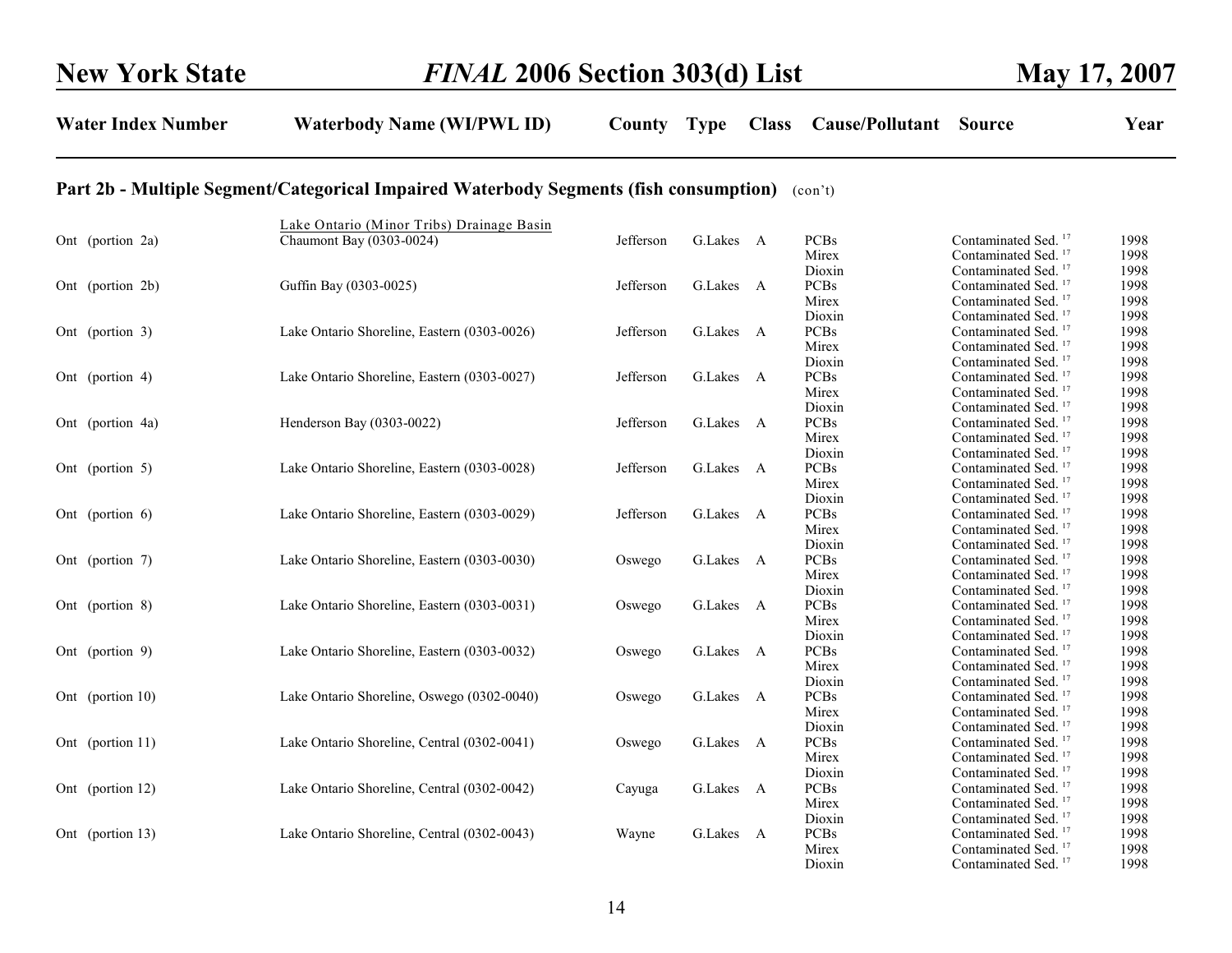|                            | Lake Ontario (Minor Tribs) Drainage Basin   |         |           |             |                |                                 |      |
|----------------------------|---------------------------------------------|---------|-----------|-------------|----------------|---------------------------------|------|
| Ont (portion 14)           | Lake Ontario Shoreline, Central (0302-0044) | Wayne   | G.Lakes A |             | <b>PCBs</b>    | Contaminated Sed. <sup>17</sup> | 1998 |
|                            |                                             |         |           |             | Mirex          | Contaminated Sed. <sup>17</sup> | 1998 |
|                            |                                             |         |           |             | Dioxin         | Contaminated Sed. <sup>17</sup> | 1998 |
| Ont (portion 15)           | Lake Ontario Shoreline, Central (0302-0045) | Wayne   | G.Lakes A |             | <b>PCBs</b>    | Contaminated Sed. <sup>17</sup> | 1998 |
|                            |                                             |         |           |             | Mirex          | Contaminated Sed. <sup>17</sup> | 1998 |
|                            |                                             |         |           |             | Dioxin         | Contaminated Sed. <sup>17</sup> | 1998 |
| Ont (portion 16)           | Rochester Embayment - East (0302-0002)      | Monroe  | G.Lakes A |             | <b>PCBs</b>    | Contaminated Sed. <sup>17</sup> | 1998 |
|                            |                                             |         |           |             | Mirex          | Contaminated Sed. <sup>17</sup> | 1998 |
|                            |                                             |         |           |             | Dioxin         | Contaminated Sed. <sup>17</sup> | 1998 |
| Ont (portion 17)           | Rochester Embayment - West (0301-0068)      | Monroe  | G.Lakes A |             | <b>PCBs</b>    | Contaminated Sed. <sup>17</sup> | 1998 |
|                            |                                             |         |           |             | Mirex          | Contaminated Sed. <sup>17</sup> | 1998 |
|                            |                                             |         |           |             | Dioxin         | Contaminated Sed. <sup>17</sup> | 1998 |
| Ont (portion 18)           | Lake Ontario Shoreline, Western (0301-0069) | Monroe  | G.Lakes A |             | <b>PCBs</b>    | Contaminated Sed. <sup>17</sup> | 1998 |
|                            |                                             |         |           |             | Mirex          | Contaminated Sed. <sup>17</sup> | 1998 |
|                            |                                             |         |           |             | Dioxin         | Contaminated Sed. <sup>17</sup> | 1998 |
| Ont (portion 19)           | Lake Ontario Shoreline, Western (0301-0070) | Orleans | G.Lakes A |             | <b>PCBs</b>    | Contaminated Sed. <sup>17</sup> | 1998 |
|                            |                                             |         |           |             | Mirex          | Contaminated Sed. <sup>17</sup> | 1998 |
|                            |                                             |         |           |             | Dioxin         | Contaminated Sed. <sup>17</sup> | 1998 |
| Ont (portion 20)           | Lake Ontario Shoreline, Western (0301-0071) | Orleans | G.Lakes A |             | <b>PCBs</b>    | Contaminated Sed. <sup>17</sup> | 1998 |
|                            |                                             |         |           |             | Mirex          | Contaminated Sed. <sup>17</sup> | 1998 |
|                            |                                             |         |           |             | Dioxin         | Contaminated Sed. <sup>17</sup> | 1998 |
| Ont (portion 21)           | Lake Ontario Shoreline, Western (0301-0072) | Niagara | G.Lakes A |             | <b>PCBs</b>    | Contaminated Sed. <sup>17</sup> | 1998 |
|                            |                                             |         |           |             | Mirex          | Contaminated Sed. <sup>17</sup> | 1998 |
|                            |                                             |         |           |             | Dioxin         | Contaminated Sed. <sup>17</sup> | 1998 |
| Ont (portion 22)           | Lake Ontario Shoreline, Western (2301-0053) | Niagara | G.Lakes A |             | <b>PCBs</b>    | Contaminated Sed. <sup>17</sup> | 1998 |
|                            |                                             |         |           |             | Mirex          | Contaminated Sed. <sup>17</sup> | 1998 |
|                            |                                             |         |           |             | Dioxin         | Contaminated Sed. <sup>17</sup> | 1998 |
| Ont 53 (portion 1)         | Salmon River (0303-0016)                    | Oswego  | River     | C(T)        | Mirex          | Contaminated Sed.               | 1998 |
|                            |                                             |         |           |             | <b>PCBs</b>    | Contaminated Sed.               | 1998 |
| Ont 53 (portion $4$ )/P19a | Salmon River Reservoir (0303-0069)          | Oswego  | Lake(R)   | C(T)        | <b>Mercury</b> | Atmospheric Dep.                | 2006 |
| Ont 108/P113               | Irondequoit Bay (0302-0001)                 | Monroe  | Lake      | B           | Mirex          | Contaminated Sed.               | 1998 |
|                            |                                             |         |           |             | <b>PCBs</b>    | Contaminated Sed.               | 1998 |
| Ont 148                    | Eighteenmile Ck $(0301-0002)$               | Niagara | River     | B, C, D     | <b>PCBs</b>    | Contaminated Sed.               | 1998 |
|                            | Genesee River Drainage Basin                |         |           |             |                |                                 |      |
| Ont $117$ (portion 1)      | Genesee River, Lower, Main Stem (0401-0001) | Monroe  | River     | B           | <b>PCBs</b>    | Contam.Sed.                     | 2004 |
|                            |                                             |         |           |             | Mirex          | Contam.Sed.                     | 2004 |
|                            |                                             |         |           |             | Dioxin         | Contam.Sed.                     | 2004 |
| Ont 117-27-34-11-P43       | * Canadice Lake (0402-0002)                 | Ontario | Lake      | AA(TS) PCBs |                | Cont.Sed, Land.Disp.            | 1998 |
|                            | Chemung River Drainage Basin                |         |           |             |                |                                 |      |
| PA 3-28-6-1-3-13a          | * Koppers Pond (0501-0012)                  | Chemung | Lake      | $\mathbf C$ | <b>PCBs</b>    | Cont.Sed, Land.Disp.            | 1998 |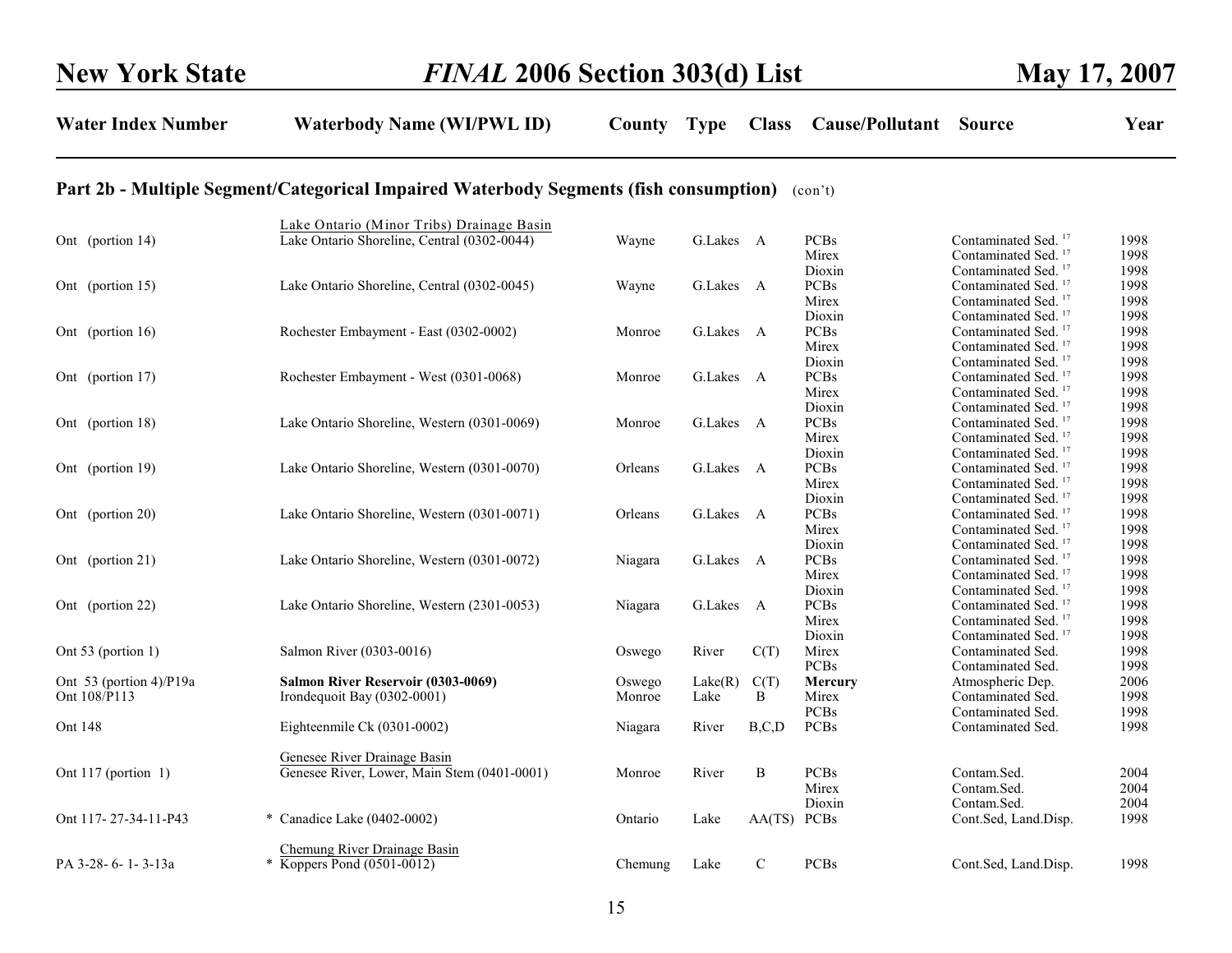|                                 | Susquehanna River Drainage Basin                      |               |         |              |                |                   |      |
|---------------------------------|-------------------------------------------------------|---------------|---------|--------------|----------------|-------------------|------|
| SR (portion 1)                  | Susquehanna River, Lower, Main Stem (0603-0016)       | Tioga         | River   | В            | Mercury        | Atmospheric Dep.  | 2002 |
| SR (portion 2)                  | Susquehanna River, Lower, Main Stem (0603-0015)       | Tioga         | River   | $\mathbf C$  | Mercury        | Atmospheric Dep.  | 2002 |
| SR (portion 3)                  | Susquehanna River, Lower, Main Stem (0603-0013)       | Tioga         | River   | B            | Mercury        | Atmospheric Dep.  | 2002 |
| SR (portion 4)                  | Susquehanna River, Lower, Main Stem (0603-0002)       | <b>Broome</b> | River   | А            | Mercury        | Atmospheric Dep.  | 2002 |
| SR (portion 5)                  | Susquehanna River, Main Stem (0601-0182)              | <b>Broome</b> | River   | Α            | Mercury        | Atmospheric Dep.  | 2002 |
| SR (portion 6)                  | Susquehanna River, Main Stem (0601-0040)              | <b>Broome</b> | River   | B            | Mercury        | Atmospheric Dep.  | 2002 |
| SR (portion 7)                  | Susquehanna River, Main Stem (0601-0020)              | Otsego        | River   | B            | Mercury        | Atmospheric Dep.  | 2002 |
| $SR$ (portion 8)/P360           | Goodyear Lake (0601-0015)                             | Otsego        | Lake    | $\, {\bf B}$ | Mercury        | Atmospheric Dep.  | 2002 |
| SR (portion 9)                  | Susquehanna River, Upper, Main Stem (0601-0041)       | Otsego        | River   | B            | Mercury        | Atmospheric Dep.  | 2002 |
| $SR-44$ (portion 1)             | Chenango River, Lower, Main Stem (0602-0033)          | <b>Broome</b> | River   | $\, {\bf B}$ | Mercury        | Atmospheric Dep.  | 2002 |
| $SR-44$ (portion 2)             | Chenango River, Middle, Main Stem (0602-0009)         | Chenango      | River   | B/C          | Mercury        | Atmospheric Dep.  | 2002 |
| $SR-44$ (portion 3)             | Chenango River, Upper, Main Stem (0602-0069)          | Chenango      | River   | $\rm B/C$    | Mercury        | Atmospheric Dep.  | 2002 |
| $SR-146$ (portion 1)            | Unadilla River, Lower, Main Stem (0601-0003)          | Chenango      | River   | B            | Mercury        | Atmospheric Dep.  | 2002 |
|                                 |                                                       |               |         |              |                |                   |      |
|                                 | Oswego River (Finger Lakes) Drainage Basin            |               |         |              |                |                   |      |
| Ont $66$ (portion 2)            | Oswego River (0701-0006)                              | Oswego        | River   | B            | <b>PCBs</b>    | Contaminated Sed. | 1998 |
| Ont 66-12-12-P154 (portion 1)   | Onondaga Lake, northern end (0702-0003) <sup>18</sup> | Onondaga      | Lake    | B            | Dioxin         | Contaminated Sed. | 1998 |
|                                 |                                                       |               |         |              | Mercury        | Contaminated Sed. | 1998 |
|                                 |                                                       |               |         |              | <b>PCBs</b>    | Contaminated Sed. | 1998 |
| Ont 66-12-12-P154 (portion 2)   | Onondaga Lake, southern end (0702-0021) <sup>18</sup> | Onondaga      | Lake    | B            | Dioxin         | Contaminated Sed. | 1998 |
|                                 |                                                       |               |         |              | Mercury        | Contaminated Sed. | 1998 |
|                                 |                                                       |               |         |              | <b>PCBs</b>    | Contaminated Sed. | 1998 |
| Ont 66-12-29                    | * Skaneateles Creek (0707-0003)                       | Onondaga      | River   | C(T)         | <b>PCBs</b>    | Unknown           | 1998 |
| Ont 66-12-P369-115-P388         | Keuka Lake (0705-0003)                                | Yates         | Lake    | AA(TS)       | DDT            | Contaminated Sed. | 1998 |
|                                 | <b>Black River Drainage Basin</b>                     |               |         |              |                |                   |      |
| Ont 19-40 (portion $3$ )/P418   | <b>High Falls Pond (0801-0274)</b>                    | Lewis         | Lake    | C(T)         | <b>Mercury</b> | Atmospheric Dep.  | 2006 |
| Ont 19-40 (portion 4a)          | Taylorville, Elmer Falls Ponds (0801-0276)            | Lewis         | Lake    | C(T)         | <b>Mercury</b> | Atmospheric Dep.  | 2006 |
| Ont 19-40 (portion $5$ )/P426   | <b>Effley Falls Reservoir (0801-0172)</b>             | Lewis         | Lake(R) | C(T)         | <b>Mercury</b> | Atmospheric Dep.  | 2006 |
| Ont 19-40 (portion 7)/P434,P431 | Soft Maple Reservoir, Soft Maple Pond (0801-0173)     | Lewis         | Lake    | C(T)         | Mercury        | Atmospheric Dep.  | 2002 |
| Ont 19-40 (portion 9)/P449      | Beaver Lake, Beaver Meadow Pond (0801-0174)           | Lewis         | Lake    | C(T)         | Mercury        | Atmospheric Dep.  | 2002 |
| Ont 19-40 (portion 11)/P478     | Moshier Reservoir (0801-0194)                         | Herkimer      | Lake(R) | C(T)         | Mercury        | Atmospheric Dep.  | 1998 |
| Ont 19-40-20-P473               | Sunday Lake (0801-0195)                               | Herkimer      | Lake    | C(T)         | Mercury        | Atmospheric Dep.  | 1998 |
| Ont 19-40-P449-2-P450-2-P451    | Francis Lake (0801-0192)                              | Lewis         | Lake    | C(T)         | Mercury        | Atmospheric Dep.  | 1998 |
| Ont 19-40-P493                  | Stillwater Reservoir (0801-0184)                      | Herkimer      | Lake(R) | C(T)         | Mercury        | Atmospheric Dep.  | 1998 |
| Ont 19-57-7-P625                | Halfmoon Lake (0801-0193)                             | Lewis         | Lake    | C            | Mercury        | Atmospheric Dep.  | 1998 |
|                                 |                                                       |               |         |              |                |                   |      |

These segments were listed previously as Onondaga Lake and Outlet (0702-0003). 18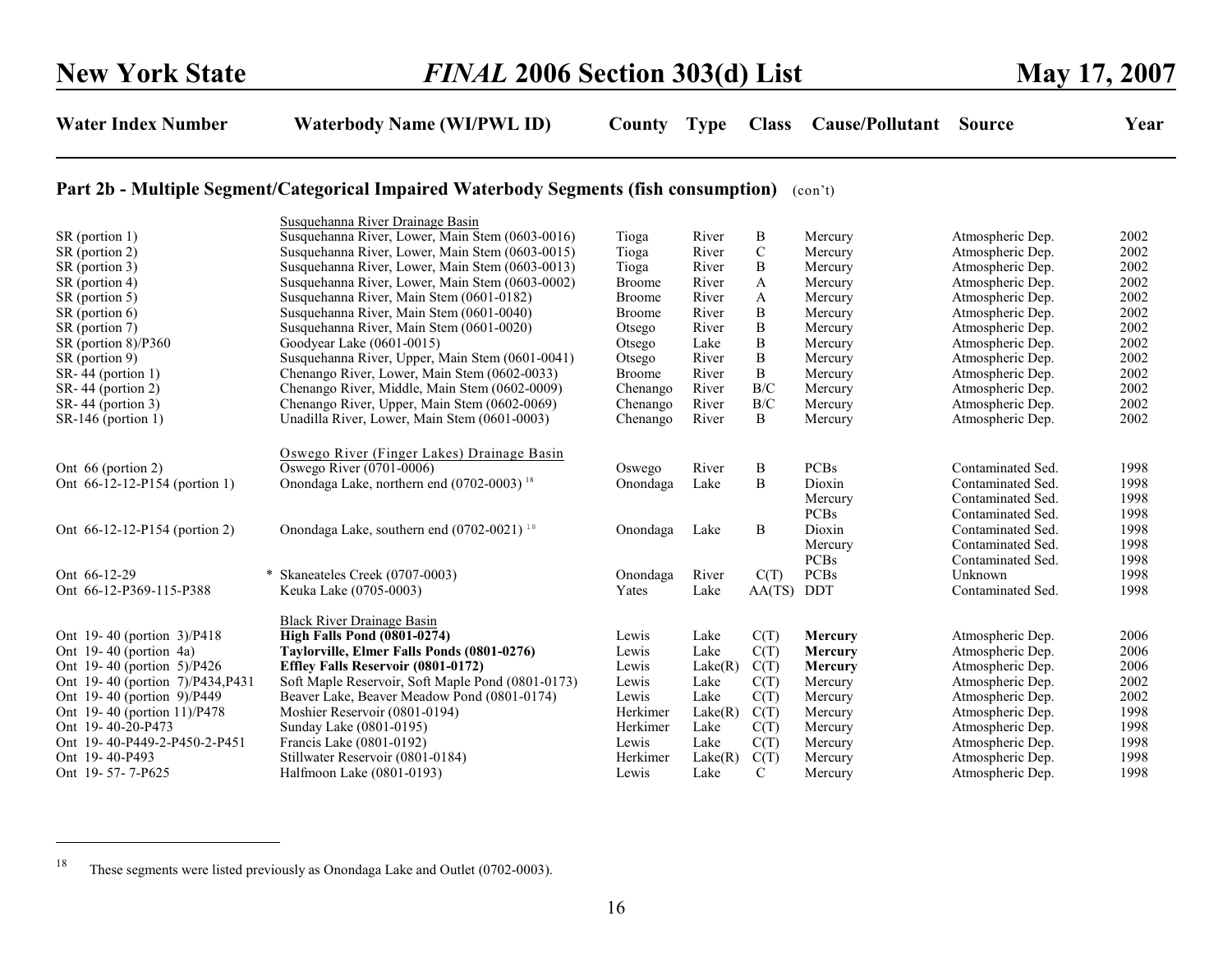| Ont 19-81-18-17-P750<br>Ont 19-81-18-17-P752<br>Ont 19-81-18-17-P752P768<br>Ont 19-81-18-17-P752P769<br>Ont 19-81-18-17-P752-8-P774<br>Ont 19-81-18-P782d<br>Ont 19-P1007 | <b>Black River Drainage Basin</b><br>Dart Lake (0801-0242)<br>Big Moose Lake (0801-0035)<br>Lower Sister Lake (0801-0004)<br>Upper Sister Lake (0801-0008)<br><b>Russian Lake (0801-0006)</b><br>* Fourth Lake $(0801-0098)^{19}$<br>North Lake (0801-0451) | Herkimer<br>Herkimer<br>Hamilton<br>Hamilton<br>Hamilton<br>Herkimer<br>Herkimer | Lake<br>Lake<br>Lake<br>Lake<br>Lake<br>Lake<br>Lake | A<br>A(T)<br>C(T)<br><b>FP</b><br>C<br>A<br>A(T) | Mercury<br>Mercury<br>Mercury<br>Mercury<br><b>Mercury</b><br><b>DDT</b><br>Mercury | Atmospheric Dep.<br>Atmospheric Dep.<br>Atmospheric Dep.<br>Atmospheric Dep.<br>Atmospheric Dep.<br>Cont.Sed., Land Disp<br>Atmospheric Dep. | 2002<br>1998<br>2002<br>2002<br>2006<br>1998<br>2006 |
|---------------------------------------------------------------------------------------------------------------------------------------------------------------------------|-------------------------------------------------------------------------------------------------------------------------------------------------------------------------------------------------------------------------------------------------------------|----------------------------------------------------------------------------------|------------------------------------------------------|--------------------------------------------------|-------------------------------------------------------------------------------------|----------------------------------------------------------------------------------------------------------------------------------------------|------------------------------------------------------|
| <b>SL</b>                                                                                                                                                                 | Saint Lawrence Drainage Basin<br>St.Lawrence River (0901-0001)                                                                                                                                                                                              | St.Lawrence River                                                                |                                                      | A                                                | Dioxin<br>Mirex                                                                     | Contaminated Sed.<br>Contaminated Sed.                                                                                                       | 1998<br>1998                                         |
| <b>SL</b>                                                                                                                                                                 | St.Lawrence River (0901-0002)                                                                                                                                                                                                                               | St.Lawrence River                                                                |                                                      | A                                                | <b>PCBs</b><br>Dioxin<br>Mirex<br><b>PCBs</b>                                       | Contaminated Sed.<br>Industr, Contam.Sed.<br>Industr, Contam.Sed.                                                                            | 1998<br>1998<br>1998<br>1998                         |
| $SL(C)$ -32-52-15-P179a                                                                                                                                                   | Meacham Lake (0902-0039)                                                                                                                                                                                                                                    | Franklin                                                                         | Lake                                                 | FP                                               | Mercury                                                                             | Industr, Contam.Sed.<br>Atmospheric Dep.                                                                                                     | 1998                                                 |
| SL-1-P035c                                                                                                                                                                | Carry Falls Reservoir (0903-0055)                                                                                                                                                                                                                           | St.Lawrence Lake(R)                                                              |                                                      | B                                                | Mercury                                                                             | Atmospheric Dep.                                                                                                                             | 1998                                                 |
| SL-1 (portion $9$ )/P109                                                                                                                                                  | Tupper Lake (0903-0062)                                                                                                                                                                                                                                     | Franklin                                                                         | Lake                                                 | A                                                | Mercury                                                                             | Atmospheric Dep.                                                                                                                             | 2004                                                 |
| SL-1 (portion $13$ )/P276                                                                                                                                                 | Forked Lake (0903-0080)                                                                                                                                                                                                                                     | Hamilton                                                                         | Lake                                                 | B                                                | <b>Mercury</b>                                                                      | Atmospheric Dep.                                                                                                                             | 2006                                                 |
| SL-1-P109P241-22-P245                                                                                                                                                     | South Pond (0903-0005)                                                                                                                                                                                                                                      | Hamilton                                                                         | Lake                                                 | $\mathbf C$                                      | Mercury                                                                             | Atmospheric Dep.                                                                                                                             | 2006                                                 |
| SL-1-P109P241-26-P248                                                                                                                                                     | Lake Eaton (0903-0056)                                                                                                                                                                                                                                      | Hamilton                                                                         | Lake                                                 | AA(T)                                            | <b>Mercury</b>                                                                      | Atmospheric Dep.                                                                                                                             | 2006                                                 |
| $SL-2$                                                                                                                                                                    | Grass River (0904-0009)                                                                                                                                                                                                                                     | St.Lawrence River                                                                |                                                      | B                                                | <b>PCBs</b>                                                                         | Industr, Contam.Sed.                                                                                                                         | 1998                                                 |
| $SL-2$ -                                                                                                                                                                  | Massena Power Canal (0904-0012)                                                                                                                                                                                                                             | St.Lawrence River                                                                |                                                      | D                                                | <b>PCBs</b>                                                                         | Industr, Contam.Sed.                                                                                                                         | 1998                                                 |
| SL-25-7/P1-3-19-P10                                                                                                                                                       | Red Lake (0906-0039)                                                                                                                                                                                                                                        | Jefferson                                                                        | Lake                                                 | $\mathbf C$                                      | <b>Mercury</b>                                                                      | Atmospheric Dep.                                                                                                                             | 2006                                                 |
| SL-25-7-3-P038                                                                                                                                                            | Indian Lake (0906-0003)                                                                                                                                                                                                                                     | Lewis                                                                            | Lake                                                 | $\mathbf C$                                      | Mercury                                                                             | Atmospheric Dep.                                                                                                                             | 1998                                                 |
| SL-25-73-P237                                                                                                                                                             | Long Pond (0905-0058)                                                                                                                                                                                                                                       | Lewis                                                                            | Lake                                                 | C(T)                                             | Mercury                                                                             | Atmospheric Dep.                                                                                                                             | 1998                                                 |
| SL-25-P309                                                                                                                                                                | Cranberry Lake (0905-0007)                                                                                                                                                                                                                                  | St.Lawrence Lake                                                                 |                                                      | A(T)                                             | Mercury                                                                             | Atmospheric Dep.                                                                                                                             | 1998                                                 |
|                                                                                                                                                                           | Lake Champlain Drainage Basin                                                                                                                                                                                                                               |                                                                                  |                                                      |                                                  |                                                                                     |                                                                                                                                              |                                                      |
| $C$ (portion 1)                                                                                                                                                           | Lake Champlain, Main Lake, North (1000-0001)                                                                                                                                                                                                                | Clinton                                                                          | Lake                                                 | A                                                | Mercury                                                                             | Contam. Sed., Atm.                                                                                                                           | 1998                                                 |
|                                                                                                                                                                           |                                                                                                                                                                                                                                                             |                                                                                  |                                                      |                                                  | <b>PCBs</b>                                                                         | Contam. Sed., Atm.                                                                                                                           | 1998                                                 |
| $C$ (portion 2)                                                                                                                                                           | Lake Champlain, Main Lake, Middle (1000-0002)                                                                                                                                                                                                               | Clinton                                                                          | Lake                                                 | A                                                | Mercury                                                                             | Contam. Sed., Atm.                                                                                                                           | 1998                                                 |
|                                                                                                                                                                           |                                                                                                                                                                                                                                                             |                                                                                  |                                                      |                                                  | <b>PCBs</b>                                                                         | Contam. Sed., Atm.                                                                                                                           | 1998                                                 |
| $C$ (portion 3)                                                                                                                                                           | Lake Champlain, Main Lake, South (1000-0003)                                                                                                                                                                                                                | Essex                                                                            | Lake                                                 | A                                                | Mercury                                                                             | Contam. Sed., Atm.                                                                                                                           | 1998                                                 |
|                                                                                                                                                                           |                                                                                                                                                                                                                                                             |                                                                                  |                                                      |                                                  | <b>PCBs</b>                                                                         | Contam. Sed., Atm.                                                                                                                           | 1998                                                 |
| $C$ (portion 4)                                                                                                                                                           | Lake Champlain, South Lake (1000-0004)                                                                                                                                                                                                                      | <b>Essex</b>                                                                     | Lake                                                 | B                                                | Mercury                                                                             | Contam. Sed., Atm.                                                                                                                           | 1998                                                 |
|                                                                                                                                                                           |                                                                                                                                                                                                                                                             | Clinton                                                                          |                                                      | B                                                | <b>PCBs</b>                                                                         | Contam. Sed., Atm.                                                                                                                           | 1998<br>1998                                         |
| $C$ (portion x)                                                                                                                                                           | Cumberland Bay (1001-0001)                                                                                                                                                                                                                                  |                                                                                  | Bay                                                  |                                                  | Mercury<br><b>PCBs</b>                                                              | Contam. Sed., Atm.<br>Contam. Sed., Atm.                                                                                                     | 1998                                                 |
|                                                                                                                                                                           |                                                                                                                                                                                                                                                             |                                                                                  |                                                      |                                                  |                                                                                     |                                                                                                                                              |                                                      |

<sup>&</sup>lt;sup>19</sup> Includes Gray Lake Outlet, which is suspected source of DDT contamination and is currently being remediated.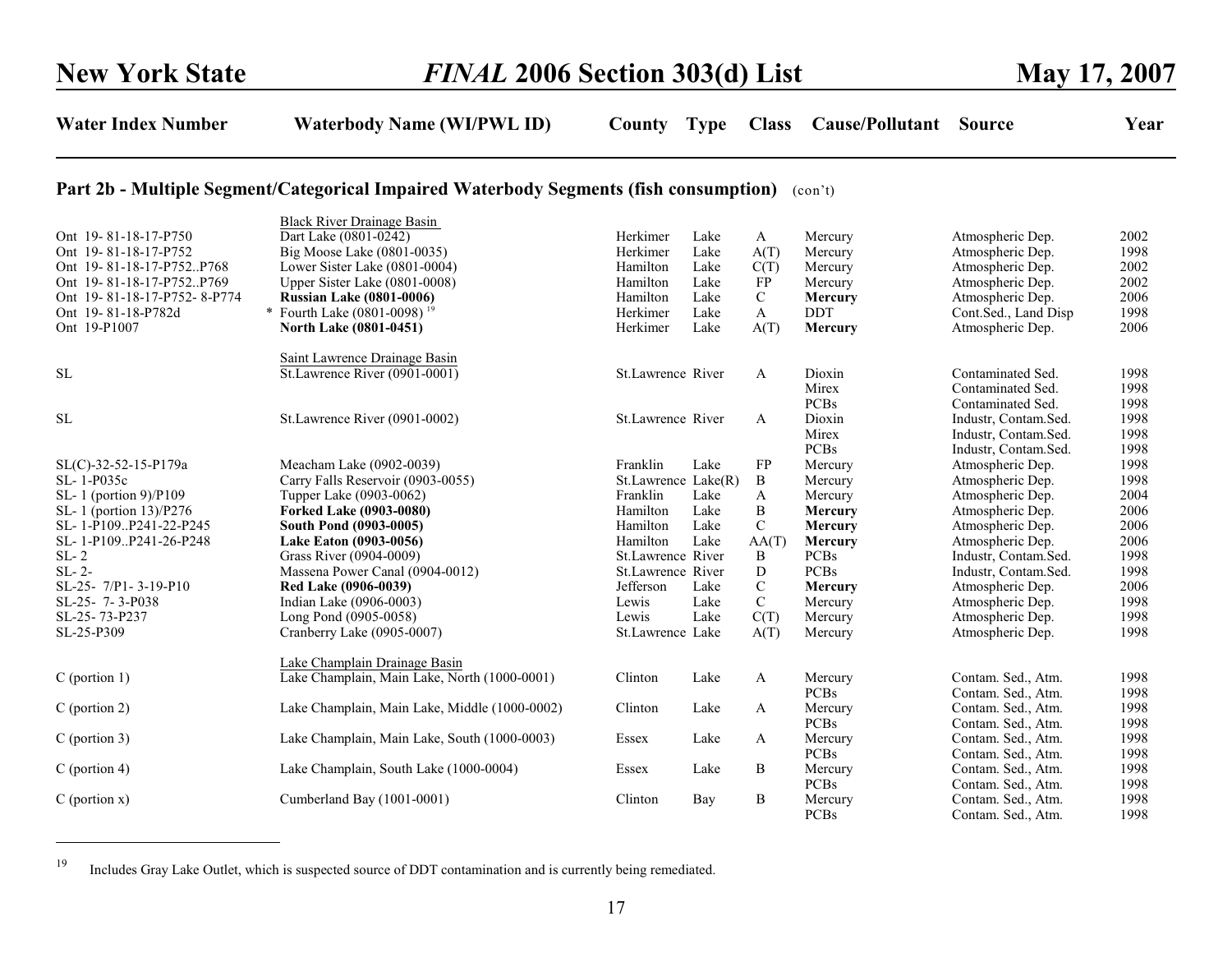#### **Part 2b - Multiple Segment/Categorical Impaired Waterbody Segments (fish consumption)** (con't)

|                               | Lake Champlain Drainage Basin (con't)                     |                  |            |               |                |                        |      |
|-------------------------------|-----------------------------------------------------------|------------------|------------|---------------|----------------|------------------------|------|
| C- 15 (portion 5)- $P76$      | Saranac River, Franklin Falls Pond (1003-0045)            | Essex            | Lake(R)    | C             | <b>Mercury</b> | Atmospheric Dep.       | 2006 |
| C-15-P110, P207 thru P209     | Middle Saranac Lake/Weller Pond (1003-0083) <sup>20</sup> | Franklin         | Lake       | AA            | <b>Mercury</b> | Atmospheric Dep.       | 2006 |
| C-15-P114.P120                | <b>Polliwog Pond (1003-0090)</b>                          | Franklin         | Lake       | AA            | <b>Mercury</b> | Atmospheric Dep.       | 2006 |
| $C-138$                       | Poultney River, Lower, and tribs $(1005-0053)^{21}$       | Washington River |            | $\mathcal{C}$ | Mercury        | Atmospheric Dep.       | 2002 |
|                               |                                                           |                  |            |               |                |                        |      |
|                               | Upper Hudson River Drainage Basin                         |                  |            |               |                |                        |      |
| $H$ (portion 6)               | Hudson River (1104-0005)                                  | Saratoga         | River      | C             | Mercury        | Contaminated Sed.      | 2002 |
| $H-264$ (portion 1)           | Hoosic River, Lower, Main Stem $(1102-0002)^{22}$         | Rensselaer       | River      | C             | <b>PCBs</b>    | Contaminated Sed.      | 1998 |
| $H-264$ (portion 1b)/P1115    | Schaghticoke Reservoir (1102-00015) <sup>22</sup>         | Rensselaer       | Lake $(R)$ | $\mathcal{C}$ | <b>PCBs</b>    | Contaminated Sed.      | 2006 |
| $H-264$ (portion 2)           | Hoosic River, Middle, Main Stem (1102-0003) <sup>23</sup> | Rensselaer       | River      | B             | <b>PCBs</b>    | Contaminated Sed.      | 1998 |
| H-369-P127-46-9-P164, P165    | Chase Lake, Mud Lake (1104-0135)                          | Fulton           | Lake       | C             | <b>Mercury</b> | Atmospheric Dep.       | 2006 |
| H-36920-23-4-P225             | Sand Lake (1104-0015)                                     | Hamilton         | Lake       | N             | <b>Mercury</b> | Atmospheric Dep.       | 2006 |
| H-36920-23-6-P232             | Spy Lake (1104-0160)                                      | Hamilton         | Lake       | $\mathbf C$   | <b>Mercury</b> | Atmospheric Dep.       | 2006 |
| $H-391$ (portion 3)/P374      | Schroon Lake (1104-0002)                                  | Essex            | Lake       | AA            | Mercury        | Atmosph, Unknown       | 1998 |
|                               |                                                           |                  |            |               | <b>PCBs</b>    | Atmosph, Unknown       | 1998 |
| H-39137-P420, P421            | <b>Alder, Crane Ponds (1104-0229)</b>                     | Essex            | Lake       | N             | <b>Mercury</b> | Atmospheric Dep.       | 2006 |
| H-461-17-1-P588a              | <b>Kings Flow (1104-0271)</b>                             | Hamilton         | Lake       | C(T)          | Mercury        | Atmospheric Dep.       | 2006 |
| H-461-17-1-P588a-5-P590       | Round Pond (1104-0073) <sup>24</sup>                      | Hamilton         | Lake       | FP            | Mercury        | Atmospheric Dep.       | 1998 |
| H-469-9-P645                  | Rock Pond (1104-0285)                                     | Hamilton         | Lake       | $\mathbf C$   | <b>Mercury</b> | Atmospheric Dep.       | 2006 |
| H-469-9-P645a                 | <b>Lake Durant (1104-0059)</b>                            | Hamilton         | Lake       | $\mathcal{C}$ | <b>Mercury</b> | Atmospheric Dep.       | 2006 |
|                               |                                                           |                  |            |               |                |                        |      |
|                               | Mohawk River Drainage Basin                               |                  |            |               |                |                        |      |
| $H-240$ (portion 11)          | Mohawk R/NYS Barge Canal, Main Stem (1201-0092)           | Herkimer         | River      | B             | <b>PCBs</b>    | Contam. Sediment       | 1998 |
| $H-240$ (portion 12)          | Mohawk River, Main Stem (1201-0093)                       | Herkimer         | River      | $\mathsf{C}$  | <b>PCBs</b>    | Contam. Sediment       | 1998 |
| $H-240$ (portion 12b)         | Utica Harbor (1201-0228)                                  | Oneida           | Bay        | $\mathsf{C}$  | <b>PCBs</b>    | Contam. Sediment       | 1998 |
| $H-240$ (portion 13)          | Mohawk River, Main Stem (1201-0010)                       | Oneida           | River      | B             | <b>PCBs</b>    | Unknown                | 1998 |
| H-240-82-P638a                | Schoharie Reservoir (1202-0012)                           | Schoharie        | Lake(R)    | AA(TS)        | Mercury        | Atmospheric Dep.       | 1998 |
| H-240-144-13-P716, P717, P718 | Lily, Canada, Stewarts Land, West Lakes (1201-0050)       | Fulton           | Lake       | B(T)          | <b>Mercury</b> | Atmospheric Dep.       | 2006 |
| H-240-144-13P721,P722,P723    | <b>Stoner Lakes (1201-0169)</b>                           | Fulton           | Lake       | N             | <b>Mercury</b> | Atmospheric Dep.       | 2006 |
| H-240-144-38-P777             | Ferris Lake (1201-0003)                                   | Hamilton         | Lake       | FP            | Mercury        | Atmospheric Dep.       | 1998 |
| H-240-219                     | Sauguoit Creek, Lower, and tribs (1201-0069)              | Oneida           | River      | C(T)          | <b>PCBs</b>    | Industrial, Leak/Spill | 2002 |
| H-240-219                     | Sauquoit Creek, Middle, and tribs (1201-0207)             | Oneida           | River      | C(T)          | <b>PCBs</b>    | Contam. Sediment       | 2002 |
| H-240-234                     | Threemile Creek and tribs (1201-0223)                     | Oneida           | River      | C             | <b>PCBs</b>    | Contam. Sediment       | 1998 |

<sup>&</sup>lt;sup>20</sup> The current NYS DOH fish consumption advisory is listed for Weller Pond; however there is no barrier between the lakes and Middle Saranac Lake may also be affected.

<sup>22</sup> These segments were combined and previously listed as Hoosic River (1102-0002).

<sup>23</sup> This segment was previously listed as Johnsonville Reservoir (1102-0003).

<sup>24</sup> This segment was previously mis-identified as having water index number H-503-P680/P682-6..P687.

Vermont has issued a fish consumption advisory in the Poultney River based on mercury contamination. 21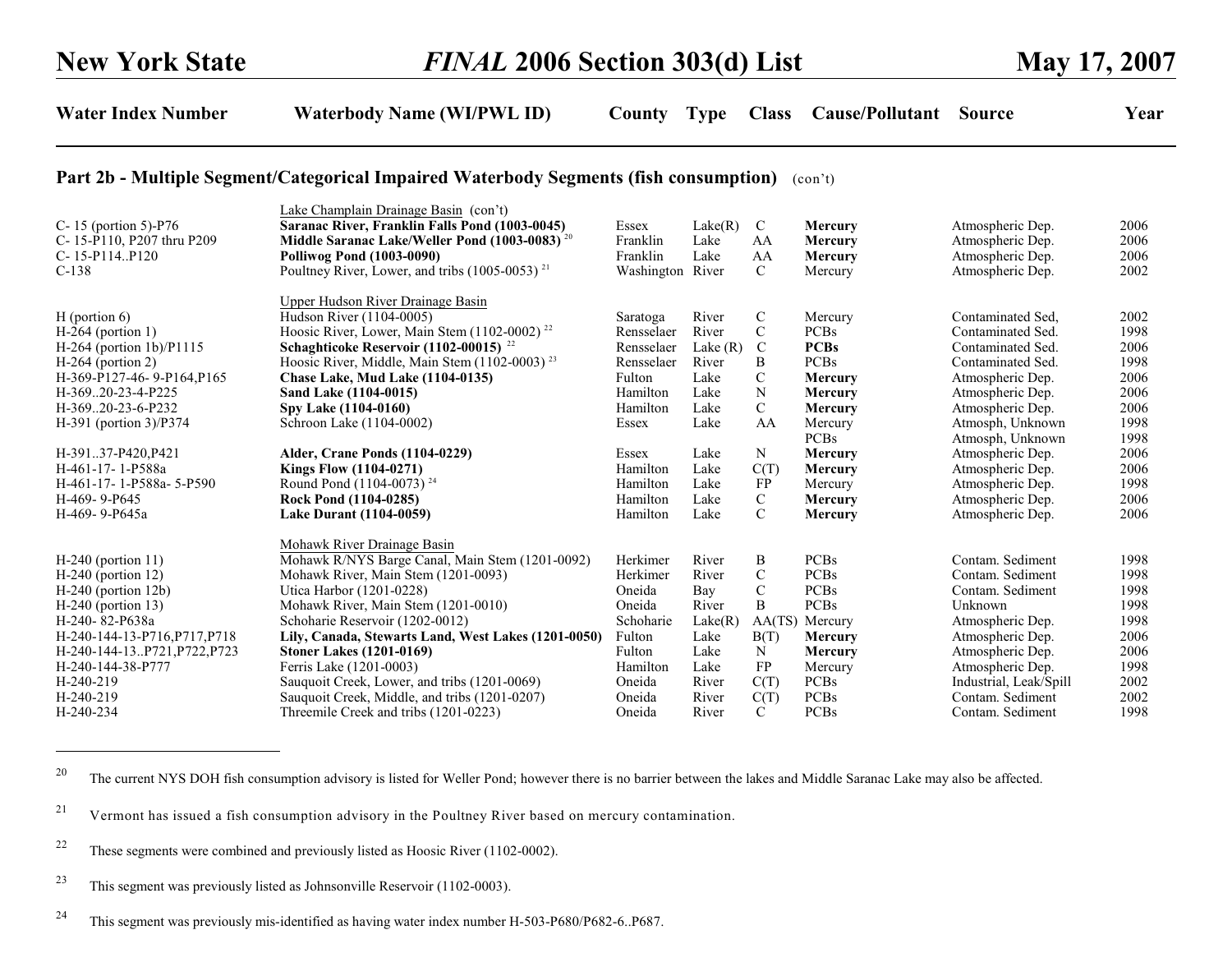|                           | Lower Hudson River Drainage Basin                |                     |                     |              |                |                      |      |
|---------------------------|--------------------------------------------------|---------------------|---------------------|--------------|----------------|----------------------|------|
| $H$ (portion 1)           | Hudson River, Class I, (1301-0006)               | New York            | Estuary             | - 1          | Cadmium        | Contaminated Sed.    | 1998 |
|                           |                                                  |                     |                     |              | <b>PCBs</b>    | Contaminated Sed.    | 1998 |
| $H$ (portion 2a)          | Hudson River, Class SB, portion (1301-0005)      | <b>Bronx</b>        | Estuary             | SB           | Cadmium        | Contaminated Sed.    | 1998 |
|                           |                                                  |                     |                     |              | <b>PCBs</b>    | Contaminated Sed.    | 1998 |
| $H$ (portion 2b)          | Hudson River, Class SB, portion (1301-0094)      | Westchester Estuary |                     | <b>SB</b>    | Cadmium        | Contaminated Sed.    | 1998 |
|                           |                                                  |                     |                     |              | <b>PCBs</b>    | Contaminated Sed.    | 1998 |
| H (portion 3)             | Hudson River, Class B, (1301-0003)               | Orange              | Estuary             | B            | Cadmium        | Contaminated Sed.    | 1998 |
|                           |                                                  |                     |                     |              | <b>PCBs</b>    | Contaminated Sed.    | 1998 |
| $H$ (portion 4)           | Hudson River, Class A, (1301-0001)               | Ulster              | Estuary             | A            | Cadmium        | Contaminated Sed.    | 1998 |
|                           |                                                  |                     |                     |              | <b>PCBs</b>    | Contaminated Sed.    | 1998 |
| $H$ (portion 5)           | Hudson River, Class C, (1301-0002)               | Albany              | Estuary             | $\mathsf{C}$ | <b>PCBs</b>    | Contaminated Sed.    | 1998 |
| H- 4                      | Saw Mill River (1301-0007)                       | Westchester River   |                     | various      | Chlordane      | Contaminated Sed.    | 1998 |
| H-31-P44-14-P50           | Amawalk Reservoir (1302-0044)                    | Westchester Lake(R) |                     | $\mathbf{A}$ | Mercury        | Atmospheric Dep.     | 2004 |
| H-31-P44-23-P67           | West Branch Reservoir (1302-0022)                | Putnam              | Lake(R)             | AA           | Mercury        | Atmospheric Dep.     | 2004 |
| H-31-P44-23-P76           | Boyd Corners Reservoir (1302-0045)               | Putnam              | Lake(R)             | AA           | Mercury        | Atmospheric Dep.     | 1998 |
| H-31-P44-24-P83           | Diverting Reservoir (1302-0046)                  | Putnam              | Lake(R)             | AA           | Mercury        | Atmospheric Dep.     | 2004 |
| H-31-P44-24-P86           | Bog Brook Reservoir (1302-0041)                  | Putnam              | Lake(R)             | AA           | Mercury        | Atmospheric Dep.     | 2004 |
| H-31-P44-24-P89           | East Branch Reservoir (1302-0040)                | Putnam              | Lake(R)             | AA           | Mercury        | Atmospheric Dep.     | 2004 |
| H-31-P44-26-P103          | Titicus Reservoir (1302-0035)                    | Westchester Lake(R) |                     | AA           | Mercury        | Atmospheric Dep.     | 2004 |
| H-31-P44-35-P109          | Cross River Reservoir (1302-0005)                | Westchester Lake(R) |                     | AA(T)        | Mercury        | Atmospheric Dep.     | 1998 |
| H-43-1-11-9-P150d         | <b>Breakneck Pond (1301-0123)</b>                | Rockland            | Lake                | AA           | Mercury        | Atmospheric Dep.     | 2006 |
| H-128-P437                | <b>Chodikes Pond (1301-0208)</b>                 | Ulster              | Lake                | A            | <b>Mercury</b> | Atmospheric Dep.     | 2006 |
| H-139-14-P815a            | Rondout Reservoir (1306-0003)                    | Ulster              | Lake(R)             | AA           | Mercury        | Atmospheric Dep.     | 1998 |
| H-171-P848                | Ashokan Reservoir (1307-0004)                    | Ulster              | Lake(R)             | AA(T)        | Mercury        | Atmospheric Dep.     | 1998 |
| H-193-2-P921              | South Lake, North Lake (1309-0017)               | Greene              | Lake                | Β            | <b>Mercury</b> | Atmospheric Dep.     | 2006 |
| $H-204-2-7$               | Valatie Kill (1310-0003)                         | Rensselaer          | River               | C(T)         | <b>PCBs</b>    | Cont.Sed., Land Disp | 1998 |
| H-204-2-7-P24             | Kinderhook Lake (1310-0002)                      | Columbia            | Lake                | B            | <b>PCBs</b>    | Cont.Sed., Land Disp | 1998 |
| H-204-2-7-P34             | Nassau Lake (1310-0001)                          | Rensselaer          | Lake                | B            | <b>PCBs</b>    | Cont.Sed., Land Disp | 1998 |
| H-236-13-P425             | Dunham Reservoir (1301-0262)                     | Rensselaer          | Lake(R)             | A            | <b>Mercury</b> | Atmospheric Dep.     | 2006 |
|                           | Delaware River Drainage Basin                    |                     |                     |              |                |                      |      |
| $D-1-P58b$                | Neversink Reservoir (1402-0009)                  | Sullivan            | Lake $(R)$ AA $(T)$ |              | Mercury        | Atmospheric Dep.     | 2002 |
| D-1-38-P51                | Loch Sheldrake/Sheldrake Pond (1402-0057)        | Sullivan            | Lake                | Β            | <b>Mercury</b> | Atmospheric Dep.     | 2006 |
| $D-10$ (portion 2)/P79a   | <b>Rio Reservoir (1401-0074)</b>                 | Sullivan            | Lake(R)             | B(T)         | <b>Mercury</b> | Atmospheric Dep.     | 2006 |
| D-10 (portion $5$ )/P108a | <b>Swinging Bridge Reservoir (1401-0002)</b>     | Sullivan            | Lake(R)             | B            | <b>Mercury</b> | Atmospheric Dep.     | 2006 |
| D-70-P358a                | Pepacton Reservoir (1403-0002)                   | Delaware            | Lake (R             | AA(T)        | Mercury        | Atmospheric Dep.     | 2002 |
| D-71-P402a                | Cannonsville Reservoir (1404-0001)               | Delaware            | Lake(R)             | AA(T)        | Mercury        | Atmospheric Dep.     | 2002 |
| $D-71-20-$                | Trout Creek, Upper, and tribs $(1404-0050)^{25}$ | Delaware            | River               | C(TS)        | <b>PCBs</b>    | Cont.Sed, Land.Disp. | 2002 |

Includes Herrick Hollow Creek for which a fish consumption advisory is in place. 25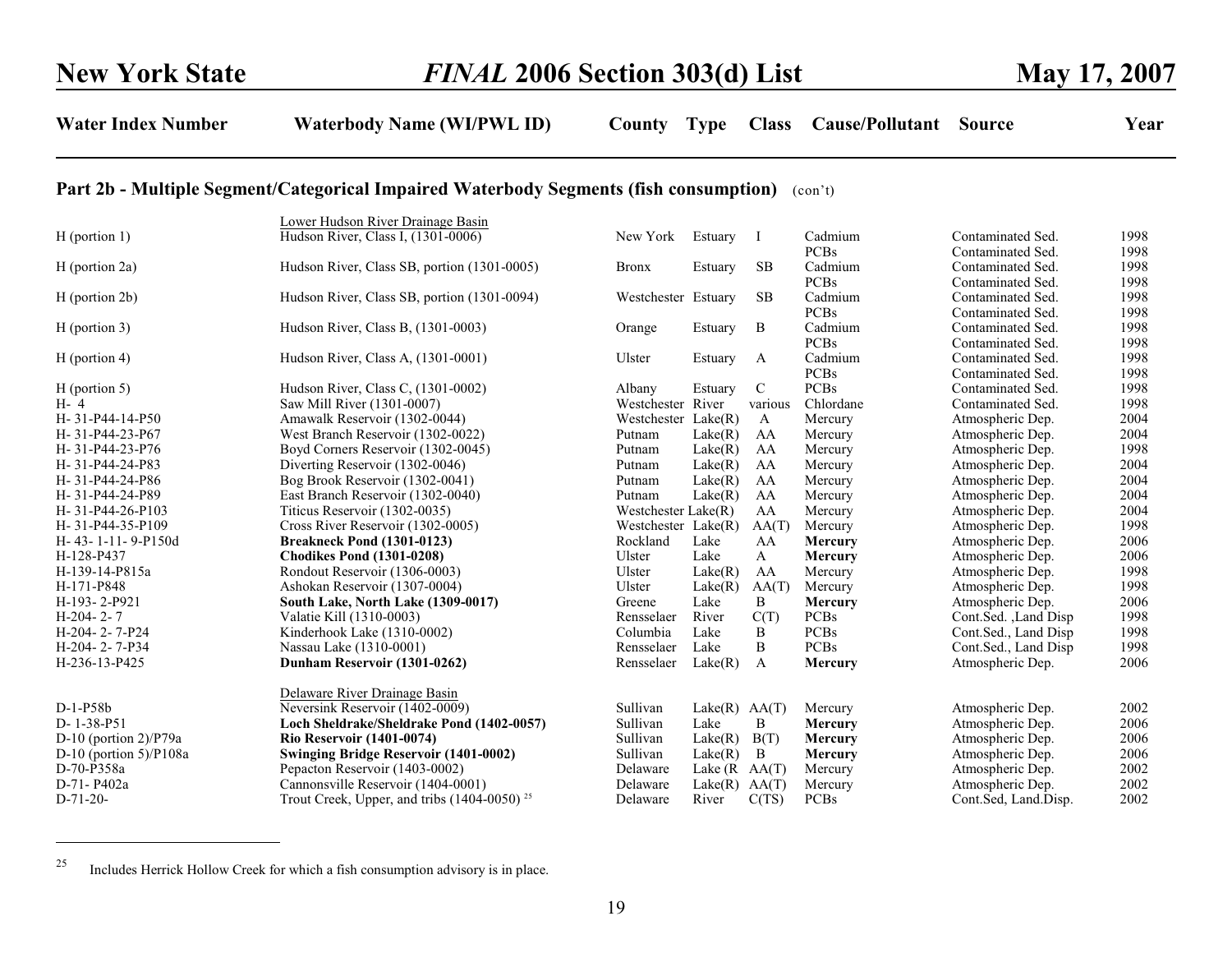|                          | Atlantic Ocean/Long Island Sound Drainage Basin   |               |         |               |                      |                                 |      |
|--------------------------|---------------------------------------------------|---------------|---------|---------------|----------------------|---------------------------------|------|
| $(MW1.1)$ LB             | Lower New York Bay (1701-0004)                    | Kings         | Estuary | SB            | <b>PCBs</b>          | Migratory Species <sup>26</sup> | 1998 |
| $(MW1.1)$ LB/GB          | Lower New York Bay/Gravesend Bay (1701-0179)      | Kings         | Estuary |               | <b>PCBs</b>          | Migratory Species <sup>26</sup> | 2002 |
| $(MW1.2)$ RB (portion 1) | Raritan Bay, Class SA (1701-0002)                 | Richmond      | Estuary | <b>SA</b>     | <b>PCBs</b>          | Migratory Species <sup>26</sup> | 2002 |
| $(MW1.2)$ RB (portion 2) | Raritan Bay, Class SB (1701-0180)                 | Richmond      | Estuary | <b>SB</b>     | <b>PCBs</b>          | Migratory Species <sup>26</sup> | 2002 |
| $(MW1.2)$ RB (portion 3) | Raritan Bay, Class I (1701-0181)                  | Richmond      | Estuary |               | <b>PCBs</b>          | Migratory Species <sup>26</sup> | 2002 |
| $(MW1.2)$ SI (portion 1) | Arthur Kill, Class I and minor tribs (1701-0010)  | Richmond      | Estuary |               | <b>PCBs</b>          | Contaminated Sed.               | 1998 |
|                          |                                                   |               |         |               | Cadmium              | Contaminated Sed.               | 2002 |
|                          |                                                   |               |         |               | Dioxin $27$          | Contaminated Sed.               | 2002 |
| $(MW1.2)$ SI (portion 2) | Arthur Kill, Class SD and minor tribs (1701-0182) | Richmond      | Estuary | <b>SD</b>     | <b>PCBs</b>          | Contaminated Sed.               | 2002 |
|                          |                                                   |               |         |               | Cadmium              | Contaminated Sed.               | 2002 |
|                          |                                                   |               |         |               | Dioxin <sup>27</sup> | Contaminated Sed.               | 2002 |
| $(MW1.2)$ SI (portion 3) | Newark Bay (1701-0183)                            | Richmond      | Estuary | <b>SD</b>     | <b>PCBs</b>          | Contaminated Sed.               | 2002 |
|                          |                                                   |               |         |               | Cadmium              | Contaminated Sed.               | 2002 |
|                          |                                                   |               |         |               | Dioxin <sup>27</sup> | Contaminated Sed.               | 2002 |
| $(MW1.2)$ SI (portion 4) | Kill Van Kull (1701-0184)                         | Richmond      | Estuary | <b>SD</b>     | <b>PCBs</b>          | Contaminated Sed.               | 2002 |
|                          |                                                   |               |         |               | Cadmium              | Contaminated Sed.               | 2002 |
|                          |                                                   |               |         |               | Dioxin $27$          | Contaminated Sed.               | 2002 |
| $(MW1.3)$ UB             | Upper New York Bay (1701-0022)                    | Kings         | Estuary |               | <b>PCBs</b>          | Contaminated Sed.               | 1998 |
|                          |                                                   |               |         |               | Cadmium              | Contaminated Sed.               | 2002 |
| $(MW1.3)$ UB-EB          | Erie Basin (1701-0185)                            | Kings         | Estuary | SD.           | Cadmium              | Contaminated Sed.               | 2002 |
|                          |                                                   |               |         |               | <b>PCBs</b>          | Contaminated Sed.               | 2002 |
| $(MW2.1)$ ER (portion 1) | East River, Lower (1702-0011)                     | New York      | Estuary |               | <b>PCBs</b>          | Contaminated Sed.               | 1998 |
| $(MW2.3)$ ER-1           | Harlem River (1702-0004)                          | New York      | Estuary |               | <b>PCBs</b>          | Contaminated Sed.               | 2002 |
| $(MW2.5)$ ER (portion 2) | East River, Upper (1702-0010)                     | <b>Oueens</b> | Estuary |               | <b>PCBs</b>          | Contaminated Sed.               | 1998 |
| $(MW2.5)$ ER (portion 3) | East River, Upper (1702-0032)                     | Oueens        | Estuary | <b>SB</b>     | <b>PCBs</b>          | Contaminated Sed.               | 1998 |
| $(MW3.3)$ LIS-8-1        | Sheldrake River (1702-0069)                       | Westchester   | River   | $\mathcal{C}$ | Chlordane            | Contaminated Sed.               | 1998 |
|                          |                                                   |               |         |               | Dieldrin             | Contaminated Sed.               | 1998 |
|                          | Ridders Pond (1701-0176) <sup>28</sup>            | Nassau        | Lake    | $\mathsf{C}$  | Chlordane            | Contaminated Sed.               | 1998 |
| (MW4.2b) LIS-MB-25-P122  | Whitney Lake (1702-0101)                          | Nassau        | Lake    | $\mathbf C$   | Chlordane            | Contaminated Sed.               | 1998 |
|                          | Saint James Pond $(1702-0049)^{28}$               | Suffolk       | Lake    | $\mathbf C$   | Chlordane/DDT        | Contaminated Sed.               | 1998 |
|                          | Spring Pond/Lake $(1701-0022)^{28}$               | Suffolk       | Lake    | B             | Chlordane            | Contaminated Sed.               | 1998 |
|                          |                                                   |               |         |               |                      |                                 |      |

<sup>&</sup>lt;sup>26</sup> These waters are listed due to a precautionary fish consumption advisory for striped bass (a migratory species). Because of the wide geographic range of this species, which includes much of the eastern seaboard of North America, the specific source of the pollutant cannot be identified. A number of Long Island Sound waters similarly affected have been delisted. However these waters remain listed due to an on-going effort to develop a New York Harbor TMDL for toxics that includes Lower New York and Raritan Bays.

New Jersey has issued a fish consumption advisory in The Kills due to dioxin contamination. 27

<sup>&</sup>lt;sup>28</sup> Because development of a comprehensive monitoring strategy required limiting the WI/PWL database to lakes 6.4 acres or larger, these smaller lakes are no longer tracked as individual waterbodies in the WI/PWL database.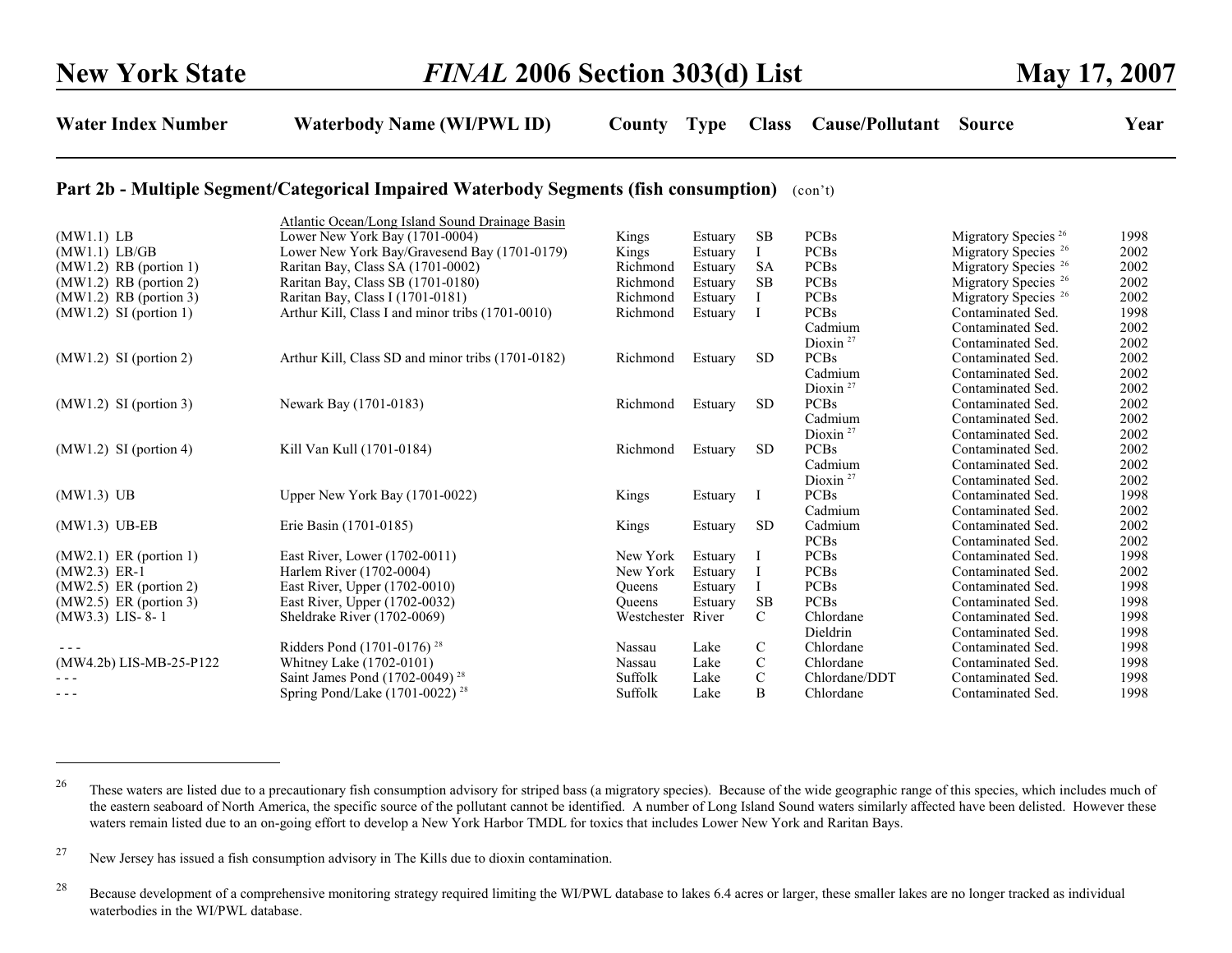| Water Index Number | Waterbody Name (WI/PWL ID) |  |  |  | County Type Class Cause/Pollutant Source |  | Year |
|--------------------|----------------------------|--|--|--|------------------------------------------|--|------|
|--------------------|----------------------------|--|--|--|------------------------------------------|--|------|

#### **Part 2b - Multiple Segment/Categorical Impaired Waterbody Segments (fish consumption)** (con't)

|                              | Atlantic Ocean/Long Island Sound Drainage Basin | (con't)        |         |   |             |                      |      |
|------------------------------|-------------------------------------------------|----------------|---------|---|-------------|----------------------|------|
| (MW7.8) AO-GSB-205-P934      | Lake Capri (1701-0175)                          | <b>Suffolk</b> | Lake    |   | Cadmium     | Cont.Sed, Land.Disp. | 1998 |
|                              |                                                 |                |         |   | Chlordane   | Cont.Sed, Land.Disp. | 2002 |
| (MW8.1a) SOB-220-P969        | Massapequa Reservoir (1701-0157)                | Nassau         | Lake(R) |   | Chlordane   | Contaminated Sed.    | 1998 |
| (MW8.3a) MDB-228-P989        | Freeport Reservoir/East Meadow Pond (1701-0025) | Nassau         | Lake(R) |   | Chlordane   | Contaminated Sed.    | 2002 |
| (MW8.3a) MDB-228-P989-P991   | Smith Pond/Roosevelt Pond (1701-0136)           | Nassau         | Lake    |   | Chlordane   | Contaminated Sed.    | 1998 |
| (MW8.3a) MDB-231-P996        | Lofts Pond (1701-0029)                          | Nassau         | Lake    | C | Chlordane   | Contaminated Sed.    | 1998 |
| (MW8.4a) HB-233-P1005        | Smith Pond (1701-0028)                          | Nassau         | Lake    | C | Chlordane   | Contaminated Sed.    | 2002 |
| $(MW8.4a)$ HB-233-P1005P1008 | Halls Pond (1701-0027)                          | Nassau         | Lake    | C | Chlordane   | Contaminated Sed.    | 1998 |
| (MW8.4a) HB-235-P1017a       | Grant Park Pond (1701-0054)                     | Nassau         | Lake    | C | <b>PCBs</b> | Contaminated Sed.    | 1998 |

More Information Regarding Fish Consumption

Waters impaired for fish consumption are based on New York State Department of Health advisories contained in its annual *Chemicals in Sportfish and Game* publications. Because the specific extent and conditions of the advisories are reported more precisely and more frequently than can be reported through the Section 303(d) List, this advisory information regarding the support of fish consumption in New York is more timely and the extent of the advisory more precisely delineated than the information provided in the Section 303(d) List. For the most up-to-date fish consumption advisory information, refer to <http://www.nyhealth.gov/nysdoh/fish/fish.htm.>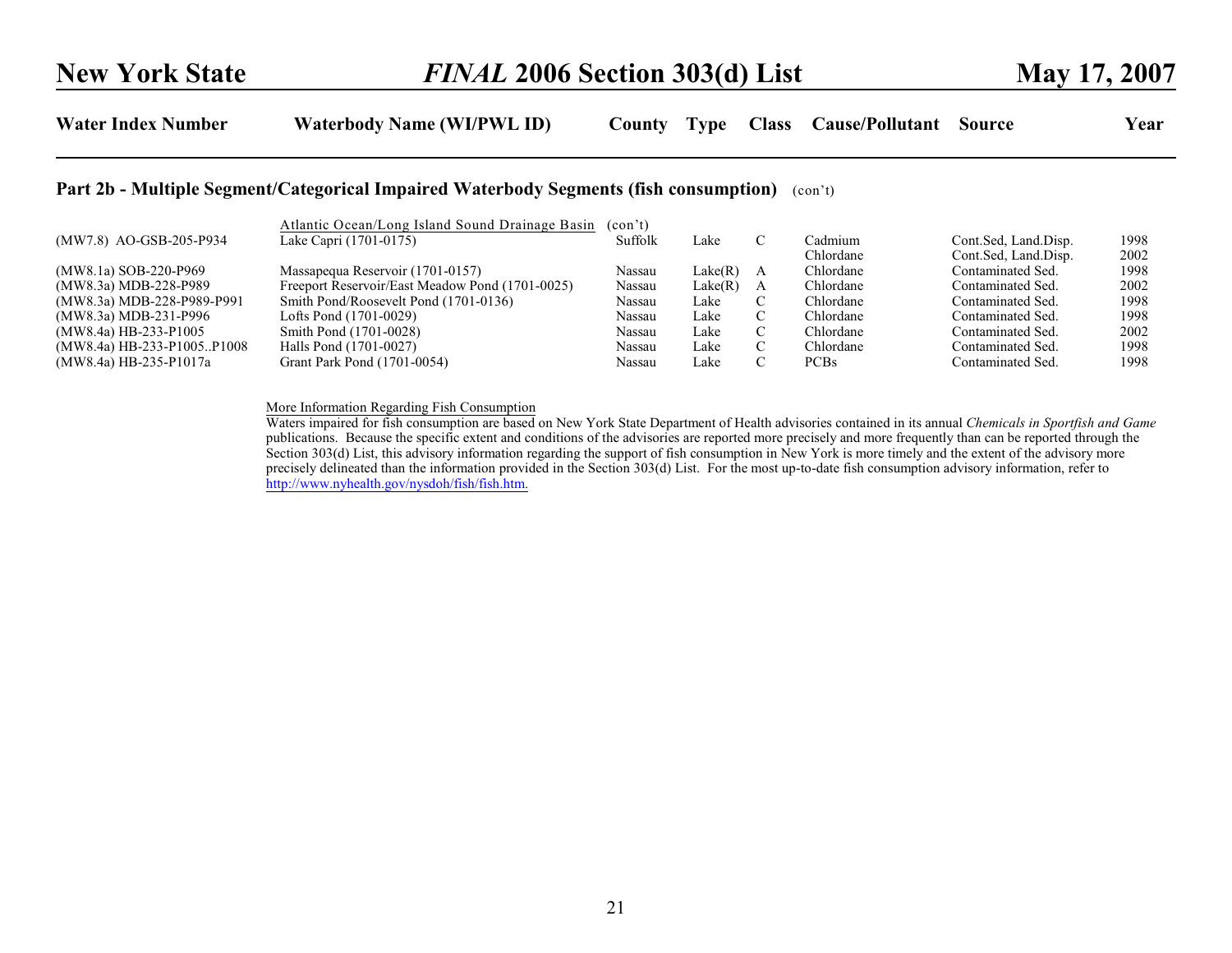#### **Part 2c - Multiple Segment/Categorical Impaired Waterbody Segments (shellfishing)**

(Might be addressed by a waterbody specific TMDL or a pollutant/source specific TMDL or other strategy to attain water quality standards)

|                                | Atlantic Ocean/Long Island Sound Drainage Basin          |                     |         |           |           |                      |      |
|--------------------------------|----------------------------------------------------------|---------------------|---------|-----------|-----------|----------------------|------|
| $(MW1.2)$ RB (portion 1)       | Raritan Bay, Class SA (1701-0002)                        | Richmond            | Estuary | SА        | Pathogens | Urban/Storm/CSO      | 1998 |
| $(MW3.1)$ LIS (portion 1b)     | New Rochelle Harbor (1702-0259)                          | Westchester Estuary |         | <b>SA</b> | Pathogens | Urb/Storm, Municipal | 2002 |
| $(MW3.1)$ LIS (portion 2)      | Long Island Sound, Westchester Co Waters(1702-0001)      | Westchester Estuary |         | <b>SA</b> | Pathogens | Urban/CSO, Municipl  | 1998 |
| $(MW4.1)$ LIS (portion 3)      | Long Island Sound, Nassau County Waters (1702-0028)      | Nassau              | Estuary | <b>SA</b> | Pathogens | Urban/CSO, Municipl  | 1998 |
| $(MW4.2b)$ LIS-MB (portion 1)  | * Manhasset Bay, and tidal tribs (1702-0021)             | Nassau              | Estuary | <b>SA</b> | Pathogens | Urban/Storm Runoff   | 1998 |
| (MW4.3a) LIS-HH                | Hempstead Harbor, north, and tidal tribs (1702-0022)     | Nassau              | Estuary | <b>SA</b> | Pathogens | Urban/Storm Runoff   | 1998 |
| (MW4.3b) LIS-41-P145           | Dosoris Pond (1702-0024)                                 | Nassau              | Estuary | <b>SA</b> | Pathogens | Urban/Storm Runoff   | 2002 |
| (MW4.4b) LIS-CSH               | * Cold Spring Harbor, and tidal tribs (1702-0018)        | Nassau              | Estuary | <b>SA</b> | Pathogens | Urban/Storm Runoff   | 1998 |
| $(MW5.2a)$ LIS-HB-HH           | Huntington Harbor (1702-0228)                            | Suffolk             | Estuary | <b>SA</b> | Pathogens | Urb/Storm, Municipl  | 2002 |
| $(MW5.2a)$ LIS-HB-NB-CH        | Centerport Harbor (1702-0229)                            | Suffolk             | Estuary | <b>SA</b> | Pathogens | Urb/Storm, Municipl  | 2002 |
| $(MW5.2a)$ LIS-HB-NB-NH        | * Northport Harbor $(1702-0230)$                         | Suffolk             | Estuary | <b>SA</b> | Pathogens | Urb/Storm, Municipl  | 2002 |
| (MW5.4a) LIS-SB-SBH            | Stony Brook Harbor and West Meadow Cr (1702-0047)        | Suffolk             | Estuary | <b>SA</b> | Pathogens | Urban/Storm Runoff   | 1998 |
| $(MW5.4c)$ LIS-PJH (portion 1) | * Port Jefferson Harbor, North, and tribs (1702-0015)    | Suffolk             | Estuary | <b>SA</b> | Pathogens | Urb/Storm, Municipl  | 1998 |
| (MW5.4c) LIS-PJH-CB            | Conscience Bay and tidal tribs (1702-0091)               | Suffolk             | Estuary | <b>SA</b> | Pathogens | Urb/Storm, Municipl  | 2002 |
| (MW5.4c) LIS-PJH-SH            | Setauket Harbor (1702-0242)                              | Suffolk             | Estuary | <b>SA</b> | Pathogens | Urb/Storm, Municipl  | 2002 |
| (MW5.4d) LIB-MSH               | Mt Sinai Harbor and tidal tribs (1702-0019)              | Suffolk             | Estuary | <b>SA</b> | Pathogens | Urban/Storm Runoff   | 1998 |
| (MW5.4e) LIS-71                | Mattituck Inlet/Cr, Low, and tidal tribs (1702-0020)     | Suffolk             | Estuary | <b>SA</b> | Pathogens | Urban/Storm Runoff   | 1998 |
| (MW5.4e) LIS-72                | * Goldsmith Inlet $(1702-0026)$                          | Suffolk             | Estuary | <b>SA</b> | Pathogens | Urban/Storm Runoff   | 1998 |
| (MW5.4g) LIS-FI-P1101, P1102   | Beach/Island Ponds, Fishers Island (1701-0283)           | Suffolk             | Estuary | <b>SA</b> | Pathogens | Urban/Storm Runoff   | 2002 |
| $(MW5.4g)$ LIS-FI-WH           | * West Harbor, Fishers Island (1702-0046)                | Suffolk             | Estuary | <b>SA</b> | Pathogens | Urban/Storm Runoff   | 1998 |
| $(MW6.1b)$ GB-SIS(-DH)         | Dering Harbor $(1701-0050)$                              | Suffolk             | Estuary | <b>SA</b> | Pathogens | Urban/Storm Runoff   | 1998 |
| (MW6.1b) GB-SIS-78             | Stirling Creek and Basin (1701-0049)                     | Suffolk             | Estuary | <b>SA</b> | Pathogens | Urban/Storm Runoff   | 1998 |
| (MW6.1b) GB-SIS-80c-P418a      | * Budds Pond (1701-0234)                                 | Suffolk             | Estuary | <b>SA</b> | Pathogens | Urban/Storm Runoff   | 2002 |
| (MW6.1b) GB-SIS-83a,83b        | Town/Jockey Creeks and tidal tribs (1701-0235)           | Suffolk             | Estuary | <b>SA</b> | Pathogens | Urban/Storm Runoff   | 2002 |
| (MW6.1b) GB-SIS-84-P423        | Goose Creek (1701-0236)                                  | Suffolk             | Estuary | <b>SA</b> | Pathogens | Urban/Storm Runoff   | 2002 |
| (MW6.1b) GB-SIS-P420           | Hashamomuck Pond (1701-0162)                             | Suffolk             | Estuary | <b>SA</b> | Pathogens | Urban/Storm Runoff   | 1998 |
| (MW6.1c) GBLPB-90              | * Richmond Creek and tidal tribs (1701-0245)             | Suffolk             | Estuary | <b>SA</b> | Pathogens | Urban/Storm Runoff   | 2002 |
| (MW6.1d) GB., GPB-97 thru 104  | Tidal Tribs, Gr Peconic Bay, Northshr (1701-0247)        | Suffolk             | Estuary | <b>SA</b> | Pathogens | Urban/Storm Runoff   | 2002 |
| (MW6.1e) FB                    | * Flanders Bay, east/center, and tribs (1701-0030)       | Suffolk             | Estuary | <b>SA</b> | Pathogens | Urb/Storm, Municipl  | 1998 |
| $(MW6.3a)$ GB. FB-RB           | Reeves Bay and tidal tribs (1701-0272)                   | Suffolk             | Estuary | <b>SA</b> | Pathogens | Urb/Storm, Municipl  | 2002 |
| (MW6.3b) GB., GPB-122-P648     | *<br>Sebonac Cr/Bullhead Bay and tidal tribs (1701-0051) | Suffolk             | Estuary | <b>SA</b> | Pathogens | Urban/Storm Runoff   | 1998 |
| (MW6.3b) GBGPB-122a-P651       | * Little Sebonac Creek (1701-0253)                       | Suffolk             | Estuary | <b>SA</b> | Pathogens | Urban/Storm Runoff   | 2002 |
| (MW6.3b) GBGPB-122a-P652       | Scallop Pond (1701-0354)                                 | Suffolk             | Estuary | <b>SA</b> | Pathogens | Urban/Storm Runoff   | 2002 |
| (MW6.3c) GBLPB-123-P659        | * North Sea Harbor and tribs (1701-0037)                 | Suffolk             | Estuary | <b>SA</b> | Pathogens | Urban/Storm Runoff   | 1998 |
| (MW6.3c) GBLPB-124-P665        | * Wooley Pond (1701-0048)                                | Suffolk             | Estuary | <b>SA</b> | Pathogens | Urban/Storm Runoff   | 1998 |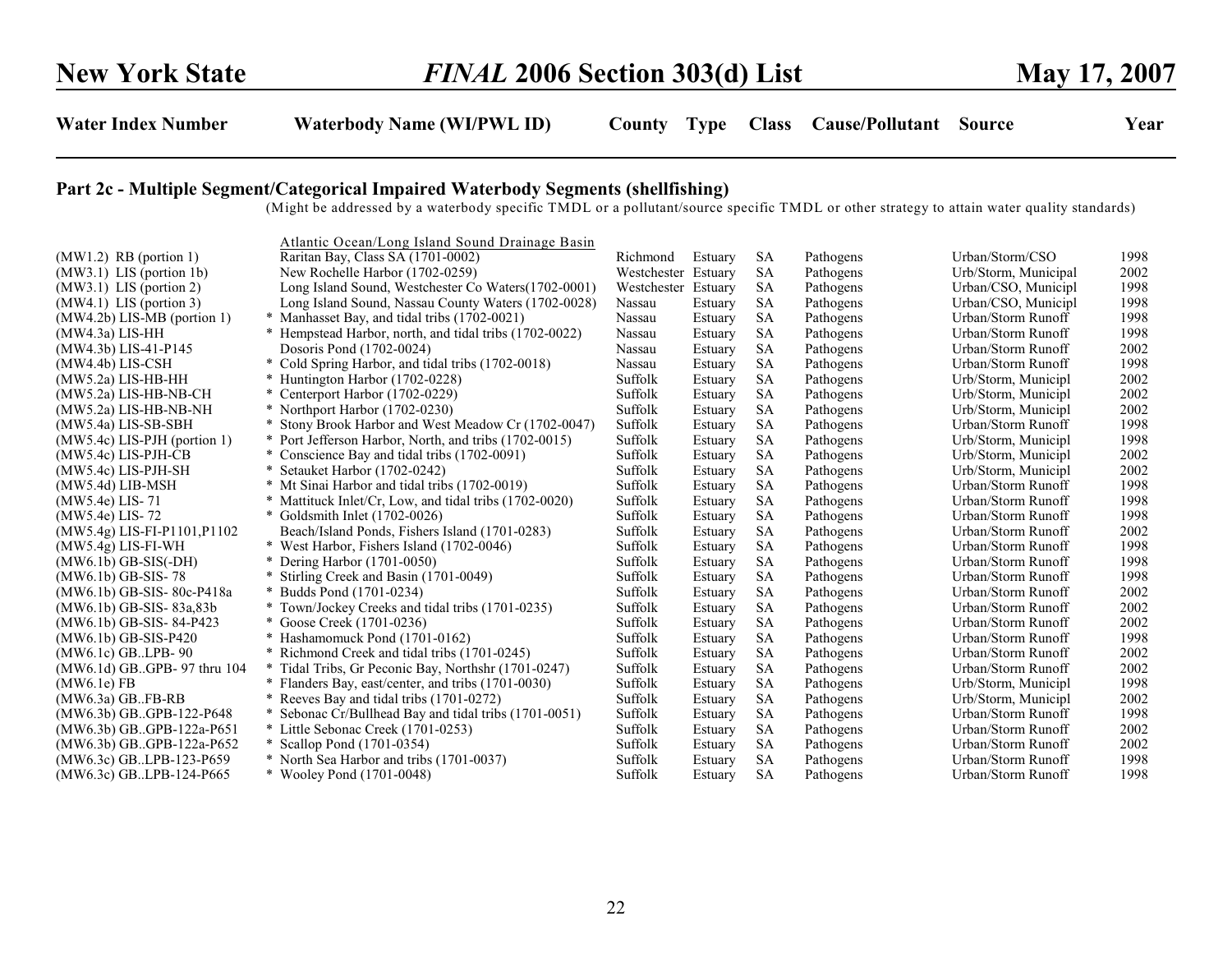#### **Part 2c - Multiple Segment/Categorical Impaired Waterbody Segments (shellfishing)** (con't)

Atlantic Ocean/Long Island Sound Drainage Basin (con't)

| (MW6.3d) GB-SIS-126          | * Novack Creek and tidal tribs (1701-0237)         | Suffolk | Estuary | <b>SA</b> | Pathogens | Urban/Storm Runoff  | 2002 |
|------------------------------|----------------------------------------------------|---------|---------|-----------|-----------|---------------------|------|
| (MW6.3d) GB-SIS-SHB,SHC      | Sag Harbor and Sag Harbor Cove (1701-0035)         | Suffolk | Estuary | <b>SA</b> | Pathogens | Urban/Storm Runoff  | 1998 |
| (MW6.3e) GB-SIS-NH-136       | * Northwest Creek and tidal tribs (1701-0046)      | Suffolk | Estuary | <b>SA</b> | Pathogens | Urban/Storm Runoff  | 1998 |
| (MW6.3f) GB-AH               | * Acabonack Harbor (1701-0047)                     | Suffolk | Estuary | <b>SA</b> | Pathogens | Urban/Storm Runoff  | 1998 |
| (MW6.3g) BISP761             | Lake Montauk (1701-0031)                           | Suffolk | Estuary | <b>SA</b> | Pathogens | Urban/Storm Runoff  | 1998 |
| (MW6.3g) BISP764             | * Oyster Pond/Lake Munchogue (1701-0169)           | Suffolk | Estuary | <b>SA</b> | Pathogens | Urban/Storm Runoff  | 1998 |
| (MW6.3h) AO-P780             | Georgica Pond (1701-0145)                          | Suffolk | Estuary | <b>SA</b> | Pathogens | Agricultural        | 1998 |
| (MW6.3h) AO-P786             | Sagaponack Pond (1701-0146)                        | Suffolk | Estuary | <b>SA</b> | Pathogens | Agricultural        | 1998 |
| (MW6.3i) AO-P790             | Mecox Bay and tribs (1701-0034)                    | Suffolk | Estuary | <b>SA</b> | Pathogens | Agricultural        | 1998 |
| (MW6.3i) AO-SB-143,144       | * Heady and Taylor Creeks and tribs (1701-0294)    | Suffolk | Estuary | <b>SA</b> | Pathogens | Urban/Storm Runoff  | 2002 |
| (MW6.3i) AO-SB-148,150       | Penny Pond and Smith Creek (1701-0298)             | Suffolk | Estuary | <b>SA</b> | Pathogens | Urban/Storm Runoff  | 2002 |
| (MW6.3i) AO-SB-153           | Weesuck Creek and tidal tribs (1701-0111)          | Suffolk | Estuary | <b>SA</b> | Pathogens | Urban/Storm Runoff  | 1998 |
| (MW6.3i) AO-SB-155           | Phillips Creek, Lower, and tidal tribs (1701-0299) | Suffolk | Estuary | <b>SA</b> | Pathogens | Urban/Storm Runoff  | 2002 |
| (MW6.3i) AO-SB-156           | Penniman Creek and tidal tribs (1701-0300)         | Suffolk | Estuary | <b>SA</b> | Pathogens | Urban/Storm Runoff  | 2002 |
| (MW6.3i) AO-SB-OgC           | * Ouogue Canal $(1701-0301)$                       | Suffolk | Estuary | <b>SA</b> | Pathogens | Urban/Storm Runoff  | 2002 |
| (MW6.3i) AO-SB-QgC-P834      | * Ogden Pond $(1701-0302)$                         | Suffolk | Estuary | <b>SA</b> | Pathogens | Urban/Storm Runoff  | 2002 |
| (MW6.3j) AO-QB               | <b>Ouantuck Bay (1701-0042)</b>                    | Suffolk | Estuary | <b>SA</b> | Pathogens | Urban/Storm Runoff  | 2002 |
| (MW6.3j) AO-SB-OB-OtC        | Quantuck Canal/Moneybogue Bay (1701-0371)          | Suffolk | Estuary | <b>SA</b> | Pathogens | Urban/Storm Runoff  | 2002 |
| $(MW7.2a)$ AO-MB (portion 3) | Tuthill, Harts, Seatuck Coves (1701-0309)          | Suffolk | Estuary | <b>SA</b> | Pathogens | Urban/Storm, Agric. | 2002 |
| $(MW7.2a)$ AO-MB (portion 4) | Forge River, Lower and Cove (1701-0316)            | Suffolk | Estuary | <b>SA</b> | Pathogens | Urban/Storm, Agric. | 2002 |
| (MW7.2b) AO-MB-NB            | * Narrow Bay (1701-0318)                           | Suffolk | Estuary | <b>SA</b> | Pathogens | Urban/Storm, Agric. | 2002 |
| (MW7.3) AO-GSB (portion 4)   | Bellport Bay (1701-0320)                           | Suffolk | Estuary | <b>SA</b> | Pathogens | Urban/Storm Runoff  | 2002 |
| $(MW7.3)$ AO-GSB (portion 5) | Patchogue Bay (1701-0326)                          | Suffolk | Estuary | <b>SA</b> | Pathogens | Urban/Storm Runoff  | 2002 |
| $(MW7.6)$ AO-GSB (portion 6) | * Nicoll Bay (1701-0375)                           | Suffolk | Estuary | <b>SA</b> | Pathogens | Urban/Storm Runoff  | 2002 |
| (MW7.8) AO-GSB (portion 7)   | * Great Cove $(1701-0376)$                         | Suffolk | Estuary | <b>SA</b> | Pathogens | Urban/Storm Runoff  | 2002 |
| (MW8.1) SOB                  | South Oyster Bay (1701-0041)                       | Nassau  | Estuary | <b>SA</b> | Pathogens | Urban/Storm Runoff  | 1998 |
| (MW8.2) EB                   | East Bay (1701-0202)                               | Nassau  | Estuary | <b>SA</b> | Pathogens | Urban/Storm Runoff  | 2002 |
| (MW8.3) MDB                  | Middle Bay (1701-0208)                             | Nassau  | Estuary | <b>SA</b> | Pathogens | Urban/Storm Runoff  | 2002 |
| (MW8.3) MDB-ERI              | East Rockaway Inlet (1701-0217)                    | Nassau  | Estuary | <b>SA</b> | Pathogens | Urban/Storm Runoff  | 2002 |
| (MW8.3) MDB-RC               | Reynolds Channel, east (1701-0215)                 | Nassau  | Estuary | <b>SA</b> | Pathogens | Urban/Storm Runoff  | 2002 |
| (MW8.4) HB                   | Hempstead Bay $(1701-0032)$                        | Nassau  | Estuary | <b>SA</b> | Pathogens | Urban/Storm Runoff  | 1998 |
| (MW8.4a) HB-236              | Woodmere Channel (1701-0219)                       | Nassau  | Estuary | <b>SA</b> | Pathogens | Urban/Storm Runoff  | 2002 |

More Information Regarding Shellfishing

Waters impaired for shellfishing use are based on shellfishing closures issues by New York State Department of Environmental Conservation Shellfisheries Program and the National Shellfish Sanitation Program. Because the specific extent and conditions of the closures are reported more precisely and more frequently through these programs than through the Section 303(d) List, this shellfish closure information provides better delineated and more timely information regarding the support of shellfishing use in the waters of New York than does the Section 303(d) List. For the most current shellfishing closure information, refer to http://www.dec.state.ny.us/website/dfwmr/marine/shellfish/sfntsh/index.htm.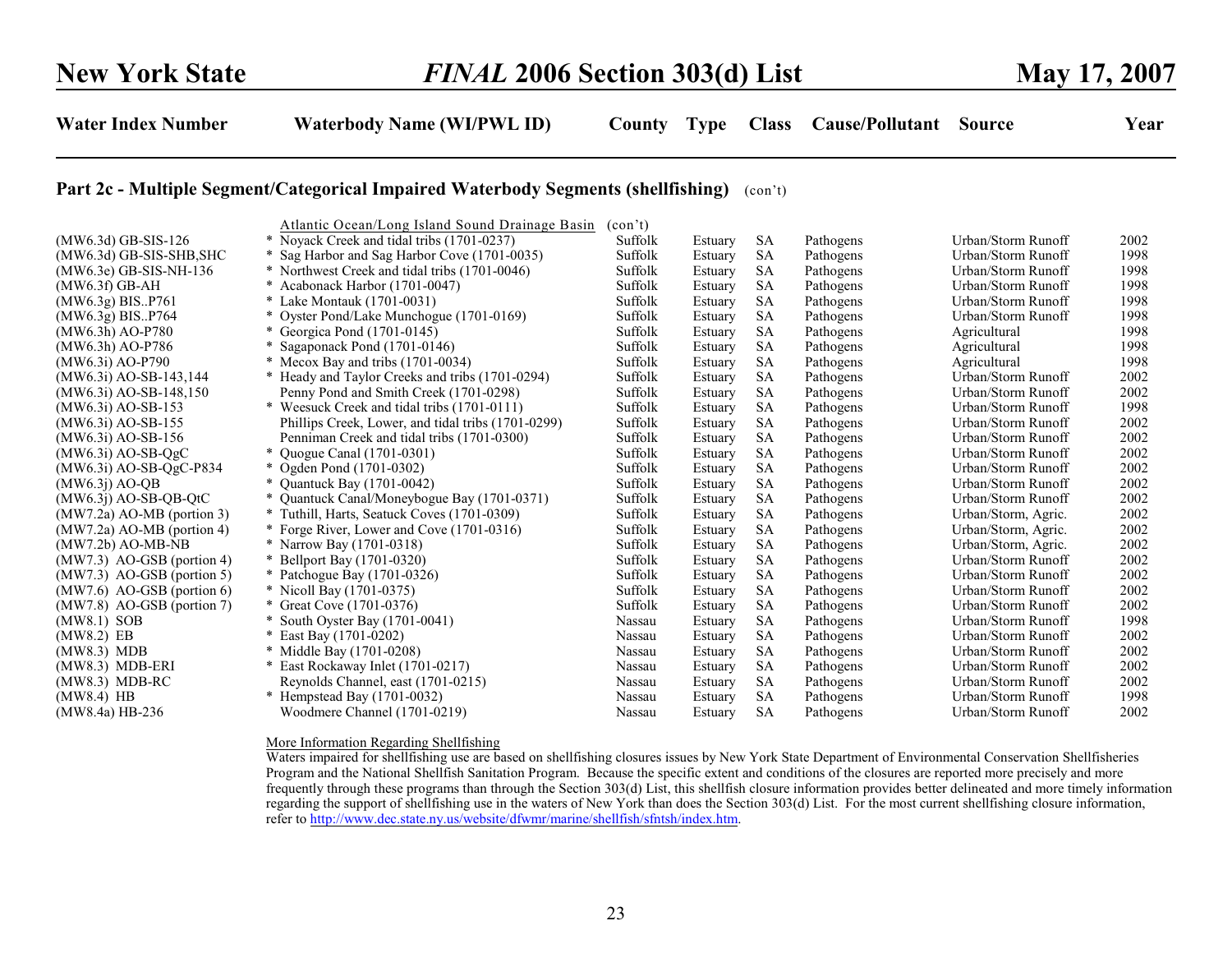| Waterbody Name (WI/PWL ID)<br>Water Index Number |  |  | County Type Class Cause/Pollutant Source |  | Year |
|--------------------------------------------------|--|--|------------------------------------------|--|------|
|--------------------------------------------------|--|--|------------------------------------------|--|------|

#### **Part 3a - Waterbodies for which TMDL Development May be Deferred (Requiring Verification of Impairment)**

|                        | Niagara River/Lake Erie Drainage Basin                    |                 |       |                  |                                   |                                                      |              |
|------------------------|-----------------------------------------------------------|-----------------|-------|------------------|-----------------------------------|------------------------------------------------------|--------------|
| Ont $158$ (portion 1)  | Niagara River, Lower, Main Stem (0101-0027) <sup>29</sup> | Niagara         | River | A(S)             | Org.Chlor.Pest/HCB<br><b>PAHs</b> | Cont.Sed, Land Disposal<br>Cont.Sed, Land Disposal   | 2006<br>2002 |
| Ont 158 (portion 2)    | Niagara River, Upper, Main Stem (0101-0006) <sup>29</sup> | Niagara         | River | A(S)             | Org.Chlor.Pest/HCB<br><b>PAHs</b> | Cont.Sed, Land Disposal<br>Cont.Sed, Land Disposal   | 2006<br>2002 |
| Ont 158-12 (portion 3) | Tonawanda Cr, Middle, Main Stem (0102-0002)               | Genesee         | River | C                | Phosphorus<br>Silt/Sediment       | Urban/Storm, Str Erosion<br>Urban/Storm, Str Erosion | 2004<br>2004 |
| Ont 158-12 (portion 4) | Tonawanda Cr, Upp, $\&$ minor tribs (0102-0003)           | Genesee         | River | А                | Silt/Sediment                     | Agric, Streambank Erosion                            | 2004         |
| Ont 158-12-1           | Ellicott Creek, Lower, and tribs (0102-0018)              | Erie            | River | B                | Phosphorus<br>Silt/Sediment       | Urban Runoff<br>Urban Runoff                         | 2004<br>2004 |
| Ont 158-12-32          | Little Tonawanda Cr, Low, and tribs (0102-0001)           | Genesee         | River | A                | Silt/Sediment                     | Agric, Streambank Erosion                            | 2004         |
|                        | Allegheny River Drainage Basin                            |                 |       |                  |                                   |                                                      |              |
| Pa-63-13-4-P122        | Chautauqua Lake, South (0202-0020) <sup>30</sup>          | Chautauqua Lake |       | A                | Phosphorus                        | Agriculture                                          | 2004         |
| Pa-63-13-4-P122        | Chautauqua Lake, North (0202-0072) <sup>30</sup>          | Chautauqua Lake |       | A                | Phosphorus                        | Agriculture                                          | 2004         |
| Pa-63-13-23-P131       | Bear Lake (0201-0003)                                     | Chautauqua Lake |       | A                | Nutrients (phosphorus)            | Agricultural                                         | 1998         |
| Pa-63-13-P133          | Lower Cassadaga Lake (0202-0003)                          | Chautauqua Lake |       | B                | Nutrients (phosphorus)            | Agricultural                                         | 1998         |
| Pa-63-13-P133-3-P134   | Middle Cassadaga Lake (0202-0002)                         | Chautauqua Lake |       | $\mathbf C$      | Nutrients (phosphorus)            | Agricultural                                         | 1998         |
| Pa-84-2-P153           | Findley Lake (0202-0004)                                  | Chautauqua Lake |       | B                | Nutrients (phosphorus)            | Agricultural                                         | 1998         |
|                        | Lake Ontario (Minor Tribs) Drainage Basin                 |                 |       |                  |                                   |                                                      |              |
| Ont 74/P76             | Little Sodus Bay (0302-0017)                              | Cayuga          | Lake  | B                | Nutrients (phosphorus)            | On-site WTS, Agric                                   | 2002         |
| Ont 75/P77             | Blind Sodus Bay (0302-0021)                               | Wayne           | Lake  | B                | Nutrients (phosphorus)            | On-site WTS                                          | 2002         |
| Ont 80/P89             | Port Bay (0302-0012)                                      | Wayne           | Lake  | B                | Nutrients (phosphorus)            | Agric, Municipal                                     | 2002         |
| Ont 122-P153           | Buck Pond (0301-0017)                                     | Monroe          | Lake  | $\boldsymbol{B}$ | Phosphorus                        | Urban/Storm Runoff                                   | 2002         |
| Ont 123-P154           | Long Pond $(0301 - 0015)$                                 | Monroe          | Lake  | $\, {\bf B}$     | Phosphorus                        | Urban/Storm Runoff                                   | 2002         |
| Ont 123-P154-2-P155    | Cranberry Pond (0301-0016)                                | Monroe          | Lake  | B                | Phosphorus                        | Urban/Storm Runoff                                   | 2002         |
| Ont 138                | Oak Orchard Creek (0301-0014)                             | Genesee         | River | $\mathbf C$      | Nutrients (phosphorus)            | Agricultural                                         | 1998         |
|                        | Genesee River Drainage Basin                              |                 |       |                  |                                   |                                                      |              |
| Ont 117-27-34          | Hemlock Lake Outlet and minor tribs (0402-0013)           | Ontario         | River | C                | Phosphorus<br>Pathogens           | On-Site WTS<br>On-Site WTS                           | 2004<br>2004 |

<sup>&</sup>lt;sup>29</sup> Due to analytic limitations, the treatment of non-detect results in the data evaluation, and other data evaluation and quality assurance/quality control issues, additional monitoring and verification of PAHs and some Organochlorine Pesticides loadings in the river are necessary to develop a TMDL.

The previously listed Chautauqua Lake segment (0202-0020) has been split into two separate segments in order to recognize the different character of the north and south basins of the lake. 30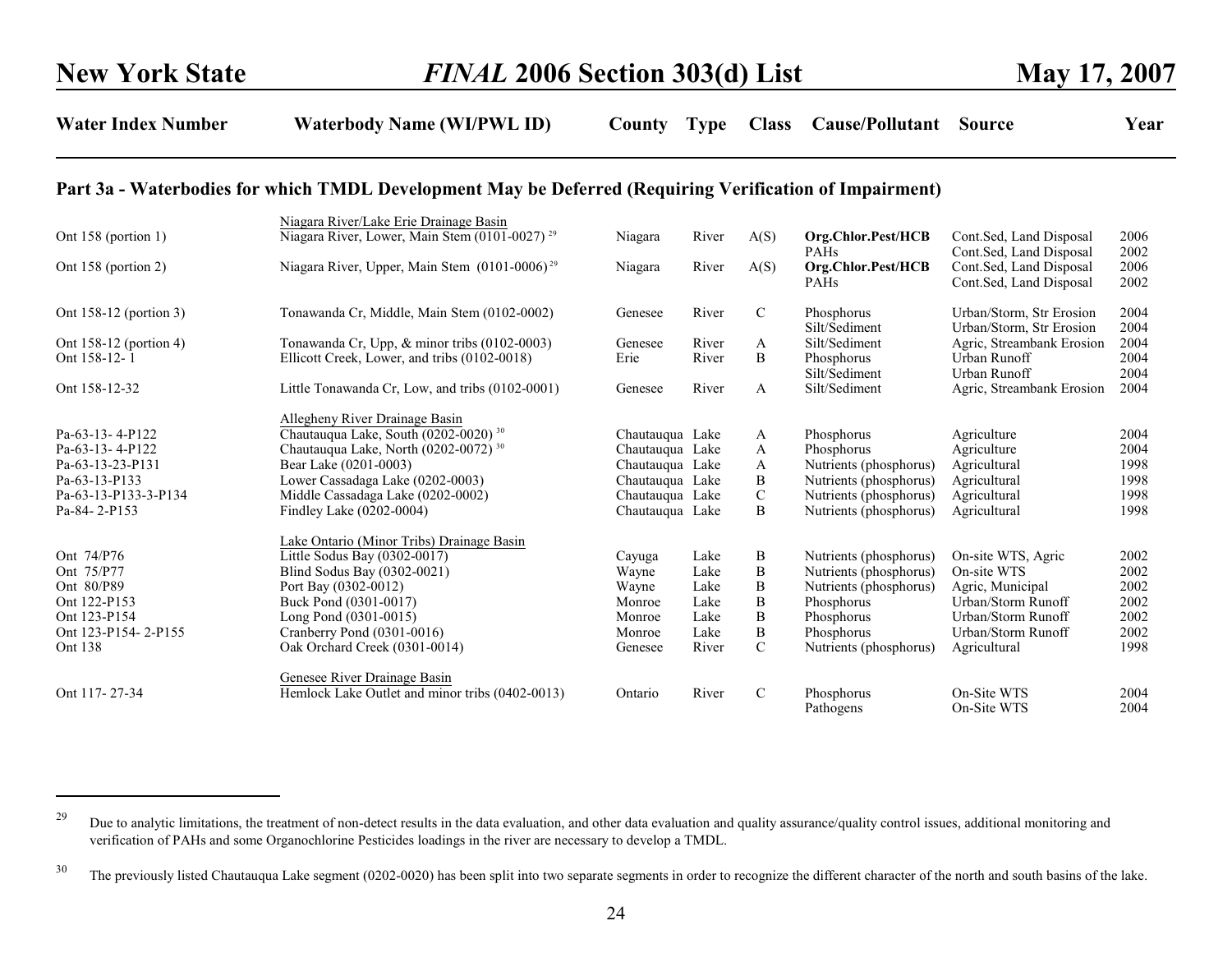| <b>New York State</b>                                                                                                                    | <i>FINAL</i> 2006 Section 303(d) List                                                                                                                                                                                                                                                                 | May 17, 2007                                                         |                                                          |                                                              |                                                                                                                                          |                                                                                                                  |                                                      |
|------------------------------------------------------------------------------------------------------------------------------------------|-------------------------------------------------------------------------------------------------------------------------------------------------------------------------------------------------------------------------------------------------------------------------------------------------------|----------------------------------------------------------------------|----------------------------------------------------------|--------------------------------------------------------------|------------------------------------------------------------------------------------------------------------------------------------------|------------------------------------------------------------------------------------------------------------------|------------------------------------------------------|
| <b>Water Index Number</b>                                                                                                                | <b>Waterbody Name (WI/PWL ID)</b>                                                                                                                                                                                                                                                                     | County                                                               | <b>Type</b>                                              | <b>Class</b>                                                 | <b>Cause/Pollutant</b>                                                                                                                   | <b>Source</b>                                                                                                    | Year                                                 |
|                                                                                                                                          | Part 3a - Waterbodies for which TMDL Development May be Deferred (Requiring Verification of Impairment)                                                                                                                                                                                               |                                                                      |                                                          |                                                              |                                                                                                                                          | (con't)                                                                                                          |                                                      |
|                                                                                                                                          | Chemung River Basin<br>PHENOLIC COMPOUNDS <sup>31</sup>                                                                                                                                                                                                                                               |                                                                      |                                                          |                                                              |                                                                                                                                          |                                                                                                                  |                                                      |
| SR-44-14-59-34-P56<br>SR-99-P174<br>SR-100-P174a                                                                                         | Susquehanna River Drainage Basin<br>DeRuyter Res. (0602-0086)<br>Beaver Lake (0601-0066)<br>White Birch Lake (0601-0068)                                                                                                                                                                              | Madison<br><b>Broome</b><br><b>Broome</b>                            | Lake<br>Lake<br>Lake                                     | B<br>$\mathbf C$<br>$\overline{?}$                           | Nutrients (phosphorus)<br>Phosphorus<br>Phosphorus                                                                                       | Agricultural<br>On-site WTS<br>On-site WTS                                                                       | 1998<br>2002<br>2002                                 |
| Ont 66-3-P9<br>Ont 66-11-P26<br>Ont 66-11-P26-37<br>Ont $66-12$ (portion 2)<br>Ont 66-12-43-P212<br>Ont 66-12-52-18<br>Ont 66-12-52-23-1 | Oswego River (Finger Lakes) Drainage Basin<br>Lake Neatahwanta (0701-0018)<br>Oneida Lake (0703-0001)<br>Chittenango Creek (0703-0005)<br>Seneca River (0701-0008)<br>Owasco Lake (0706-0009)<br>Pond Brook and tribs (0704-0004)<br>Marbletown Creek (0704-0003)<br>PHENOLIC COMPOUNDS <sup>31</sup> | Oswego<br>Oswego<br>Madison<br>Onondaga<br>Cayuga<br>Seneca<br>Wayne | Lake<br>Lake<br>River<br>River<br>Lake<br>River<br>River | B<br>B<br>$\mathsf{C}$<br>$\mathsf{C}$<br>AA(T)<br>C<br>C(T) | Nutrients (phosphorus)<br>Nutrients (phosphorus)<br>Nutrients (phosphorus)<br>Pathogens<br>Pathogens<br>D.O./Oxygen Demand<br>Pesticides | Urban/Storm Runoff<br>Agricultural<br>Agricultural<br>On-site WTS<br>On-site WTS<br>Agricultural<br>Agricultural | 1998<br>1998<br>1998<br>1998<br>1998<br>1998<br>1998 |
| Ont 19- $6(-1)$                                                                                                                          | <b>Black River Drainage Basin</b><br>Kelsey Creek (0801-0191)                                                                                                                                                                                                                                         | Jefferson                                                            | River                                                    | $\mathcal{C}$                                                | <b>PCBs</b>                                                                                                                              | Industr, Contam.Sed.                                                                                             | 1998                                                 |
| $SL-25-7-$ P1                                                                                                                            | Saint Lawrence River Drainage Basin<br>Black Lake (0906-0001)                                                                                                                                                                                                                                         | St.Lawrence Lake                                                     |                                                          | B                                                            | Nutrients (phosphorus)                                                                                                                   | Agricultural                                                                                                     | 1998                                                 |
| H-299-P27-13-1-P30<br>H-301-17-P79                                                                                                       | Upper Hudson River Drainage Basin<br>* Lake Lonely (1101-0034)<br>Cossayuna Lake (1103-0002)<br>PHENOLIC COMPOUNDS <sup>31</sup>                                                                                                                                                                      | Saratoga<br>Washington Lake                                          | Lake                                                     | B<br>A                                                       | Phosphorus<br>Phosphorus                                                                                                                 | Urban/Storm Runoff<br>On-site WTS, Agric                                                                         | 2002<br>2002                                         |
|                                                                                                                                          | Mohawk River Drainage Basin<br>PHENOLIC COMPOUNDS <sup>31</sup>                                                                                                                                                                                                                                       |                                                                      |                                                          |                                                              |                                                                                                                                          |                                                                                                                  |                                                      |

Ambient monitoring concentrations of phenolic compounds in some waters of this basin occasionally exceed the current 1.0 µg/l standard for aesthetics (taste, fish tainting). However the reliability of these results is limited for much of the data set by a minimum reporting level equal to the standard of 1.0 µg/l. In addition, the frequency and/or magnitude by which this standard is exceeded was not considered in the previous (1998) Section 303(d) Listing. As a result, waters in the basin will be re-evaluated for impacts due to phenolic compounds in light of analytic capabilities and the new *Consolidated Assessment and Listing Methodology* during the next scheduled basin monitoring and assessment effort.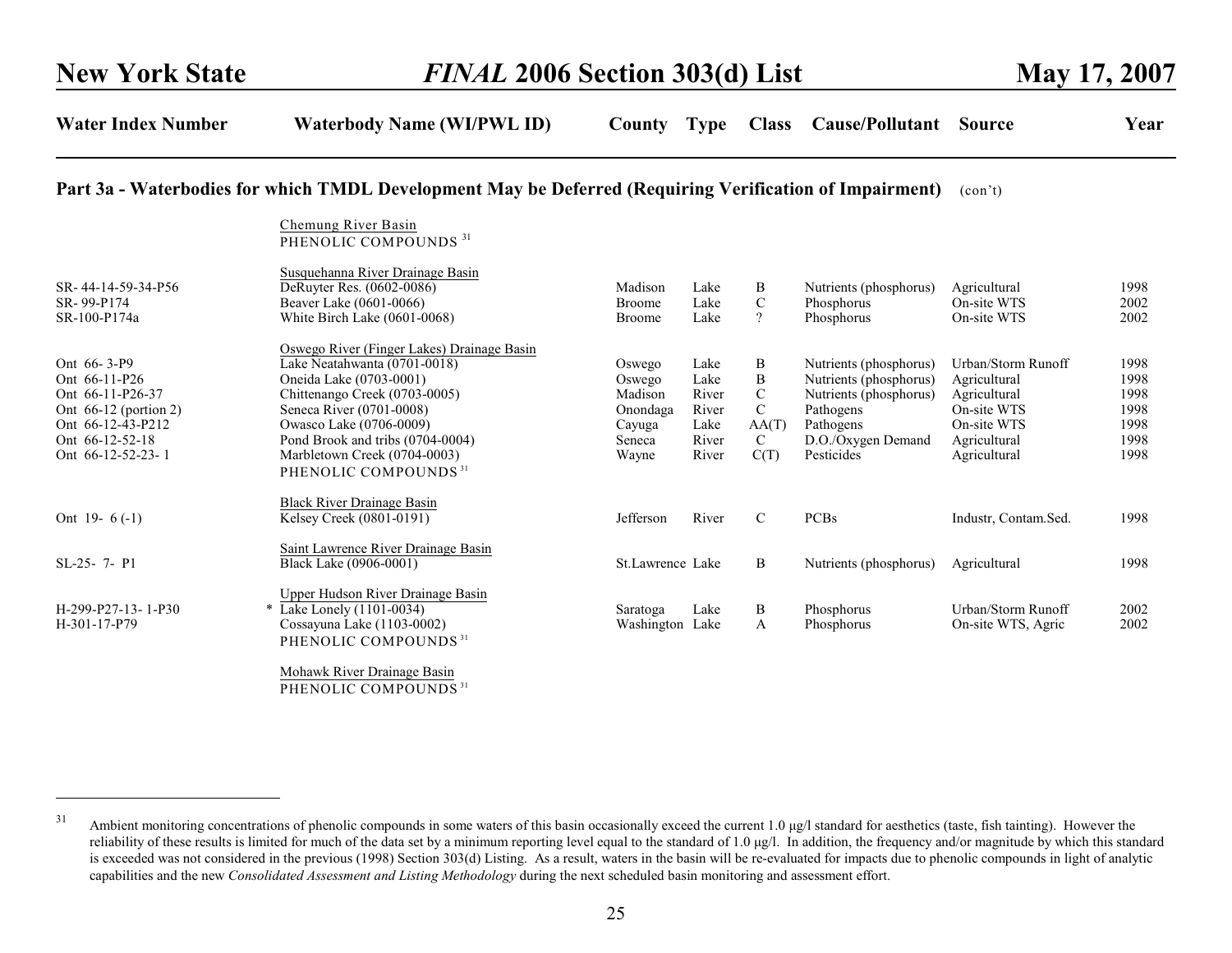| Water Index Number | Waterbody Name (WI/PWL ID) |  |  |  | County Type Class Cause/Pollutant Source |  | Year |
|--------------------|----------------------------|--|--|--|------------------------------------------|--|------|
|--------------------|----------------------------|--|--|--|------------------------------------------|--|------|

#### **Part 3a - Waterbodies for which TMDL Development May be Deferred (Requiring Verification of Impairment)** (con't)

|                          | Lower Hudson River Drainage Basin                |                  |         |             |                                             |                     |      |
|--------------------------|--------------------------------------------------|------------------|---------|-------------|---------------------------------------------|---------------------|------|
| H- 31-P44-17-5-P57a      | Lake Lincolndale (1302-0089, formerly 1302-0063) | Westchester Lake |         | B           | Phosphorus                                  | On-site WTS, Urban  | 2002 |
| H- 31-P44-23-P59- 6-P62a | Lake Carmel (1302-0006)                          | Putnam           | Lake    | В           | Phosphorus                                  | On-site WTS         | 2002 |
| H- 49a-P160              | Lake Meahagh (1301-0053)                         | Westchester      | Lake    | C.          | Phosphorus                                  | On-site WTS, Urban  | 2002 |
| H- 94                    | <b>Ouassaic Creek (1301-0079)</b>                | Orange           | River   | D           | Unknown Toxic                               | Urban Runoff/CSOs   | 2002 |
| H-101-P365               | Wappingers Lake (1305-0001)                      | <b>Dutchess</b>  | Lake    | B.          | Phosphorus                                  | Urban/Storm Runoff  | 1998 |
|                          |                                                  |                  |         |             | Silt/Sediment                               | Urban/Storm Runoff  | 2002 |
| H-114                    | Fallkill Creek (1301-0087)                       | <b>Dutchess</b>  | River   | C           | Phosphorus                                  | Urban/Storm Runoff  | 2002 |
| H-188-P902               | Robinson Pond (1308-0003)                        | Columbia         | Lake    | B(T)        | Phosphorus                                  | Agricultural        | 1998 |
| H-193-20                 | Shingle Kill (1309-0008)                         | Greene           | River   | C(TS)       | Pathogens                                   | Private/On-Site WTS | 2002 |
| H-193-29-P950a           | * Basic Creek Reservoir (1309-0001)              | Albany           | Lake(R) | A           | Aesthetics (algal blooms) Hydro/Habitat Mod |                     | 2002 |
| H-221-4-3                | Krumkill Creek (1311-0004)                       | Albany           | River   | C(T)        | Unknown Toxic                               | Urban Runoff/CSOs   | 2002 |
| H-226                    | Patroon Creek (1301-0030)                        | Albany           | River   | C           | D.O./Oxygen Demand                          | Urban/Storm/CSOs    | 2002 |
| H-234                    | Kromma Kill (1301-0027)                          | Albany           | River   | D>C         | Unknown Toxic                               | Industrial          | 2002 |
|                          | PHENOLIC COMPOUNDS <sup>31</sup>                 |                  |         |             |                                             |                     |      |
|                          | Housatonic River Drainage Basin                  |                  |         |             |                                             |                     |      |
|                          | Rudd Pond (1601-0001)                            | Dutchess         | Lake    | $\mathbf C$ | Nutrients (phosphorus)                      | Agricultural        | 1998 |

Other (Selected) Statewide Waters

Waters with Iron concentrations greater than the  $300 \mu g/l$  standard for protection of aquatic life.

A recent review of the scientific basis for the  $300 \mu g/l$  aquatic life standard found it to be insufficient to support the standard. The upcoming standards review is expected to propose deletion of the 300 µg/l standard to be replaced by a 1,000 µg/l guidance value (based on 1976 USEPA Criteria for Iron). The inclusion of specific waters on the Section 303(d) list due to iron will be re-evaluated based on the iron concentration relative to the proposed guidance value for iron.

#### Waters with areas of Dissolved Oxygen less than 5.0 (trout) or 4.0 (non-trout) mg/l.

Significant numbers of thermally stratified lakes experience periods of oxygen depletion in the hypolimnion due to morphology and other natural conditions. However deep water conditions are not always representative of the lake as a whole and aquatic life and other uses are often fully supported in these waters. In its next water quality standards rule-making effort (scheduled to be complete in 2008), NYSDEC will collaborate with USEPA and other Northeast states to evaluate the current D.O. standards for freshwater and their application and adopt a criterion that might better reflect the natural occurrence of low D.O. in deeper lake waters and impact on use support. Should such a criterion not be proposed and/or adopted prior to the 2008 Section 303(d) listing cycle, waterbodies exceeding the then applicable dissolved oxygen criteria would be listed on the  $2008303(d)$  list, in accordance with the applicable assessment and listing guidance at that time.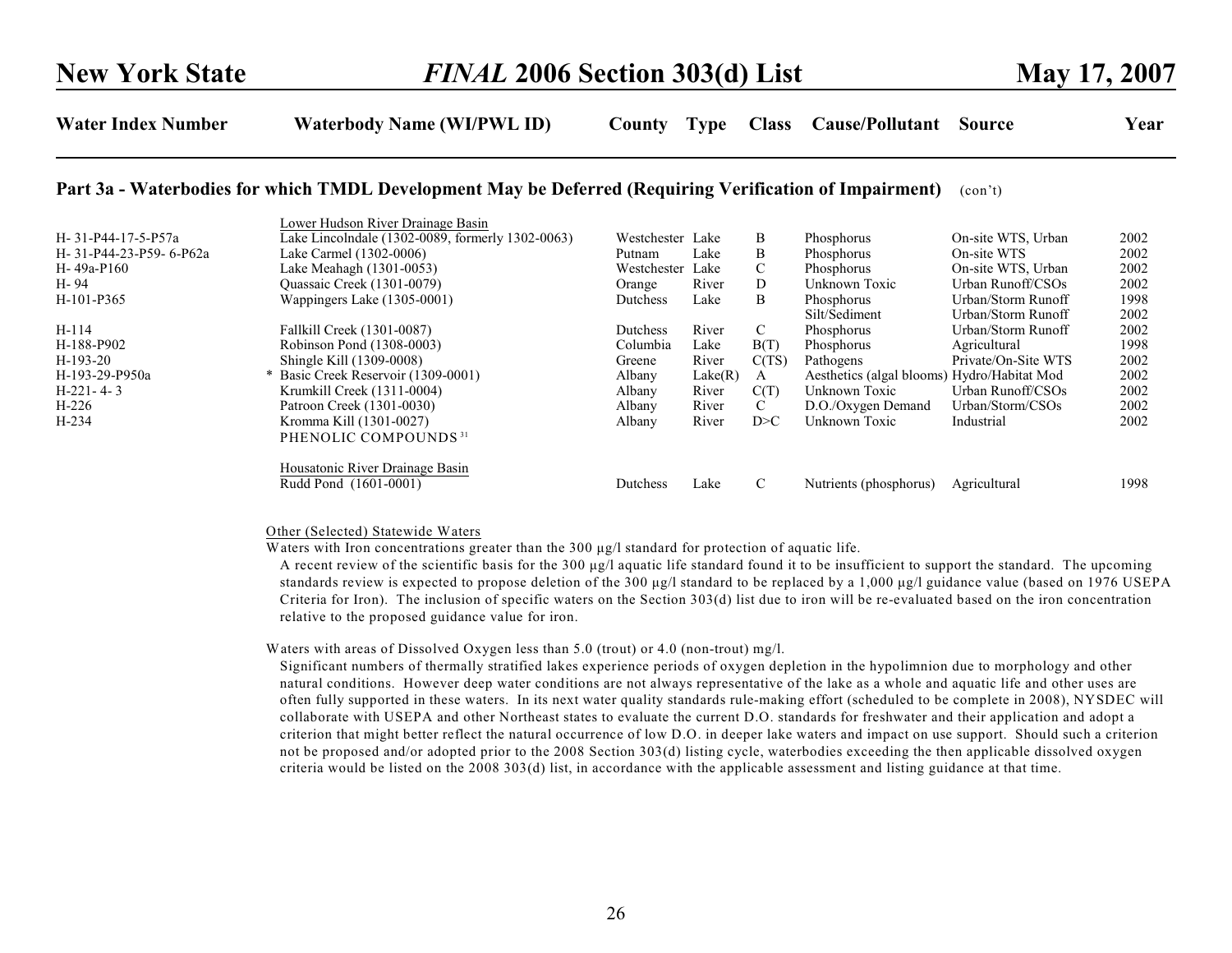| Waterbody Name (WI/PWL ID)<br>Water Index Number | County Type Class Cause/Pollutant Source | Year |
|--------------------------------------------------|------------------------------------------|------|
|--------------------------------------------------|------------------------------------------|------|

#### **Part 3a - Waterbodies for which TMDL Development May be Deferred (Requiring Verification of Impairment)** (con't)

Other (Selected) Statewide Waters (con't)

Waters with pH between 6.0 and 6.5 or between 8.5 and 9.0.

Although New York State water quality standards state that pH shall not be less than 6.5 nor more than 8.5, there is considerable evidence that a wider range of pH is supportive of aquatic life and other uses. The NYSDEC Assessment Methodology reflects this fact by indicating that for waters with pH between 6.0 and 6.5 or between 8.5 and 9.0, waters are considered to be "stressed" but supporting of uses (i.e., not "impaired") unless there are other indications of biological impact. In its next water quality standards rule-making effort (scheduled to be complete in 2008), NYSDEC will collaborate with USEPA and other states to evaluate the current pH standards for freshwater and their application and adopt a criterion that better reflects the natural range of pH in freshwaters and impacts on use support. The resulting criterion will be incorporated into an updated Assessment Methodology in order to achieve consistency. Should such a criterion not be proposed and/or adopted prior to the 2008 Section 303(d) listing cycle, waterbodies exceeding the then applicable pH criteria would be listed on the 2008 303(d) list, in accordance with the applicable assessment and listing guidance at that time.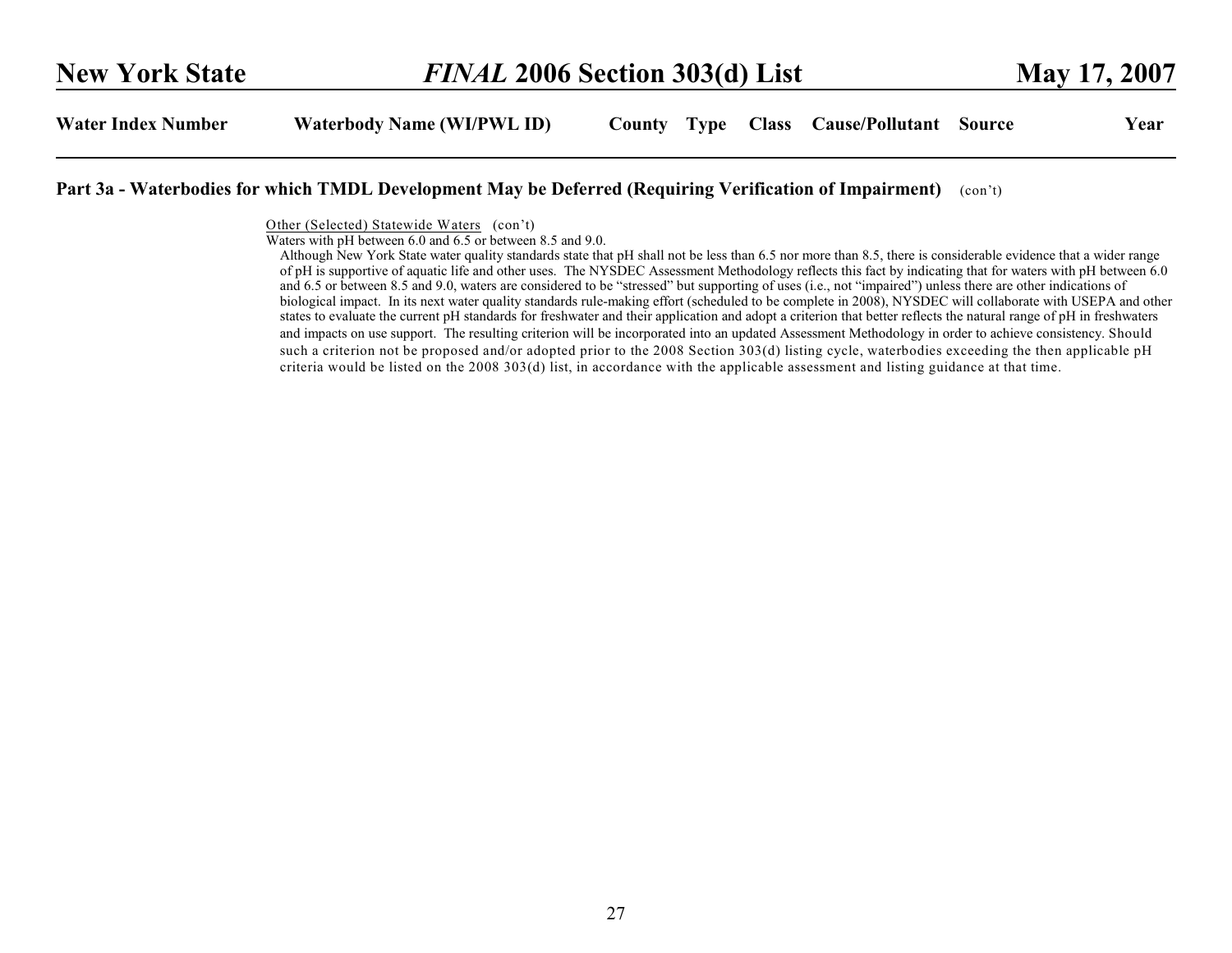| <b>Water Index Number</b>   | <b>Waterbody Name (WI/PWL ID)</b>                                                                                       | <b>County</b>            | <b>Type</b>    | <b>Class</b>              | Cause/Pollutant Source                                  |                                                                                   | Year                         |
|-----------------------------|-------------------------------------------------------------------------------------------------------------------------|--------------------------|----------------|---------------------------|---------------------------------------------------------|-----------------------------------------------------------------------------------|------------------------------|
|                             | Part 3b - Waterbodies for which TMDL Development May be Deferred (Requiring Verification of Cause/Pollutant)            |                          |                |                           |                                                         |                                                                                   |                              |
|                             | Niagara River/Lake Erie Drainage Basin                                                                                  |                          |                |                           |                                                         |                                                                                   |                              |
| Ont 158-12-9                | Beeman Creek and tribs (0102-0030)                                                                                      | Erie                     | River          | $\mathsf{C}$              | D.O./Oxygen Demand<br>Phosphorus<br>Pathogens           | On-Site WTS<br>On-Site WTS<br>On-Site WTS                                         | 2004<br>2004<br>2004         |
| Ont 158-12-11-1             | Murder Creek, Lower, and tribs (0102-0031)                                                                              | Erie                     | River          | $\mathsf{C}$              | D.O./Oxygen Demand<br>Phosphorus                        | On-Site WTS<br>On-Site WTS                                                        | 2004<br>2004                 |
| Ont 158-12-28               | Bowen Brook and tribs (0102-0036)                                                                                       | Genesee                  | River          | $\mathbf C$               | Pathogens<br>D.O./Oxygen Demand<br>Phosphorus           | On-Site WTS<br>On-Site WTS<br>On-Site WTS                                         | 2004<br>2004<br>2004         |
| Ont 158E-2-1                | South Branch, Lower, and tribs (0101-0036)                                                                              | Erie                     | River          | $\mathcal{C}$             | Phosphorus<br>Silt/Sediment                             | Urban Runoff<br>Urban Runoff, Erosion                                             | 2004<br>2004                 |
| Ont 158E-19                 | Little Sister Creek, Lower, and tribs (0104-0045)                                                                       | Erie                     | River          | B                         | Phosphorus<br>Pathogens                                 | On-Site WTS<br>On-Site WTS                                                        | 2004<br>2004                 |
| Ont 158E-22                 | Muddy Creek, Lower, and tribs (0104-0051)                                                                               | Erie                     | River          | $\mathbf{B}$              |                                                         | Unknown                                                                           | 2006                         |
| Ont 120                     | Lake Ontario (Minor Tribs) Drainage Basin<br>Slater Creek and tribs (0301-0020)                                         | Monroe                   | River          | ${\bf C}$                 | D.O./Oxygen Demand                                      | On-Site WTS                                                                       | 2004                         |
| Ont 117-18<br>Ont 117-19-30 | Genesee River Drainage Basin<br>Little Black Creek, Lower, and tribs (0402-0047)<br>Bigelow Creek and tribs (0402-0016) | Monroe<br>Genesee        | River<br>River | $\mathsf{C}$<br>${\bf C}$ | Unknown Toxicity<br>Phosphorus                          | Urban Runoff<br>Agriculture                                                       | 2004<br>2004                 |
| Ont 117-57<br>Ont 117-66-22 | Jaycox Creek and tribs (0402-0064)<br>Mill Creek and minor tribs (0404-0011)                                            | Livingston<br>Livingston | River<br>River | $\mathcal{C}$<br>C(TS)    | Phosphorus<br>Silt/Sediment<br>Silt/Sediment            | Agriculture<br>Agriculture<br><b>Streambank Erosion</b>                           | 2004<br>2004<br>2004         |
| Ont 117-70                  | Silver Lake Outlet, Upper, and tribs (0403-0034)                                                                        | Wyoming                  | River          | $\mathsf{C}$              | Unknown                                                 | Unknown                                                                           | 2004                         |
| $H-240$ (portion 14)        | Mohawk River Drainage Basin<br>Mohawk River, Main Stem (1201-0094)                                                      | Oneida                   | River          | $\mathbf C$               | Floatables<br>Copper<br>D.O./Oxygen Demand<br>Pathogens | <b>Urban Runoff</b><br><b>Urban Runoff</b><br>Urban Runoff<br><b>Urban Runoff</b> | 2004<br>2004<br>2004<br>2004 |
| H-139-13-59                 | Lower Hudson River Drainage Basin<br>Quaker Creek (1306-0025)                                                           | Orange                   | River          | D > C                     | D.O./Oxygen Demand                                      | Agriculture                                                                       | 2004                         |
| $(MW3.6)$ LIS-13            | Atlantic Ocean/Long Island Sound Drainage Basin<br>Byram River, Lower (1702-0132)                                       | Westchester Estuary      |                | <sub>SC</sub>             | Pathogens                                               | On-site WTS, Urban                                                                | 2004                         |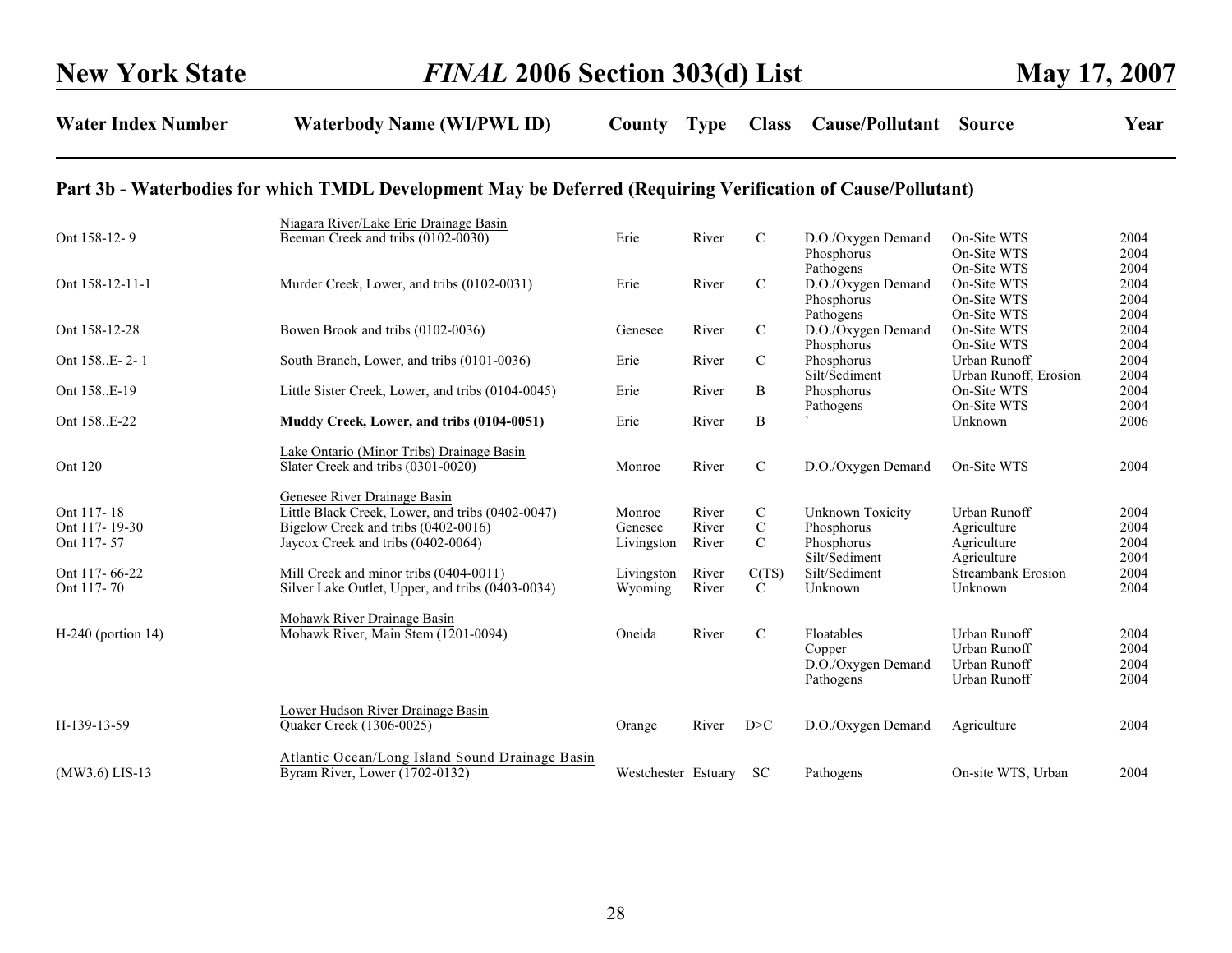| <b>Water Index Number</b><br>Waterbody Name (WI/PWL ID) |  | County Type Class Cause/Pollutant Source | Year |
|---------------------------------------------------------|--|------------------------------------------|------|
|---------------------------------------------------------|--|------------------------------------------|------|

#### **Part 3c - Waterbodies for which TMDL Development May be Deferred (Pending Implementation/Evaluation of Other Restoration Measures)**

| Η<br>H<br>H                                  | Upper Hudson River Basin<br>Hudson River (1101-0002) <sup>32</sup><br>Hudson River $(1101-0040)^{32}$<br>Hudson River $(1101-0041)^{32}$ | Saratoga<br>Saratoga<br>Saratoga | River<br>River<br>River | C<br>А<br>B                | <b>PCBs</b><br><b>PCBs</b><br><b>PCBs</b>                                | Contaminated Sed.<br>Contaminated Sed.<br>Contaminated Sed.    | 1998<br>1998<br>1998 |
|----------------------------------------------|------------------------------------------------------------------------------------------------------------------------------------------|----------------------------------|-------------------------|----------------------------|--------------------------------------------------------------------------|----------------------------------------------------------------|----------------------|
| Ont 66-12-12-P154-3                          | Oswego River (Finger Lakes) Drainage Basin<br>Ley Creek and tribs (0702-0001)                                                            | Onondaga                         | River                   | $C^*$                      | Nutrients (phos, $NH3$ )<br>Unknown Toxicity                             | CSOs, Municpl, Urb<br>CSOs, Municpl, Urb                       | 1998<br>2006         |
| Ont 66-12-12-P154-4<br>Ont 66-12-12-P154-5   | Onondaga Creek, Lower (0702-0023)<br>Harbor Brook, Lower, and tribs (0702-0002)                                                          | Onondaga<br>Onondaga             | River<br>River          | C<br>B                     | Nutrients (phos, $NH3$ )<br>Unknown Toxicity<br>Nutrients (phos, $NH3$ ) | CSOs, Municpl, Urb<br>CSOs, Municpl, Urb<br>CSOs, Municpl, Urb | 1998<br>2006<br>1998 |
| Ont 66-12-12-P154-6<br>Ont 66-12-12-P154-6-2 | Ninemile Creek, Lower, and tribs (0702-0005)<br>Geddes Brook and tribs (0702-0007)                                                       | Onondaga<br>Onondaga             | River<br>River          | ${\bf C}$<br>$\mathcal{C}$ | Nutrients (phosphorus)<br>Ammonia (NH <sub>3</sub> )                     | CSOs, Municpl, Urb<br>CSOs, Municpl, Urb                       | 1998<br>1998         |
| $(MW1.1)$ LB/GB-253                          | Atlantic Ocean/Long Island Sound Drainage Basin<br>Coney Island Creek (1701-0008) <sup>33</sup>                                          | Kings                            | Estuary                 | $\blacksquare$             | D.O./Oxygen Demand<br>Pathogens                                          | Urban/CSO, OWTS<br>Urban/CSO, OWTS                             | 1998<br>2002         |
| (MW1.3) UB-EB- 1                             | Gowanus Canal (1701-0011) <sup>33</sup>                                                                                                  | Kings                            | Estuary                 | <b>SD</b>                  | D.O./Oxygen Demand                                                       | Urban/Storm/CSO                                                | 1998                 |
| $(MW2.1)$ ER-LI-4                            | Newtown Creek and tidal tribs (1702-0002) <sup>33</sup>                                                                                  | Oueens                           | Estuary                 | <b>SD</b>                  | D.O./Oxygen Demand                                                       | Urban/Storm/CSO                                                | 2004                 |
| $(MW2.4)$ ER-3                               | Bronx River, Lower (1702-0006) <sup>33</sup>                                                                                             | <b>Bronx</b>                     | Estuary                 |                            | Pathogens<br>Oxygen Demand                                               | Urban/Storm/CSO<br>Urban/Storm/CSO                             | 1998<br>2004         |
| $(MW2.4)$ ER-3                               | Bronx River, Middle, and tribs $(1702-0106)^{33}$                                                                                        | <b>Bronx</b>                     | River                   | B                          | Pathogens                                                                | Urban/Storm/CSO                                                | 2002                 |
| $(MW2.4)$ ER-4                               | Westchester Creek $(1702-0012)^{33}$                                                                                                     | <b>Bronx</b>                     | Estuary                 |                            | D.O./Oxygen Demand                                                       | Urban/Storm/CSO                                                | 2004                 |
| (MW2.5) ER/LIS-LNB                           | Little Neck Bay $(1702-0029)^{33}$                                                                                                       | <b>Oueens</b>                    | Estuary                 | <b>SB</b>                  | Pathogens                                                                | Urban/Storm/CSO                                                | 1998                 |
| $(MW2.5)$ ER-LI-12                           | Flushing Creek/Bay $(1702-0005)^{33}$                                                                                                    | Oueens                           | Estuary                 |                            | D.O./Oxygen Demand                                                       | Urban/Storm/CSO                                                | 2004                 |
| $(MW2.5)$ ER/LIS-LNB-19 thru 20              | Alley Creek/Little Neck Bay Trib (1702-0009) <sup>33</sup>                                                                               | Oueens                           | Estuary                 | I > SC                     | Oxygen Demand                                                            | Urban/Storm/CSO                                                | 2004                 |
| $(MW3.2)$ LIS-2                              | Hutchinson River, Lower, and tribs (1702-0003) 33                                                                                        | <b>Bronx</b>                     | Estuary                 | <b>SB</b>                  | D.O./Oxygen Demand                                                       | Urban/Storm/CSO                                                | 2004                 |
| $(MW8.5b)$ JB                                | Jamaica Bay, Eastern, and tribs, Queens (1701-0005) <sup>33</sup>                                                                        | <b>Oueens</b>                    | Estuary                 | <b>SB</b>                  | Pathogens                                                                | Urban/CSO,Municipl                                             | 1998                 |
| (MW8.5b) JB-241a                             | Thurston Basin (1701-0152) $33$                                                                                                          | <b>Oueens</b>                    | Estuary                 |                            | D.O./Oxygen Demand                                                       | Urban/Storm/CSO                                                | 2002                 |
| (MW8.5b) JB-247                              | Bergen Basin (1701-0009) <sup>33</sup>                                                                                                   | Oueens                           | Estuary                 |                            | Pathogens                                                                | Urban/CSO, Municipl                                            | 1998                 |
| (MW8.5b) JB-248a                             | Shellbank Basin $(1701-0001)^{33}$                                                                                                       | Oueens                           | Estuary                 |                            | Nitrogen                                                                 | Urban/Storm/CSO                                                | 1998                 |
|                                              |                                                                                                                                          |                                  |                         |                            | D.O./Oxygen Demand                                                       | Urban/Storm/CSO                                                | 2002                 |

Impairments to these waters are being addressed by a Record of Decision and the on-going plan for remediation of the River. 32

<sup>&</sup>lt;sup>33</sup> Impairments to these waters are being addressed by a 2005 Order on Consent with NYC directing the city to develop and implement watershed and facility plans to address CSO discharges and bring New York City waters into compliance with the Clean Water Act. This may include a revision of water quality standards based on a Use Attainability Analysis if fishable/swimmable goals of the CWA are not attainable. NYSDEC remains committed to the development of harbor-wide TMDLs for nutrients, pathogens and toxics. However, it is appropriate to defer development of separate TMDLs for these individual CSO-impacted waterbodies in light of the enforceable requirements of the NYC CSO Consent Order.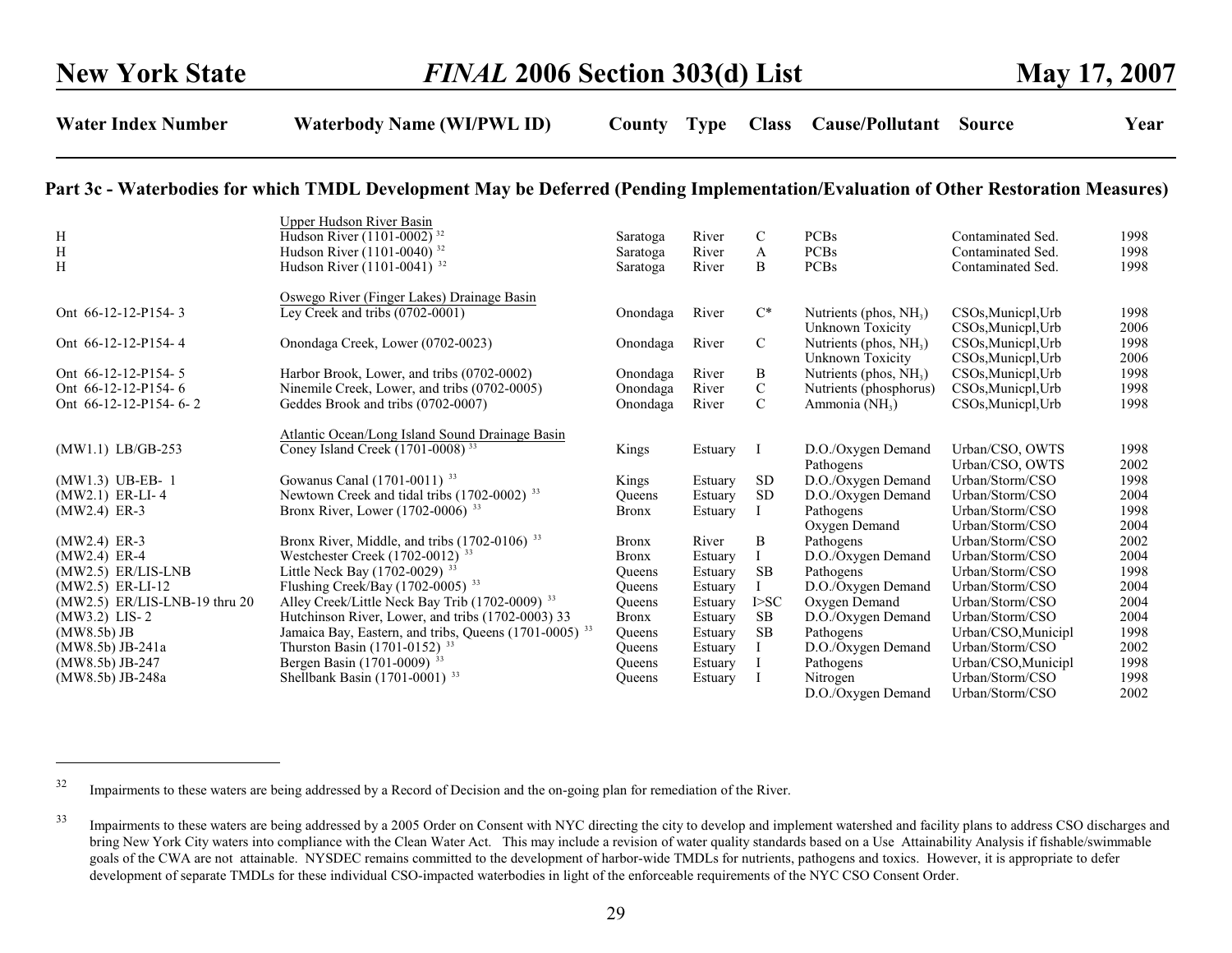| <b>Water Index Number</b>              | <b>Waterbody Name (WI/PWL ID)</b>                                                   | County         | <b>Type</b>        |    | <b>Class</b> Cause/Pollutant             | <b>Source</b>                              | Year         |
|----------------------------------------|-------------------------------------------------------------------------------------|----------------|--------------------|----|------------------------------------------|--------------------------------------------|--------------|
|                                        | Atlantic Ocean/Long Island Sound Drainage Basin (con't)                             |                |                    |    |                                          |                                            |              |
| $(MW8.5b)$ JB-249                      | Spring Creek (1701-0361) <sup>33</sup>                                              | <b>Oueens</b>  | Estuary 1          |    | D.O./Oxygen Demand<br>Pathogens          | Urban/CSO, Municipl<br>Urban/CSO, Municipl | 2002<br>2002 |
| $(MW8.6)$ JB-249a                      | Hendrix Creek (1701-0006) <sup>33</sup>                                             | Kings          | Estuary            |    | Pathogens                                | Urban/Storm/CSO                            | 2002         |
| $(MW8.6)$ JB-250a<br>$(MW8.6)$ JB-250b | Paerdegat Basin $(1701-0363)^{33}$<br>Mill Basin and tidal tribs $(1701-0178)^{33}$ | Kings<br>Kings | Estuary<br>Estuary | SВ | D.O./Oxygen Demand<br>D.O./Oxygen Demand | Urban/Storm/CSO<br>Urb/Storm Runoff        | 1998<br>1998 |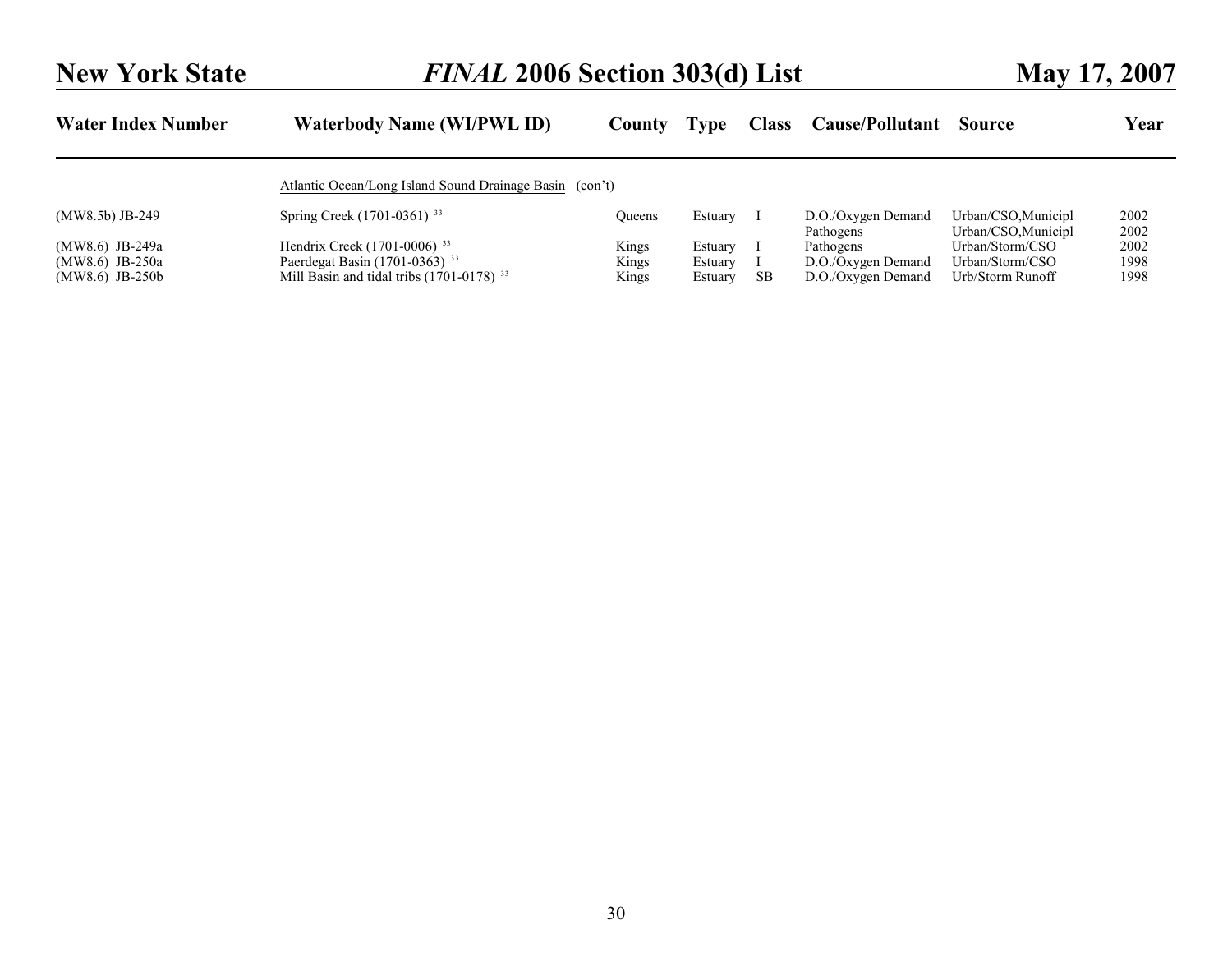#### **Appendix A - Smaller Lakes Impaired by Atmospheric Deposition (Acid Rain) NOTE: Waters listed here ARE included in the 2006 Section 303(d) List**

|                               | <b>Black River Drainage Basin</b>     |          |      |       |               |    |           |      |
|-------------------------------|---------------------------------------|----------|------|-------|---------------|----|-----------|------|
| Ont 19-40-19-P459             | Bear Pond (0801-0105)                 | Herkimer | Lake | 2.0 A | D             | pH | Acid Rain | 1998 |
| Ont 19-57-10P640              | Blue Pond (0801-0151)                 | Hamilton | Lake | 3.0A  | $\mathcal{C}$ | pH | Acid Rain | 1998 |
|                               | Cat Pond (0801-0036)                  | Herkimer | Lake | 6.0 A | C(T)          | pH | Acid Rain | 1998 |
| Ont 19-81-71-2-1-P889         | Cellar Pond (0801-0001)               | Hamilton | Lake | 6.0 A | C(T)          | pH | Acid Rain | 1998 |
| Ont 19-57-5-P607              | Cork Pond (0801-0119)                 | Lewis    | Lake | 3.0 A | C             | pH | Acid Rain | 1998 |
| Ont 19-114-13-P994            | Cotton Lake (0801-0138)               | Herkimer | Lake | 3.0 A | C(T)          | pH | Acid Rain | 1998 |
| Ont 19-40-18-3-P441           | Crooked Lake (Sadie Pond) (0801-0144) | Lewis    | Lake | 1.0A  | D             | pH | Acid Rain | 1998 |
| Ont 19-40-22-1-1-P480         | * Cropsey Pond $(0801-0039)$          | Herkimer | Lake | 6.0 A | FP            | pH | Acid Rain | 1998 |
| Ont 19-94-1-P918              | Doe Pond (0801-0161)                  | Herkimer | Lake | 3.0A  | D             | pH | Acid Rain | 1998 |
| Ont 19-60-5-P664-P664a        | * Florence Pond (0801-0067)           | Lewis    | Lake | 4.0 A | <b>FP</b>     | pH | Acid Rain | 1998 |
| Ont 19-40-P493-19-P539P558    | Fly Pond West (0801-0149)             | Hamilton | Lake | 3.0A  | C(T)          | pH | Acid Rain | 1998 |
| Ont 19-P1007-10-3-P1010       | * Gooseneck Lake (0801-0043)          | Herkimer | Lake | 6.0 A | FP            | pH | Acid Rain | 1998 |
| Ont 19-81-61-14-P886          | Jimmy Pond (0801-0014)                | Hamilton | Lake | 4.0 A | C(T)          | pH | Acid Rain | 1998 |
| Ont 19-40-P493-32-16-P583     | * Jock Pond (0801-0045)               | Herkimer | Lake | 6.0 A | FP            | pH | Acid Rain | 1998 |
| Ont 19-81-58-16-5-P861        | Little Deer Lake (0801-0071)          | Herkimer | Lake | 5.0 A | C(T)          | pH | Acid Rain | 1998 |
| Ont 19-81-7-1-P701-1-2-P702   | Lost Lake (0801-0072)                 | Lewis    | Lake | 6.0 A | C(T)          | pH | Acid Rain | 1998 |
| Ont 19-40-18-3-P442           | Maccabe Pond (0801-0102)              | Lewis    | Lake | 3.0 A | $\mathsf{C}$  | pH | Acid Rain | 1998 |
| Ont 19-57-5-P613              | Mahan Pond (0801-0073)                | Lewis    | Lake | 3.0 A | $\mathcal{C}$ | pH | Acid Rain | 1998 |
| Ont 19-57-9-P631              | Mikes Pond (0801-0120)                | Lewis    | Lake | 2.0 A | $\mathsf{C}$  | pH | Acid Rain | 1998 |
| Ont 19-40-P449-2-P450P453     | Mirror Pond (0801-0146)               | Lewis    | Lake | 1.0A  | $\mathcal{C}$ | pH | Acid Rain | 1998 |
| Ont 19-40-P493-7-8-P524       | Mud Pond (0801-0074)                  | Herkimer | Lake | 3.0A  | C(T)          | pH | Acid Rain | 1998 |
| Ont 19-81-58-5-P852-3-P853    | Muskrat Pond (0801-0015)              | Hamilton | Lake | 6.0 A | C(T)          | pH | Acid Rain | 1998 |
| Ont 19-40-P493-32-P584P585    | * Oswego Pond $(0801 - 0053)$         | Herkimer | Lake | 6.0 A | FP            | pH | Acid Rain | 1998 |
| Ont 19-40-P493-32-16-1-2-P581 | Pocket Pond (0801-0077)               | Herkimer | Lake | 5.0 A | C(T)          | pH | Acid Rain | 1998 |
| Ont 19-90-5-P909              | Poplar Pond (0801-0078)               | Herkimer | Lake | 3.0 A | $\mathcal{C}$ | pH | Acid Rain | 1998 |
| Ont 19-81-18-17-P752-2P755    | Silver Dollar Pd. (0801-0079)         | Herkimer | Lake | 2.0 A | AA            | pH | Acid Rain | 1998 |
| Ont 19-57-5-P612              | Spectacle Pond, East (0801-0081)      | Lewis    | Lake | 2.0A  | $\mathbf C$   | pH | Acid Rain | 1998 |
| Ont 19-57-5-P611              | Spectacle Pond, West (0801-0082)      | Lewis    | Lake | 2.0A  | $\mathbf C$   | pH | Acid Rain | 1998 |
| Ont 19-57-7-3-P627            | Stewart Pond (0801-0083)              | Lewis    | Lake | 3.0 A | $\mathcal{C}$ | pH | Acid Rain | 1998 |
| Ont 19-57-7-7-P628            | Trout Pond (0801-0127)                | Lewis    | Lake | 2.0 A | C(T)          | pH | Acid Rain | 1998 |
| Ont 19-81-58-16-5-5-P858      | Twin Lake Lower (0801-0133)           | Herkimer | Lake | 3.0 A | C(T)          | pH | Acid Rain | 1998 |
| Ont 19-81-58-16-5-5-P860      | Twin Lake Upper (0801-0085)           | Herkimer | Lake | 6.0 A | C(T)          | pH | Acid Rain | 1998 |
| Ont 19-81-58-P868             | Twin Lakes West (0801-0030)           | Hamilton | Lake | 1.0A  | C(T)          | pH | Acid Rain | 1998 |
| Ont 19-P1007-11-4-P1016       | Unnamed P #3-1016 (0801-0129)         | Herkimer | Lake | 6.0 A | C(T)          | pH | Acid Rain | 1998 |
| Ont 19-40-3-P409              | Unnamed P #4-409 (0801-0142)          | Lewis    | Lake | 2.0A  | C             | pH | Acid Rain | 1998 |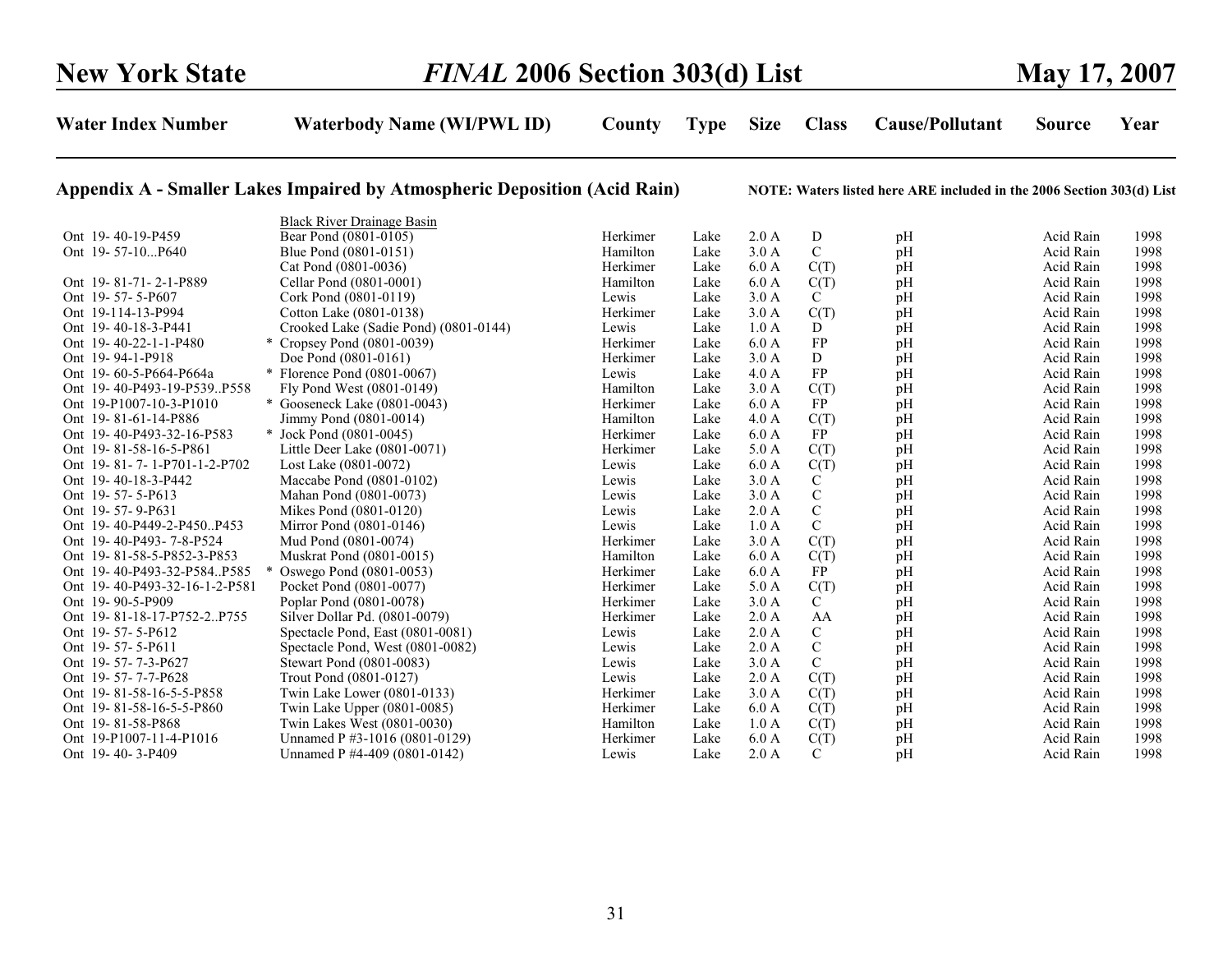| <b>Water Index Number</b>     | <b>Waterbody Name (WI/PWL ID)</b>                                         | County   | <b>Type</b> | <b>Size</b> | <b>Class</b>  | <b>Cause/Pollutant</b> | <b>Source</b> | Year |
|-------------------------------|---------------------------------------------------------------------------|----------|-------------|-------------|---------------|------------------------|---------------|------|
|                               | Appendix A - Smaller Lakes Impaired by Atmospheric Deposition (Acid Rain) |          | (con't)     |             |               |                        |               |      |
|                               | Black River Drainage Basin (con't)                                        |          |             |             |               |                        |               |      |
| Ont 19-40-17-P437             | Unnamed P #4-437 (0801-0143)                                              | Lewis    | Lake        | 4.0A        | C(T)          | pH                     | Acid Rain     | 1998 |
| Ont 19-40-18-2-2-P439         | * Unnamed P #4-439 (0801-0086)                                            | Herkimer | Lake        | 3.0 A       | FP            | pH                     | Acid Rain     | 1998 |
| Ont 19-40-18-2-P440           | * Unnamed P $#4-440(0801-0087)$                                           | Herkimer | Lake        | 6.0A        | FP            | pH                     | Acid Rain     | 1998 |
| Ont 19-40-19-P457             | Unnamed P #4-457 (0801-0104)                                              | Herkimer | Lake        | 5.0 A       | C(T)          | pH                     | Acid Rain     | 1998 |
| Ont 19-40-20-P473-1-P474      | Unnamed P #4-474b (0801-0147)                                             | Hamilton | Lake        | 5.0 A       | C(T)          | pH                     | Acid Rain     | 1998 |
| Ont 19-40-20-P473-1-P474P476  | Unnamed P #4-476 (0801-0090)                                              | Herkimer | Lake        | 4.0 A       | C(T)          | pH                     | Acid Rain     | 1998 |
| Ont 19-40-22-3-P488           | Unnamed P #4-488 (0801-0106)                                              | Herkimer | Lake        | 2.0A        | $\mathbf C$   | pH                     | Acid Rain     | 1998 |
| Ont 19-40-22-P489-1-P490      | Unnamed P #4-490 (0801-0092)                                              | Herkimer | Lake        | 2.0A        | $\mathbf C$   | pH                     | Acid Rain     | 1998 |
| Ont 19-40-P493-4-P500-P501    | Unnamed P #4-501 (0801-0124)                                              | Herkimer | Lake        | 4.0A        | $\mathbf C$   | pH                     | Acid Rain     | 1998 |
| Ont 19-40-P493-6-3-1-P506     | Unnamed P #4-506 (0801-0112)                                              | Herkimer | Lake        | 2.0A        | $\mathcal{C}$ | pH                     | Acid Rain     | 1998 |
| Ont 19-40-P493-6-4-P512       | Unnamed P #4-512 (0801-0093)                                              | Herkimer | Lake        | 6.0 A       | C(T)          | pH                     | Acid Rain     | 1998 |
| Ont 19-40-P493-6-P516         | Unnamed P #4-516 (0801-0117)                                              | Herkimer | Lake        | 5.0 A       | $\mathcal{C}$ | pH                     | Acid Rain     | 1998 |
| Ont 19-40-P493-7-8-P525P526   | Unnamed P #4-526 (0801-0118)                                              | Herkimer | Lake        | 5.0 A       | C(T)          | pH                     | Acid Rain     | 1998 |
| Ont 19-40-P493-21-1-4-2-P569  | Unnamed P #4-569 (0801-0021)                                              | Hamilton | Lake        | 2.0A        | C(T)          | pH                     | Acid Rain     | 1998 |
| Ont 19-57-10-5-P636           | Unnamed P #4-636 (0801-0121)                                              | Herkimer | Lake        | 1.0A        | C(T)          | pH                     | Acid Rain     | 1998 |
| Ont 19-57-22-P645             | Unnamed P #4-645 (0801-0152)                                              | Hamilton | Lake        | 2.0A        | C(T)          | pH                     | Acid Rain     | 1998 |
| Ont 19-81-18-17-P752-7-2-P765 | Unnamed P #4-765 (0801-0023)                                              | Hamilton | Lake        | 4.0 A       | C(T)          | pH                     | Acid Rain     | 1998 |
| Ont 19-81-18-17-P752-7-2-P766 | Unnamed P #4-766 (0801-0024)                                              | Hamilton | Lake        | 3.0A        | C(T)          | pH                     | Acid Rain     | 1998 |
| Ont 19-81-18-17-P752-7P771    | Unnamed P #4-771 (0801-0156)                                              | Hamilton | Lake        | 1.0A        | C(T)          | pH                     | Acid Rain     | 1998 |
| Ont 19-81-18-P782d-10P792     | Unnamed P #4-792 (0801-0031)                                              | Hamilton | Lake        | 2.0 A       | C(T)          | pH                     | Acid Rain     | 1998 |
| Ont 19-81-52-P840             | Unnamed P #4-840 (0801-0130)                                              | Herkimer | Lake        | 4.0 A       | C(T)          | pH                     | Acid Rain     | 1998 |
| Ont 19-81-52-P846             | Unnamed P #4-846 (0801-0095)                                              | Herkimer | Lake        | 4.0 A       | C(T)          | pH                     | Acid Rain     | 1998 |
| Ont 19-81-58-P865-5-2-P851    | Unnamed P #4-851 (0801-0141)                                              | Hamilton | Lake        | 2.0A        | C(T)          | pH                     | Acid Rain     | 1998 |
| Ont 19-81-58-14-P856          | Unnamed P #4-856 (0801-0026)                                              | Hamilton | Lake        | 2.0A        | C(T)          | pH                     | Acid Rain     | 1998 |
| Ont 19-81-58-16-5-P857A       | Unnamed P #4-857a (0801-0132)                                             | Herkimer | Lake        | 6.0A        | C(T)          | pH                     | Acid Rain     | 1998 |
| Ont 19-81-58-16-5-P858        | Unnamed P #4-858 (0801-0096)                                              | Herkimer | Lake        | 6.0A        | C(T)          | pH                     | Acid Rain     | 1998 |
| Ont 19-81-58-P864A            | Unnamed P #4-864a (0801-0027)                                             | Hamilton | Lake        | 3.0A        | C(T)          | pH                     | Acid Rain     | 1998 |
| Ont 19-81-58-22-3-P871        | Unnamed P #4-871 (0801-0159)                                              | Hamilton | Lake        | 2.0 A       | C(T)          | pH                     | Acid Rain     | 1998 |
| Ont 19-81-58-22-P872          | Unnamed P #4-872 (0801-0028)                                              | Hamilton | Lake        | 5.0 A       | C(T)          | pH                     | Acid Rain     | 1998 |
| Ont 19-88-P906                | Unnamed P #4-906 (0801-0137)                                              | Herkimer | Lake        | 2.0A        | $\mathsf{C}$  | pH                     | Acid Rain     | 1998 |
| Ont 19-104-2-4-P946           | Unnamed P #4-946 (0801-0162)                                              | Herkimer | Lake        | 2.0A        | $\mathcal{C}$ | pH                     | Acid Rain     | 1998 |
| Ont 19-119-P1000              | * Upper Twin Lake (0801-0060)                                             | Herkimer | Lake        | 6.0A        | FP            | pH                     | Acid Rain     | 1998 |
| Ont 19-40-7-P417              | Upper West Pond (0801-0163)                                               | Lewis    | Lake        | 3.0A        | C(T)          | pH                     | Acid Rain     | 1998 |
| Ont 19-60-15-P675             | West Pond (0801-0136)                                                     | Herkimer | Lake        | 3.0A        | C(T)          | pH                     | Acid Rain     | 1998 |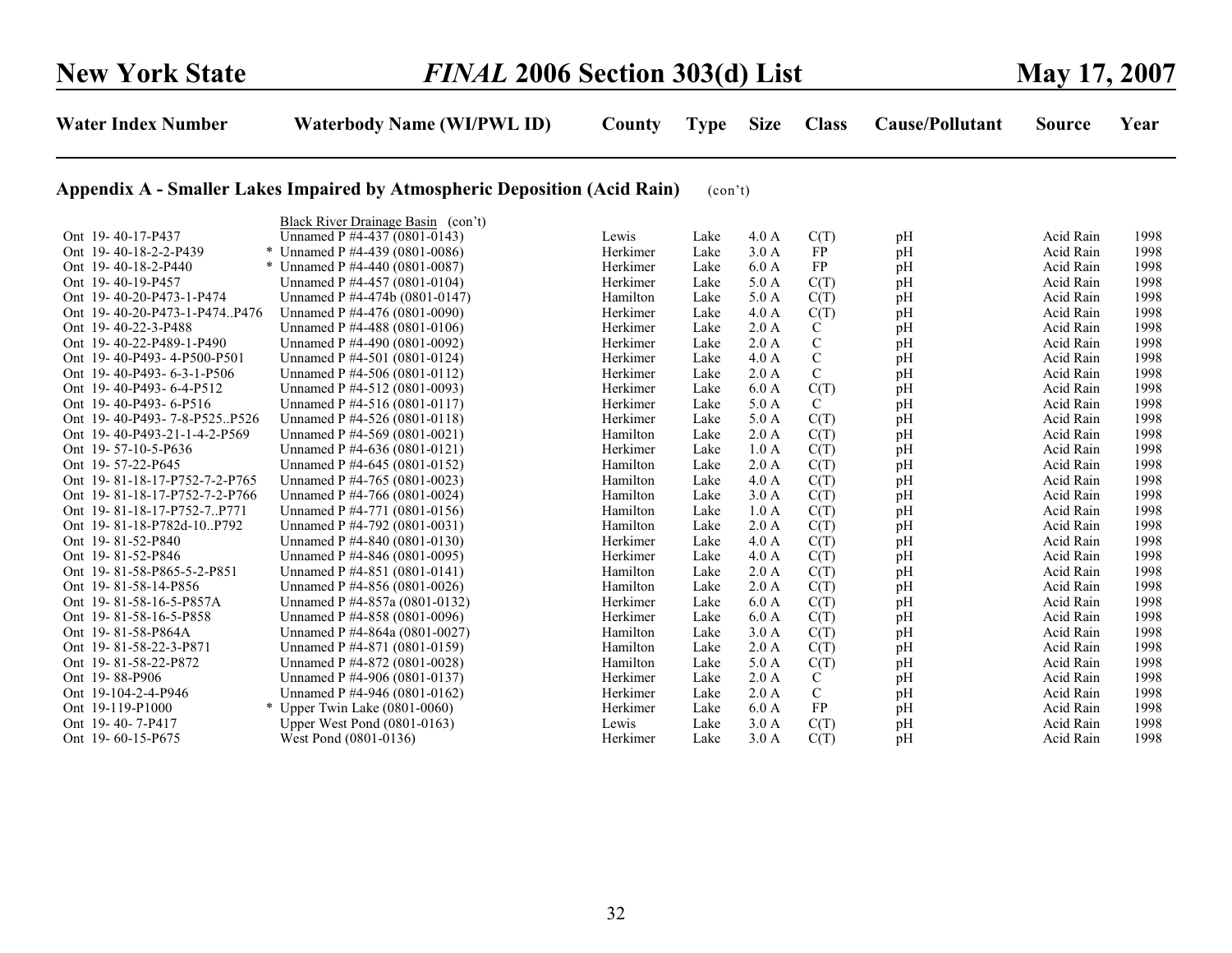| <b>Water Index Number</b> | <b>Waterbody Name (WI/PWL ID)</b> | County | Type | <b>Size</b> | <b>Class</b> | <b>Cause/Pollutant</b> | <b>Source</b> | Year |
|---------------------------|-----------------------------------|--------|------|-------------|--------------|------------------------|---------------|------|
|                           |                                   |        |      |             |              |                        |               |      |

# **Appendix A - Smaller Lakes Impaired by Atmospheric Deposition (Acid Rain)** (con't)

|                             | Saint Lawrence River Drainage Basin |              |      |       |                |    |           |      |
|-----------------------------|-------------------------------------|--------------|------|-------|----------------|----|-----------|------|
| SL-25-P309-12-12-P326       | * Ash Pond (0905-0028)              | St.Lawrence  | Lake | 5.0 A | FP             | pH | Acid Rain | 1998 |
| SL-1-P109-4-1-P80-2-P81     | Buck Pond (0903-0037)               | St.Lawrence  | Lake | 2.0A  | D              | pH | Acid Rain | 1998 |
| SL-2-59-32-2-1-P355         | Cartridge Hills P (0904-0004)       | St.Lawrence  | Lake | 1.0 A | C(T)           | pH | Acid Rain | 1998 |
| SLC-29-18?P032              | Childs Pond (0902-0013)             | Franklin     | Lake | 2.0A  | $\overline{?}$ | pH | Acid Rain | 1998 |
| SL-25-132-P373P374          | * Covey Pond (0905-0029)            | Herkimer     | Lake | 4.0 A | FP             | pH | Acid Rain | 1998 |
| SLC-32-20-96-P148           | * Douglas Pond $(0902-0012)$        | Franklin     | Lake | 3.0 A | <b>FP</b>      | pH | Acid Rain | 1998 |
| SL-2-59-32-1-P353           | Egg Pond (0904-0003)                | St.Lawrence  | Lake | 1.0A  | D              | pH | Acid Rain | 1998 |
| SLC-32-P171                 | * Grass Pond (0902-0002)            | Franklin     | Lake | 2.0 A | <b>FP</b>      | pH | Acid Rain | 1998 |
| SL-25-131-P362              | * Grassy Pond (0905-0033)           | St.Lawrence  | Lake | 3.0A  | FP             | pH | Acid Rain | 1998 |
| SL-1-P109-11-2-P118-3-P121  | Hedgehog Pond (0903-0020)           | Hamilton     | Lake | 5.0 A | $\overline{?}$ | pH | Acid Rain | 1998 |
| SLC-32-69-6-P226            | Hidden Pond (0902-0022)             | Essex        | Lake | 5.0 A | D              | pH | Acid Rain | 1998 |
| SL-1-162-P235-02-P238P240   | Hunter Pond (0903-0042)             | Essex        | Lake | 1.0A  | C(T)           | pH | Acid Rain | 1998 |
| SL-25-143-P381              | Jenkins Pond (0905-0069)            | Herkimer     | Lake | 2.0A  | C              | pH | Acid Rain | 1998 |
| SL-25-073-26-37-P179        | Kelly Pond (0905-0073)              | Herkimer     | Lake | 4.0A  | D              | pH | Acid Rain | 1998 |
| SL-25-P309-9-P317           | Little Dog Pond (0905-0039)         | St.Lawrence  | Lake | 6.0 A | $\mathcal{C}$  | pH | Acid Rain | 1998 |
| SL-25-140-2-P378            | Little Duck Pond (0905-0089)        | Hamilton     | Lake | 2.0 A | C(T)           | pH | Acid Rain | 1998 |
| SL-25-P309-11-P319-P320     | * Little Fish Pond (0905-0082)      | St.Lawrence  | Lake | 5.0 A | FP             | pH | Acid Rain | 1998 |
| SL-1-P293-14-1-P331         | Lone Pond (0903-0008)               | Hamilton     | Lake | 5.0 A | D              | pH | Acid Rain | 1998 |
| SL-1-162-P235-01-P237       | * Lost Pond (0903-0009)             | <b>Essex</b> | Lake | 5.0 A | <b>FP</b>      | pH | Acid Rain | 1998 |
| SL-25-115-P307              | Lost Pond (0905-0040)               | St.Lawrence  | Lake | 6.0 A | C(T)           | pH | Acid Rain | 1998 |
| SL-1-P293-13-8-P326         | * Lower Chain Pond (0903-0010)      | Hamilton     | Lake | 6.0 A | FP             | pH | Acid Rain | 1998 |
| SL-1-P293P298               | $*$ Lower Helms Pond (0903-0024)    | Hamilton     | Lake | 4.0 A | FP             | pH | Acid Rain | 1998 |
| SLC-29-22-P045              | * Middle Notch Pond (0902-0015)     | Franklin     | Lake | 4.0 A | <b>FP</b>      | pH | Acid Rain | 1998 |
| SLC-32-P257a-P264-P265P268a | Mikes Pond (0902-0024)              | Essex        | Lake | 1.0A  | D              | pH | Acid Rain | 1998 |
| SLC-32-6-31-P087            | Mountain Pond (0902-0019)           | Essex        | Lake | 4.0 A | B              | pH | Acid Rain | 1998 |
| SLC-29-22-P047              | Owlshead Pond (0902-0016)           | Essex        | Lake | 1.0A  | AA             | pH | Acid Rain | 1998 |
| SL-1-P293-04-P304-P306P309  | Pine Pond (0903-0022)               | Hamilton     | Lake | 5.0 A | FP             | pH | Acid Rain | 1998 |
| SL-1-P293-04-P304-P305      | * Potter Pond (0903-0012)           | Hamilton     | Lake | 6.0 A | FP             | pH | Acid Rain | 1998 |
| SL-1-074-1-P063-P064        | Preston Pond (0903-0031)            | St.Lawrence  | Lake | 4.0 A | D              | pH | Acid Rain | 1998 |
| SLC-29-21-7-P040a           | Razorback Pond (0902-0017)          | <b>Essex</b> | Lake | 1.0 A | D              | pH | Acid Rain | 1998 |
| SL-25-101-P279              | Readway Pond (0905-0043)            | St.Lawrence  | Lake | 2.0A  | D              | pH | Acid Rain | 1998 |
| SL-1-065-P060               | Roberts Pond (0903-0030)            | St.Lawrence  | Lake | 1.0A  | D              | pH | Acid Rain | 1998 |
| SL-1-162-28-P231            | Rock Pond (0903-0013)               | Essex        | Lake | 5.0 A | $\mathsf{C}$   | pH | Acid Rain | 1998 |
| SLC-29-P050-3-1-P057        | South Duck Pond (0902-0018)         | Essex        | Lake | 2.0 A | D              | pH | Acid Rain | 1998 |
| SL-1-065-26-2-P052          | Spring Pond (0903-0035)             | <b>Essex</b> | Lake | 3.0A  | D              | pH | Acid Rain | 1998 |
| SLC-32-P170a                | Unnamed P #3-170 (0902-0009)        | Franklin     | Lake | 3.0A  | AA(T)          | pH | Acid Rain | 1998 |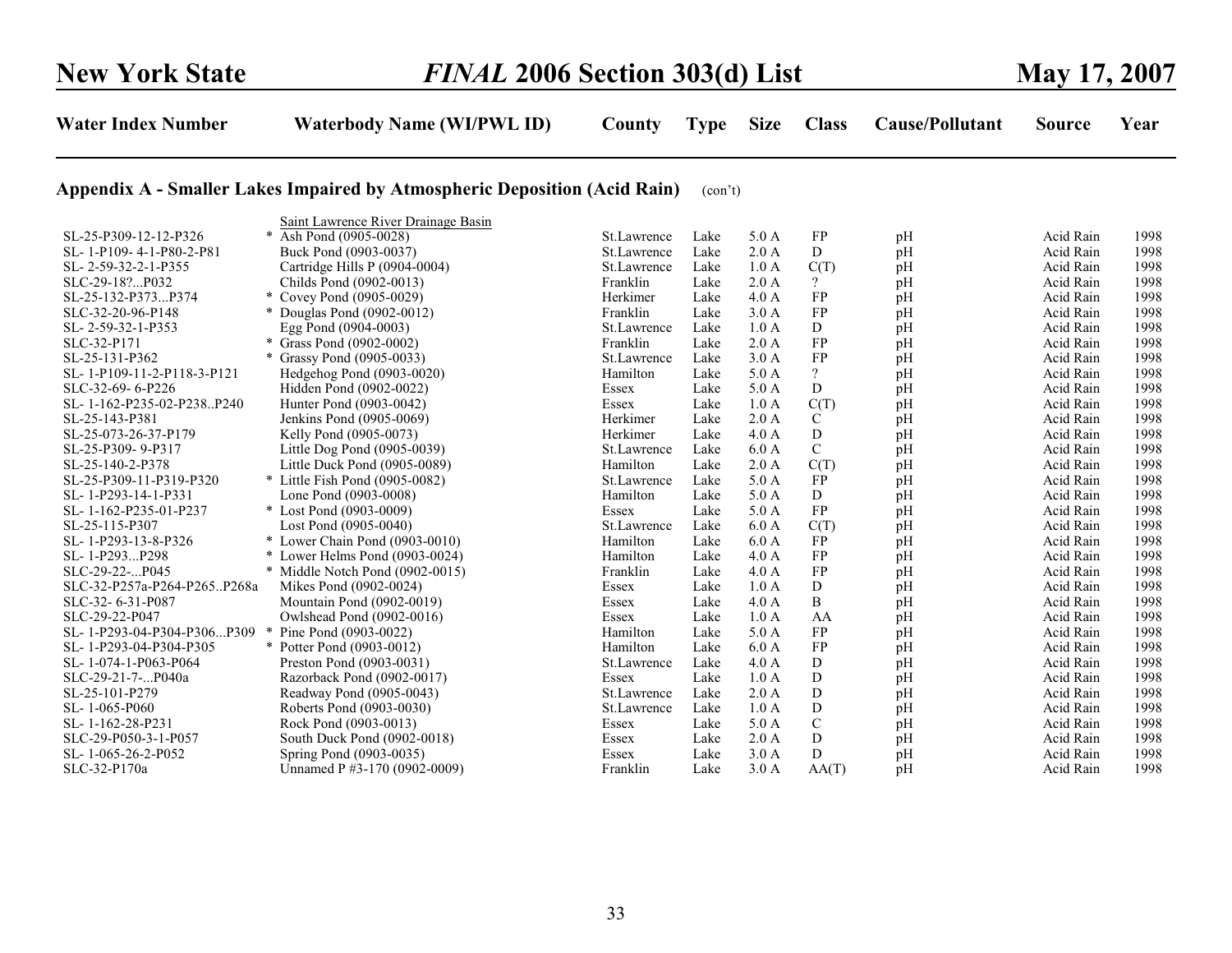| <b>Water Index Number</b>   | <b>Waterbody Name (WI/PWL ID)</b>                                         | County      | <b>Type</b> | <b>Size</b> | <b>Class</b> | Cause/Pollutant | <b>Source</b> | Year |
|-----------------------------|---------------------------------------------------------------------------|-------------|-------------|-------------|--------------|-----------------|---------------|------|
|                             | Appendix A - Smaller Lakes Impaired by Atmospheric Deposition (Acid Rain) |             | (con't)     |             |              |                 |               |      |
|                             | Saint Lawrence River Drainage Basin (con't)                               |             |             |             |              |                 |               |      |
| SLC-32-52-15-P179a-5-8P189  | Unnamed P #3-189 (0902-0010)<br>*                                         | Franklin    | Lake        | 1.0A        | FP           | pH              | Acid Rain     | 1998 |
| SLC-32-86-P252              | Unnamed P #3-252 (0902-0023)                                              | Essex       | Lake        | 2.0 A       | $\mathbf C$  | pH              | Acid Rain     | 1998 |
| SL-25-073-26-38-2-P180      | Unnamed P #4-180 (0905-0075)                                              | Hamilton    | Lake        | 3.0 A       | D            | pH              | Acid Rain     | 1998 |
| SL-25-073-26-45-P202        | * Unnamed P $#4-202(0905-0048)$                                           | Herkimer    | Lake        | 4.0 A       | FP           | pH              | Acid Rain     | 1998 |
| SL-25-073-26?P206           | Unnamed P #4-206 (0905-0052)                                              | Herkimer    | Lake        | 3.0 A       | FP           | pH              | Acid Rain     | 1998 |
| SL-25-073-26-47-P207        | Unnamed P #4-207 (0905-0053)<br>$\ast$                                    | Herkimer    | Lake        | 1.0A        | FP           | pH              | Acid Rain     | 1998 |
| SL-25-073-26-48-P209        | * Unnamed P $#4-209(0905-0055)$                                           | Herkimer    | Lake        | 6.0A        | FP           | pH              | Acid Rain     | 1998 |
| SL-25-073-26-49-P211        | * Unnamed P #4-211 (0905-0064)                                            | Herkimer    | Lake        | 1.0A        | <b>FP</b>    | pH              | Acid Rain     | 1998 |
| SL-25-073-26-51-P212        | Unnamed P #4-212 (0905-0065)<br>*                                         | Herkimer    | Lake        | 2.0 A       | FP           | pH              | Acid Rain     | 1998 |
| SL-25-073-26-51-P213        | * Unnamed P $#4-213(0905-0066)$                                           | Herkimer    | Lake        | 5.0 A       | FP           | pH              | Acid Rain     | 1998 |
| SL-25-073-40-P235           | Unnamed P #4-235 (0905-0076)                                              | Jefferson   | Lake        | 2.0 A       | C(T)         | pH              | Acid Rain     | 1998 |
| SL-25-101-24-P282           | Unnamed P #4-282 (0905-0077)                                              | St.Lawrence | Lake        | 1.0A        | D            | pH              | Acid Rain     | 1998 |
| SL-25-101-34-2-P297         | Unnamed P #4-297 (0905-0079)                                              | St.Lawrence | Lake        | 3.0 A       | C(T)         | pH              | Acid Rain     | 1998 |
| SL-25-P309-11P320a          | * Unnamed P #4-320a (0905-0083)                                           | St.Lawrence | Lake        | 4.0 A       | FP           | pH              | Acid Rain     | 1998 |
| SL-25-P309-11P320b          | * Unnamed P #4-320b (0905-0084)                                           | St.Lawrence | Lake        | 6.0A        | FP           | pH              | Acid Rain     | 1998 |
| SL-25-P309-11P321a          | * Unnamed P $#4-321a(0905-0085)$                                          | St.Lawrence | Lake        | 2.0 A       | FP           | pH              | Acid Rain     | 1998 |
| SL-25-P309-11P322b          | * Unnamed P #4-322b (0905-0086)                                           | St.Lawrence | Lake        | 5.0 A       | ${\rm FP}$   | pH              | Acid Rain     | 1998 |
| SL-25-P309-11P324           | Unnamed P #4-324 (0905-0070)                                              | St.Lawrence | Lake        | 4.0 A       | C(T)         | pH              | Acid Rain     | 1998 |
| SL-25-128-1-P356            | * Unnamed P #4-356 (0905-0068)                                            | St.Lawrence | Lake        | 4.0 A       | FP           | pH              | Acid Rain     | 1998 |
| SL-25-132-5-P370            | * Unnamed P #4-370 (0905-0104)                                            | Herkimer    | Lake        | 2.0 A       | <b>FP</b>    | pH              | Acid Rain     | 1998 |
| SL-1-058-1-P037             | Unnamed P #6-037 (0903-0034)                                              | St.Lawrence | Lake        | 1.0A        | D            | pH              | Acid Rain     | 1998 |
| SL-1-065-26-3-P055          | Unnamed P #6-055 (0903-0036)                                              | Essex       | Lake        | 3.0 A       | D            | pH              | Acid Rain     | 1998 |
|                             | Unnamed P #6-060 (0903-0029)                                              | St.Lawrence | Lake        | 4.0A        | D            | pH              | Acid Rain     | 1998 |
| SL-1-077-P067               | Unnamed P #6-067 (0903-0026)                                              | St.Lawrence | Lake        | 1.0A        | C(T)         | pH              | Acid Rain     | 1998 |
| SL-1-P089-1-2-P094          | Unnamed P #6-094 (0903-0023)                                              | Franklin    | Lake        | 5.0 A       | D            | pH              | Acid Rain     | 1998 |
| SL-1-P089-1P107             | Unnamed P #6-107 (0903-0038)                                              | Essex       | Lake        | 1.0A        | D            | pH              | Acid Rain     | 1998 |
| SL-1-P109-11-2-P118-3-P119  | * Unnamed P $#6-119(0903-0021)$                                           | Hamilton    | Lake        | 2.0 A       | FP           | pH              | Acid Rain     | 1998 |
| SL-1-P109-11-2-P118-P122    | Unnamed P #6-122 (0903-0039)                                              | Hamilton    | Lake        | 2.0 A       | D            | pH              | Acid Rain     | 1998 |
| SL-1-P109-11-2-P118-P124    | * Unnamed P #6-124 (0903-0019)                                            | Hamilton    | Lake        | 1.0A        | <b>FP</b>    | pH              | Acid Rain     | 1998 |
| SL-1-P109-11-2-P118-P125a   | Unnamed P #6-125a (0903-0040)                                             | Hamilton    | Lake        | 1.0A        | D            | pH              | Acid Rain     | 1998 |
| SL-1-P109-11-2P141          | Unnamed P #6-141 (0903-0018)                                              | Hamilton    | Lake        | 4.0 A       | D            | pH              | Acid Rain     | 1998 |
| SL-1-P293-13-4-P323         | Unnamed P #6-323 (0903-0014)                                              | Hamilton    | Lake        | 5.0 A       | D            | pH              | Acid Rain     | 1998 |
| SL-1-P293-13-8-P328         | * Upper Chain Pond $(0903-0016)$                                          | Hamilton    | Lake        | 3.0 A       | FP           | pH              | Acid Rain     | 1998 |
| SLC-29-22-P046              | * Upper Notch Pond (0902-0014)                                            | Franklin    | Lake        | 3.0 A       | FP           | pH              | Acid Rain     | 1998 |
| SLC-32-52-15-P179a-5-7-P186 | Ward Pond (0902-0020)                                                     | Essex       | Lake        | 3.0A        | D            | pH              | Acid Rain     | 1998 |
| SL-25-126P346               | * Washbowl Pond (0905-0087)                                               | Hamilton    | Lake        | 4.0 A       | FP           | pH              | Acid Rain     | 1998 |
| SL-25-132-1-P364            | * West Pond (0905-0025)                                                   | Herkimer    | Lake        | 6.0 A       | FP.          | pH              | Acid Rain     | 1998 |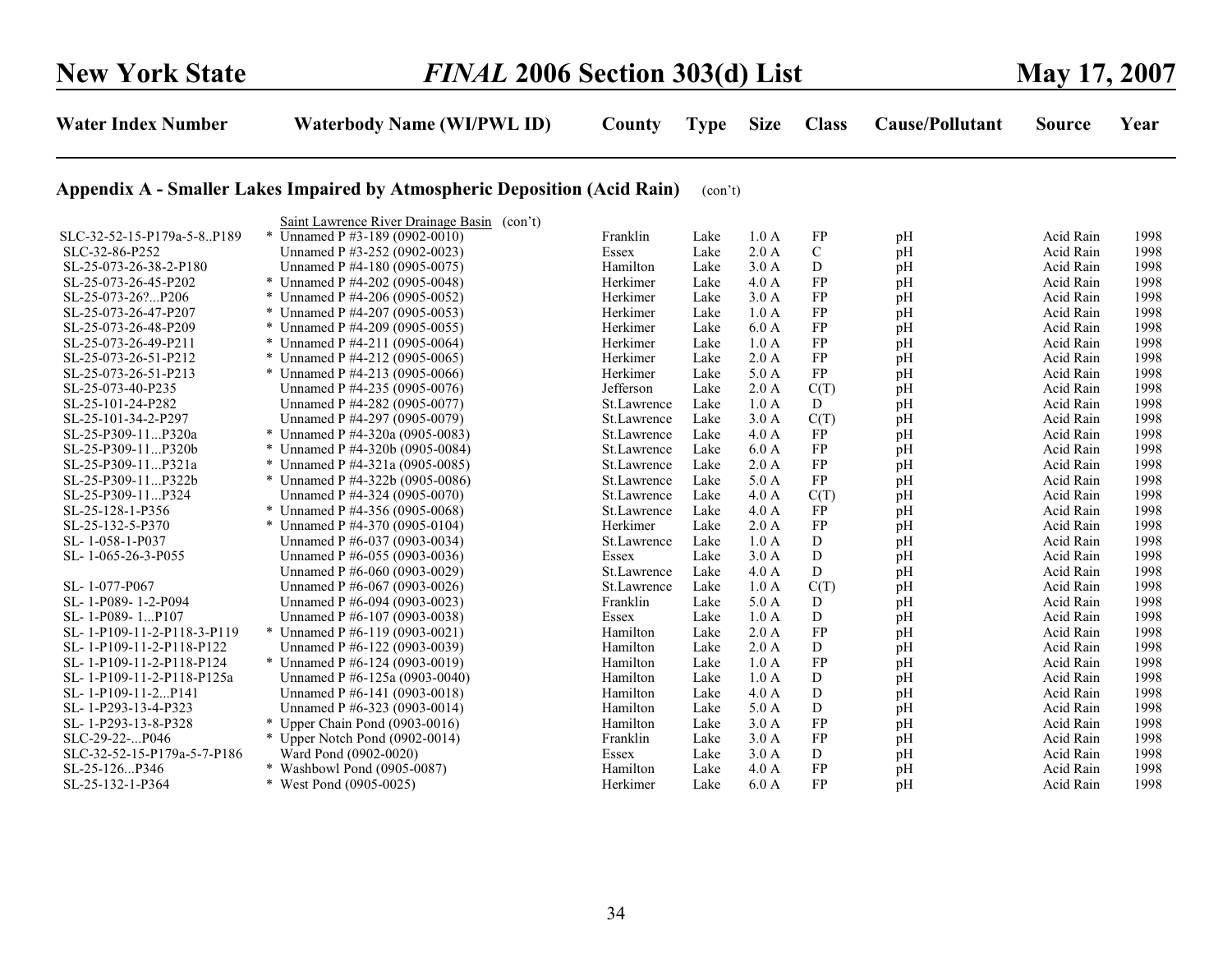| <b>Water Index Number</b> | <b>Waterbody Name (WI/PWL ID)</b>                                         | County   | <b>Type</b> | <b>Size</b> | <b>Class</b> | Cause/Pollutant | <b>Source</b> | Year |
|---------------------------|---------------------------------------------------------------------------|----------|-------------|-------------|--------------|-----------------|---------------|------|
|                           | Appendix A - Smaller Lakes Impaired by Atmospheric Deposition (Acid Rain) |          | (con't)     |             |              |                 |               |      |
|                           |                                                                           |          |             |             |              |                 |               |      |
|                           | Lake Champlain Drainage Basin<br>* AMPHITH.P#2-131 (1003-0018)            | Franklin | Lake        | 3.0 A       | <b>FP</b>    | pH              | Acid Rain     | 1998 |
|                           | * BARTLETT POND (1003-0012)                                               | Essex    | Lake        | 3.0 A       | FP           | pH              | Acid Rain     | 1998 |
|                           | <b>BARTLETT POND (1003-0030)</b>                                          | Essex    | Lake        | 1.0A        | AA           | pH              | Acid Rain     | 1998 |
|                           | BASS LAKE (1003-0011)                                                     | Franklin | Lake        | 6.0 A       | B            | pH              | Acid Rain     | 1998 |
|                           | <b>BULLET POND (1004-0017)</b>                                            | Essex    | Lake        | 1.0A        | C(T)         | pH              | Acid Rain     | 1998 |
|                           | CATAMOUNT POND (1003-0002)                                                | Franklin | Lake        | 6.0 A       | C(T)         | pH              | Acid Rain     | 1998 |
|                           | * CONLEY LINE POND (1003-0003)                                            | Franklin | Lake        | 1.0A        | FP           | pH              | Acid Rain     | 1998 |
|                           | CRANBERRY POND (1004-0006)                                                | Essex    | Lake        | 2.0 A       | D            | pH              | Acid Rain     | 1998 |
|                           | DOW POND (1003-0022)                                                      | Franklin | Lake        | 1.0A        | C(T)         | pH              | Acid Rain     | 1998 |
|                           | LINDSEY POND (1003-0036)                                                  | Essex    | Lake        | 6.0 A       | AA           | pH              | Acid Rain     | 1998 |
|                           | LINE POND (1003-0025)                                                     | Essex    | Lake        | 5.0 A       | C(T)         | pH              | Acid Rain     | 1998 |
|                           | * LITTLE ECHO POND (1003-0006)                                            | Franklin | Lake        | 2.0 A       | FP           | pH              | Acid Rain     | 1998 |
|                           | LITTLE EGG POND (1003-0031)                                               | Essex    | Lake        | 1.0 A       | AA           | pH              | Acid Rain     | 1998 |
|                           | * LITTLE NORTH WHEY (1003-0007)                                           | Franklin | Lake        | 3.0 A       | FP           | pH              | Acid Rain     | 1998 |
|                           | LOST POND (1004-0007)                                                     | Essex    | Lake        | 3.0 A       | AA(T)        | pH              | Acid Rain     | 1998 |
|                           | * LOWER WALLFACE PD (1004-0004)                                           | Essex    | Lake        | 6.0 A       | FP           | pH              | Acid Rain     | 1998 |
|                           | <b>MARSH POND (1003-0020)</b>                                             | Franklin | Lake        | 4.0 A       | AA           | pH              | Acid Rain     | 1998 |
|                           | <b>MARSH POND (1003-0029)</b>                                             | Essex    | Lake        | 4.0 A       | C(T)         | pH              | Acid Rain     | 1998 |
|                           | MCCAFFERY POND (1003-0034)                                                | Essex    | Lake        | 2.0 A       | AA           | pH              | Acid Rain     | 1998 |
|                           | MOUNTAIN POND (1003-0024)                                                 | Essex    | Lake        | 5.0 A       | C(T)         | pH              | Acid Rain     | 1998 |
|                           | MUD POND (1004-0016)                                                      | Essex    | Lake        | 3.0 A       | AA           | pH              | Acid Rain     | 1998 |
|                           | NORTH WHEY POND (1003-0013)                                               | Franklin | Lake        | 3.0 A       | AA           | pH              | Acid Rain     | 1998 |
|                           | <b>SCOTT POND (1004-0008)</b>                                             | Essex    | Lake        | 3.0 A       | C(T)         | pH              | Acid Rain     | 1998 |
|                           | <b>SNAKE POND (1005-0001)</b>                                             | Essex    | Lake        | 4.0 A       | C(T)         | pH              | Acid Rain     | 1998 |
|                           | SOCHIA POND (1003-0014)                                                   | Franklin | Lake        | 4.0 A       | AA(T)        | pH              | Acid Rain     | 1998 |
|                           | SW AMPHITHEATRE P (1003-0015)                                             | Franklin | Lake        | 1.0A        | AA           | pH              | Acid Rain     | 1998 |
|                           | * TWELFTH TEE POND (1003-0010)                                            | Franklin | Lake        | 5.0 A       | <b>FP</b>    | pH              | Acid Rain     | 1998 |
|                           | UNNAMED P #2-036 (1003-0023)                                              | Franklin | Lake        | 3.0 A       | C(T)         | pH              | Acid Rain     | 1998 |
|                           | UNNAMED P #2-067 (1003-0026)                                              | Essex    | Lake        | 2.0 A       | B(T)         | pH              | Acid Rain     | 1998 |
|                           | UNNAMED P #2-068 (1003-0017)                                              | Franklin | Lake        | 3.0 A       | B(T)         | pH              | Acid Rain     | 1998 |
|                           | UNNAMED P #2-079 (1003-0027)                                              | Essex    | Lake        | 1.0A        | C(T)         | pH              | Acid Rain     | 1998 |
|                           | UNNAMED P #2-080 (1003-0028)                                              | Essex    | Lake        | 2.5A        | C(T)         | pH              | Acid Rain     | 1998 |
|                           | * UNNAMED P #2-133 (1003-0019)                                            | Franklin | Lake        | 2.0 A       | FP           | pH              | Acid Rain     | 1998 |
|                           | UNNAMED P #2-166 (1003-0032)                                              | Essex    | Lake        | 2.0 A       | AA           | pH              | Acid Rain     | 1998 |
|                           | UNNAMED P #2-189 (1003-0033)                                              | Essex    | Lake        | 3.0 A       | AA           | pH              | Acid Rain     | 1998 |
|                           | UNNAMED P #2-196 (1003-0035)                                              | Essex    | Lake        | 1.0A        | AA           | pH              | Acid Rain     | 1998 |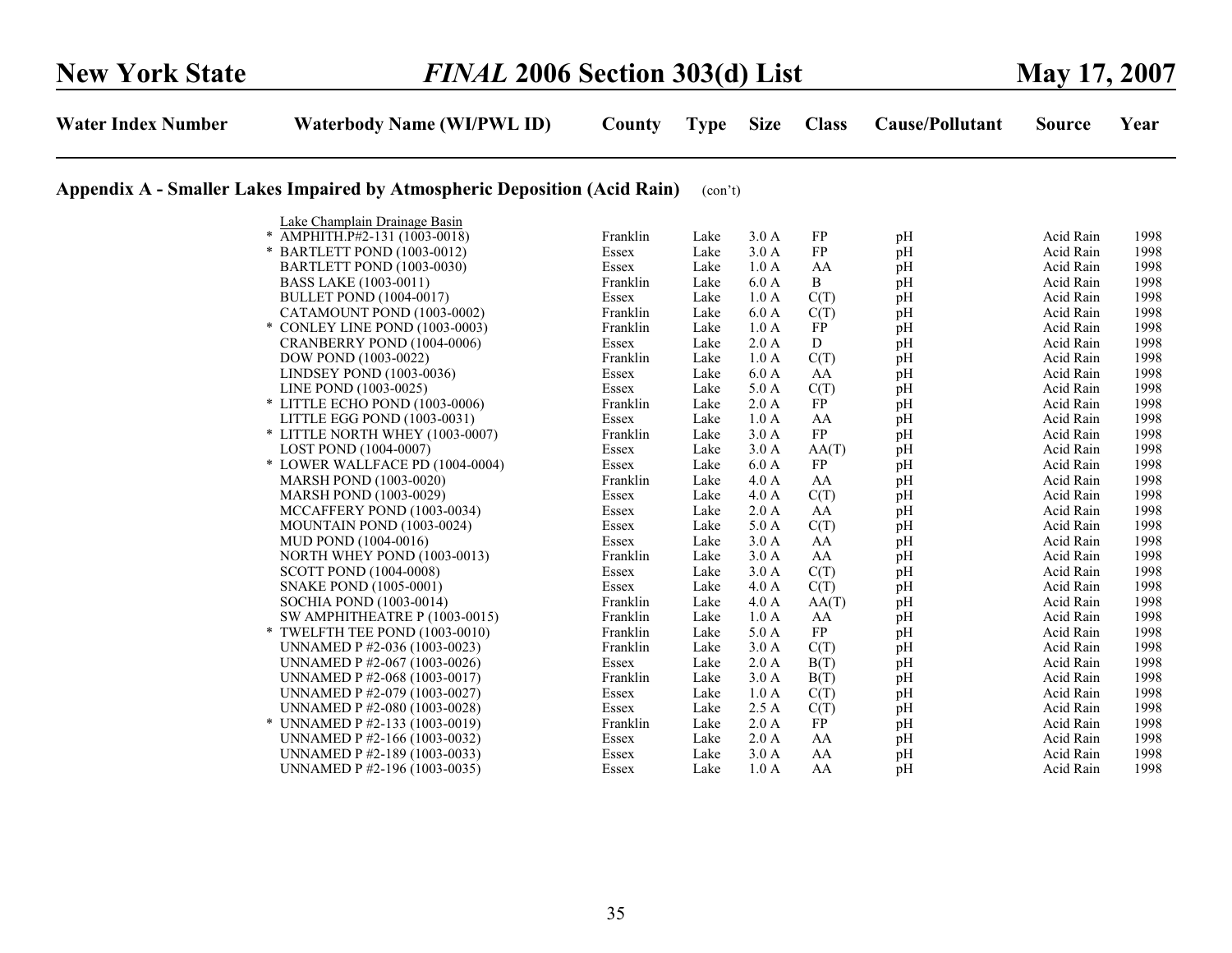| <b>New York State</b>     | <i>FINAL</i> 2006 Section 303(d) List                                                                        |                |              |                |               |                 |                        | May 17, 2007 |  |
|---------------------------|--------------------------------------------------------------------------------------------------------------|----------------|--------------|----------------|---------------|-----------------|------------------------|--------------|--|
| <b>Water Index Number</b> | <b>Waterbody Name (WI/PWL ID)</b>                                                                            | County         | <b>Type</b>  | <b>Size</b>    | <b>Class</b>  | Cause/Pollutant | <b>Source</b>          | Year         |  |
|                           | Appendix A - Smaller Lakes Impaired by Atmospheric Deposition (Acid Rain)                                    |                | (con't)      |                |               |                 |                        |              |  |
|                           | Lake Champlain Drainage Basin (con't)                                                                        |                |              |                |               |                 |                        |              |  |
|                           | UNNAMED P #2-223 (1004-0011)<br>UNNAMED P #2-263 (1004-0009)                                                 | Essex<br>Essex | Lake<br>Lake | 5.0 A<br>2.0 A | C(T)          | pН              | Acid Rain<br>Acid Rain | 1998<br>1998 |  |
|                           | UNNAMED P #2-269 (1004-0010)                                                                                 | Essex          | Lake         | 2.0 A          | C(T)<br>AA(T) | pН<br>pH        | Acid Rain              | 1998         |  |
|                           | WEST POLLIWOG PD (1003-0016)                                                                                 | Essex          | Lake         | 3.0 A          | AA            | pH              | Acid Rain              | 1998         |  |
| H-391-P374P398            | Upper Hudson River Drainage Basin<br>$*$ Marion Pond $(1104-0020)$<br>Other/Small Lakes Previously Listed 34 | Essex          | Lake         | 6.0 A          | <b>FP</b>     | pH              | Acid Rain              | 1998         |  |

<sup>&</sup>lt;sup>34</sup> The 2004 *Smaller Lakes Impaired by Atmospheric Deposition* list included five additional lakes in the Upper Hudson River Basin. Three of these segments (Lower and Middle Loomis Ponds and Rock Lake) have been included in Part 2a of the 2006 list with Minor Lake Tribs to Upper West Branch Sacandaga River (1104-0013). One other segment (Carry Pond) has been included in Part 2a of the 2006 list with Minor Lake Tribs to Cedar River (1104-0003). The other segment (Bullhead Pond) was determined to be greater than 6.4 acres and is also included in Part 2a of the list.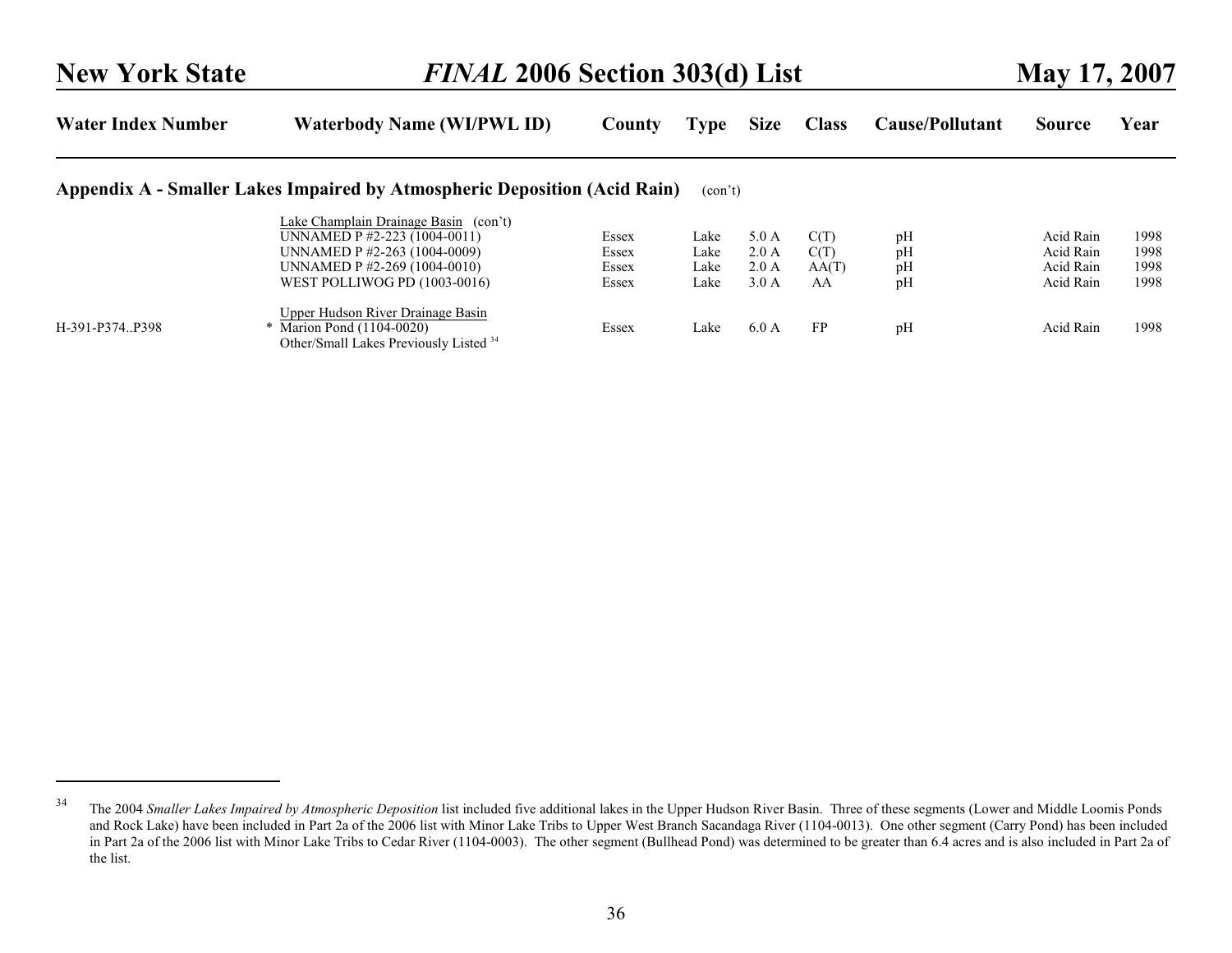| Water Index Number | Waterbody Name (WI/PWL ID) |  |  | County Type Class Cause/Pollutant Source |  | <b>Justification</b> |
|--------------------|----------------------------|--|--|------------------------------------------|--|----------------------|
|--------------------|----------------------------|--|--|------------------------------------------|--|----------------------|

#### **Other Impaired Waterbody Segments Not Listed Because Development of a TMDL is Not Necessary**

The following waters are NOT included on the 2006 Section 303(d) List. The purpose of this supplemental list is to provide a comprehensive inventory of all waters of the state that do not fully support uses and that are considered impaired. Section 303(d) of the Clean Water Act stipulates that impaired waters that do not require a TMDL are not included on the Section 303(d) List. There are three (3) categories/justifications for not including an impaired water of the List. Category 4a - TMDL development is not necessary because a TMDL has already been established for the segment/pollutant.

Category 4b - TMDL is not necessary because other required control measures are expected to result in restoration in a reasonable period of time.

Category 4c - TMDL is not appropriate because the impairment is the result of pollution, rather than a pollutant that can be allocated through a TMDL.

| SR (portion 4)                                                                                                                                                                       | Susquehanna River Drainage Basin<br>Susquehanna River, Lower, Main Stem (0603-0002)                                                                                                                                                                                                                                                                                                                                                                             | <b>Broome</b>                                                                                           | River                                                                          | А                                                             | Pathogens                                                                                                                                                             | Municipal, CSOs                                                                                                                                                                                                                                                                                          | 4b/2002                                                                   |
|--------------------------------------------------------------------------------------------------------------------------------------------------------------------------------------|-----------------------------------------------------------------------------------------------------------------------------------------------------------------------------------------------------------------------------------------------------------------------------------------------------------------------------------------------------------------------------------------------------------------------------------------------------------------|---------------------------------------------------------------------------------------------------------|--------------------------------------------------------------------------------|---------------------------------------------------------------|-----------------------------------------------------------------------------------------------------------------------------------------------------------------------|----------------------------------------------------------------------------------------------------------------------------------------------------------------------------------------------------------------------------------------------------------------------------------------------------------|---------------------------------------------------------------------------|
| Ont 66-12-12-P154 (portion 1)<br>Ont 66-12-12-P154 (portion 2)<br>Ont 66-12-12-P154-3<br>Ont 66-12-12-P154-4<br>Ont 66-12-12-P154-5<br>Ont 66-12-12-P154-6<br>Ont 66-12-12-P154-6-2  | Oswego River (Finger Lakes) Drainage Basin<br>Onondaga Lake, northern end (0702-0003)<br>Onondaga Lake, southern end (0702-0021)<br>Ley Creek and tribs (0702-0001)<br>Onondaga Creek, Lower (0702-0023)<br>Harbor Brook, Lower, and tribs (0702-0002)<br>Ninemile Creek, Lower, and tribs (0702-0005)<br>Geddes Brook and tribs (0702-0007)                                                                                                                    | Onondaga<br>Onondaga<br>Onondaga<br>Onondaga<br>Onondaga<br>Onondaga<br>Onondaga                        | Lake<br>Lake<br>River<br>River<br>River<br>River<br>River                      | В<br>$\mathsf{C}$<br>$C^*$<br>C<br>B<br>$\mathsf{C}$<br>C     | Ammonia/Phosphorus<br>Ammonia/Phosphorus<br>Pathogen<br>Pathogen<br>Pathogen<br>Pathogen<br>Pathogen                                                                  | Municipal<br>Municipal<br>CSO <sub>s</sub> , Municpl, Urb<br>CSOs, Municpl, Urb<br>CSO <sub>s</sub> , Municpl, Urb<br>CSOs, Municpl, Urb<br>CSO <sub>s</sub> , Municpl, Urb                                                                                                                              | 4a/1998<br>4a/1998<br>4b/1998<br>4b/1998<br>4b/1998<br>4b/1998<br>4b/1998 |
| $C$ (portion 1)<br>$C$ (portion 2)<br>$C$ (portion 3)<br>$C$ (portion 4)<br>$C$ (portion 5)<br>$C - 25$<br>$C-48-26-P315$<br>C-86-3-P338, P339, P340<br>$C-101-P367$<br>$C-134-4-17$ | Lake Champlain Drainage Basin<br>Lake Champlain, Main Lake, North (1000-0001)<br>Lake Champlain, Main Lake, Middle (1000-0002)<br>Lake Champlain, Main Lake, South (1000-0003)<br>Lake Champlain, South Lake (1000-0004)<br>Lake Champlain, South Bay (1005-0014)<br>Ausable River, Lower, and minor tribs (1004-0015)<br>Lincoln Pond (1004-0090)<br>Bartlett, Mud, North Ponds (1001-0027)<br>Lake George (1006-0016)<br>Winchell Creek and tribs (1005-0061) | Clinton<br>Clinton<br>Essex<br>Essex<br>Washington<br>Clinton<br>Essex<br>Essex<br>Warren<br>Washington | Lake<br>Lake<br>Lake<br>Lake<br>Lake<br>River<br>Lake<br>Lake<br>Lake<br>River | А<br>A<br>A<br>B<br>B<br>C(T)<br>B(T)<br>AA(T)<br>AAspel<br>C | Phosphorus<br>Phosphorus<br>Phosphorus<br>Phosphorus<br>Phosphorus<br>Water Level/Flow<br>Problem Species<br>Problem Species<br>Problem Species<br>D.O./Oxygen Demand | Municipal, Ag, other 4a/2002<br>Municipal, Ag, other 4a/2002<br>Municipal, Ag, other 4a/2002<br>Municipal, Ag, other 4a/2002<br>Municipal, Ag, other 4a/2002<br><b>Hydro Modification</b><br>Habitat Modification 4c/2002<br>Habitat Modification 4c/2002<br>Habitat Modification 4c/2002<br>Agriculture | 4c/2002<br>4b/2002                                                        |
| $H-264-11$<br>$H-301$<br>H-369<br>H-369-P127                                                                                                                                         | Upper Hudson River Drainage Basin<br>Minor Tribs to Middle Hoosic River (1102-0004) <sup>35</sup><br>Battenkill, Middle, and minor tribs (1103-0011)<br>Lower Sacandaga River (1104-0025)<br>Great Sacandaga Lake (1104-0024)                                                                                                                                                                                                                                   | Washington<br>Washington<br>Saratoga<br>Saratoga                                                        | River<br>River<br>River<br>Lake                                                | C(T)<br>B(T)<br>C<br>B                                        | D.O./Oxygen Demand<br>Other/Habitat<br>Water Level/Flow<br>Water Level/Flow                                                                                           | Agricultural<br>Habitat Modification<br>Hydro Modification<br>Hydro Modification                                                                                                                                                                                                                         | 4b/2002<br>4c/2006<br>4c/2006<br>4c/2006                                  |

This waterbody includes and was previously listed as Whipple Brook. 35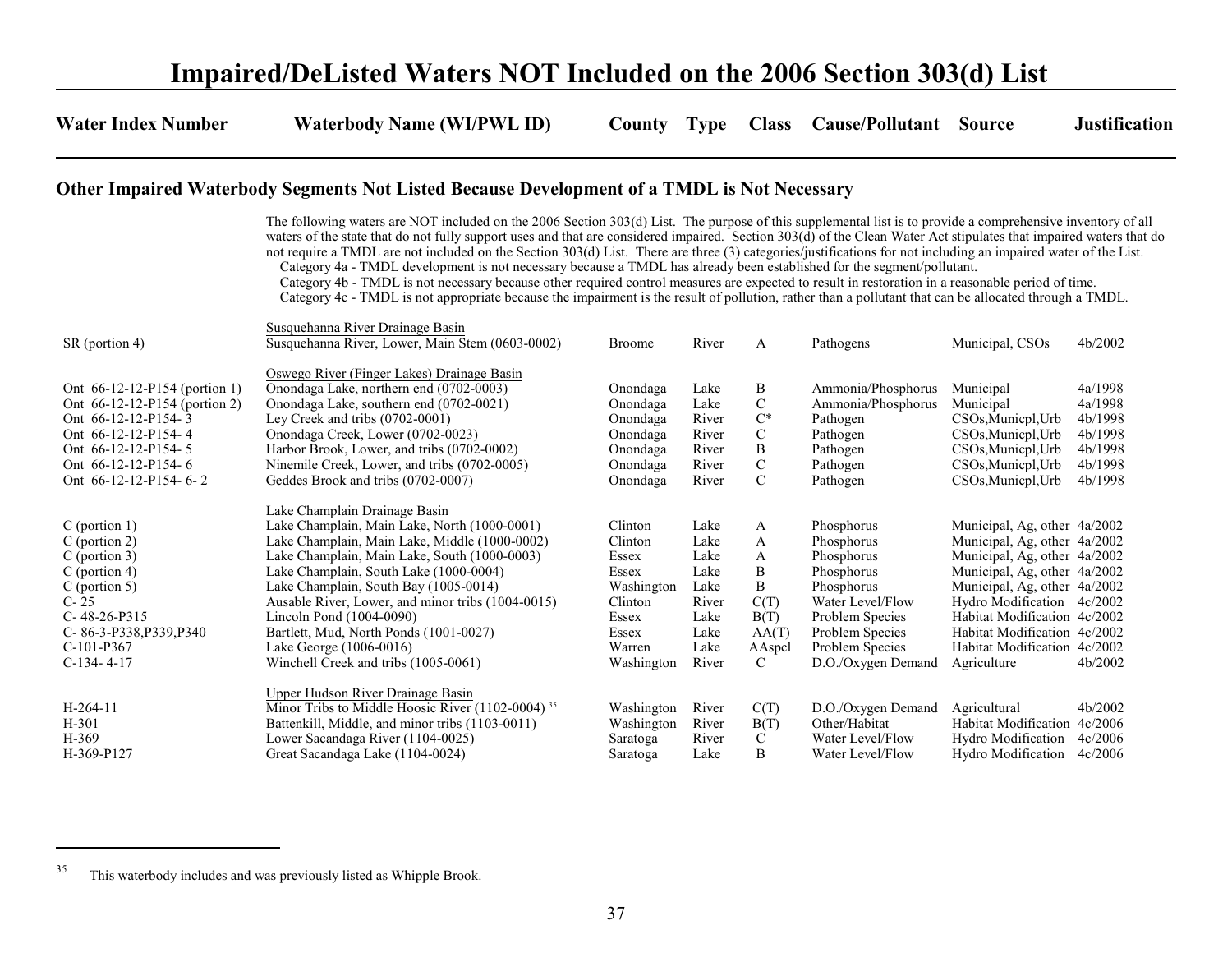| Water Index Number | Waterbody Name (WI/PWL ID) |  |  |  | County Type Class Cause/Pollutant Source |  | <b>Justification</b> |
|--------------------|----------------------------|--|--|--|------------------------------------------|--|----------------------|
|--------------------|----------------------------|--|--|--|------------------------------------------|--|----------------------|

#### **Other Impaired Waterbody Segments Not Listed Because Development of a TMDL is Not Necessary** (con't)

| $H-240$ (portion 16)/P1059<br>$H-240-180$ (portion 1)<br>$H-240-180$ (portion 2)<br>H-240-180 (portion 3)<br>H-240-180- 1 thru 35 (selected)<br>H-240-180-59<br>H-240-227                                                                                                                                       | Mohawk River Drainage Basin<br>Delta Reservoir (1201-0019)<br>West Canada Creek, Lower, Main Stem (1203-0023)<br>West Canada Creek, Lower, Main Stem (1203-0011)<br>West Canada Creek, Middle, Main Stem (1203-0024)<br>Minor Tribs to Lower West Canada Cr (1203-0082)<br>Steuben Creek and tribs (1203-0013)<br>Ninemile Creek, Lower, and tribs (1201-0014)                                                                                                                                                                                     | Oneida<br>Herkimer<br>Herkimer<br>Herkimer<br>Herkimer<br>Oneida<br>Oneida                                                                              | Lake(R)<br>River<br>River<br>River<br>River<br>River<br>River                                                                         | A(T)<br>C(T)<br>C(T)<br>B(T)<br>C<br>$\mathcal{C}$<br>B(T)                                     | Water Level/Flow<br>Water Level/Flow<br>Water Level/Flow<br>Water Level/Flow<br>Aesthetics<br>Other/Habitat<br>Silt/Sediment                                                                | Hydro Modification<br>Hydro Modification<br>Hydro Modification<br>Hydro Modification<br>Landfill/Land Disp.<br>Habitat Modification 4c/2006<br>Habitat Modification 4c/2004                                           | 4c/2006<br>4c/2006<br>4c/2006<br>4c/2006<br>4c/2006                                                                                         |
|-----------------------------------------------------------------------------------------------------------------------------------------------------------------------------------------------------------------------------------------------------------------------------------------------------------------|----------------------------------------------------------------------------------------------------------------------------------------------------------------------------------------------------------------------------------------------------------------------------------------------------------------------------------------------------------------------------------------------------------------------------------------------------------------------------------------------------------------------------------------------------|---------------------------------------------------------------------------------------------------------------------------------------------------------|---------------------------------------------------------------------------------------------------------------------------------------|------------------------------------------------------------------------------------------------|---------------------------------------------------------------------------------------------------------------------------------------------------------------------------------------------|-----------------------------------------------------------------------------------------------------------------------------------------------------------------------------------------------------------------------|---------------------------------------------------------------------------------------------------------------------------------------------|
| H-31-P44<br>H-31-P44<br>H-31-P44-14-P50<br>H-31-P44-14-1<br>H- 31-P44-23 (portion 2)/P59<br>H- 31-P44-23 (portion 4)/P67<br>H- 31-P44-23-P59- 6 (port $2$ )/P62<br>H- 31-P44-24 (portion $2$ )/P83<br>H- 31-P44-24 (portion 4)/P89<br>H-31-P44-24-9-P86<br>H-31-P44-26/P103<br>$H-212$<br>$H-221-4$ (portion 2) | Lower Hudson River Drainage Basin<br>New Croton Reservoir (1302-0010)<br>Upper New Croton/Muscoot Reservoir (1302-0042)<br>Amawalk Reservoir (1302-0044)<br>Hallocks Mill Brook, Lower (1302-0051)<br>Croton Falls Reservoir (1302-0026)<br>West Branch Reservoir (1302-0022)<br>Middle Branch Reservoir (1302-0009)<br>Diverting Reservoir (1302-0046)<br>East Branch Reservoir (1302-0040)<br>Bog Brook Reservoir (1302-0041)<br>Titicus Reservoir (1302-0035)<br>Hanacrois Creek (1301-0020)<br>Normans Kill, Reserv to Hunger Kill (1311-0002) | Westchester<br>Westchester<br>Westchester<br>Westchester<br>Putnam<br>Putnam<br>Putnam<br>Putnam<br>Putnam<br>Putnam<br>Westchester<br>Albany<br>Albany | Lake(R)<br>Lake(R)<br>Lake(R)<br>River<br>Lake(R)<br>Lake(R)<br>Lake(R)<br>Lake(R)<br>Lake(R)<br>Lake(R)<br>Lake(R)<br>River<br>River | AA<br>$\mathbf{A}$<br>A(T)<br>A(T)<br>AA<br>$\mathbf{A}$<br>AA<br>AA<br>AA<br>AA<br>A(TS)<br>B | Phosphorus<br>Phosphorus<br>Phosphorus<br>Ammonia<br>Phosphorus<br>Phosphorus<br>Phosphorus<br>Phosphorus<br>Phosphorus<br>Phosphorus<br>Phosphorus<br>Water Level/Flow<br>Water Level/Flow | Urban Runoff<br>Urban Runoff<br>Urban Runoff<br>Municipal<br>Urban Runoff<br>Urban Runoff<br>Urban Runoff<br>Urban Runoff<br>Urban Runoff<br>Urban Runoff<br>Urban Runoff<br>Hydro Modification<br>Hydro Modification | 4a/2002<br>4a/2002<br>4a/2002<br>4b/2006<br>4a/2002<br>4a/2002<br>4a/2002<br>4a/2002<br>4a/2002<br>4a/2002<br>4a/2002<br>4c/2006<br>4c/2006 |
| D-71 (portion $3$ )/P402a<br>NJ-P1026                                                                                                                                                                                                                                                                           | Delaware River Drainage Basin<br>Cannonsville Reservoir (1404-0001)<br>Hackensack/Ramapo River Drainage Basin<br>Greenwood Lake (1501-0001)                                                                                                                                                                                                                                                                                                                                                                                                        | Delaware<br>Orange                                                                                                                                      | $Lake(R)$ $AA(T)$<br>Lake                                                                                                             | B                                                                                              | Phosphorus<br>Phosphorus                                                                                                                                                                    | Agriculture, Municpl 4a/2002<br>On-site WTS, Urban 4a/2006                                                                                                                                                            |                                                                                                                                             |
| $(MW2.4)$ ER-4<br>(MW4.4a) LIS-OBH<br>(MW4.4a) LIS-OBH-MNC<br>(MW7.7) AO-GSB-193P304                                                                                                                                                                                                                            | Atlantic Ocean/Long Island Sound Drainage Basin<br>Westchester Creek (1702-0012)<br>Oyster Bay Harbor (1702-0016)<br>Mill Neck Creek and tidal tribs (1702-0151)<br>Lake Ronkonkoma (1701-0020)                                                                                                                                                                                                                                                                                                                                                    | <b>Bronx</b><br>Nassau<br>Nassau<br>Suffolk                                                                                                             | Estuary<br>Estuary<br>Estuary<br>Lake                                                                                                 | <b>SA</b><br><b>SA</b><br>B                                                                    | Aesthetics<br>Pathogens<br>Pathogens<br>Algal/Weed Growth                                                                                                                                   | CSOs<br>Urban/Storm Runoff 4a/2004<br>Urb/Storm, Municipl 4a/2004<br>Habitat Modification 4c/2006                                                                                                                     | 4b/2002                                                                                                                                     |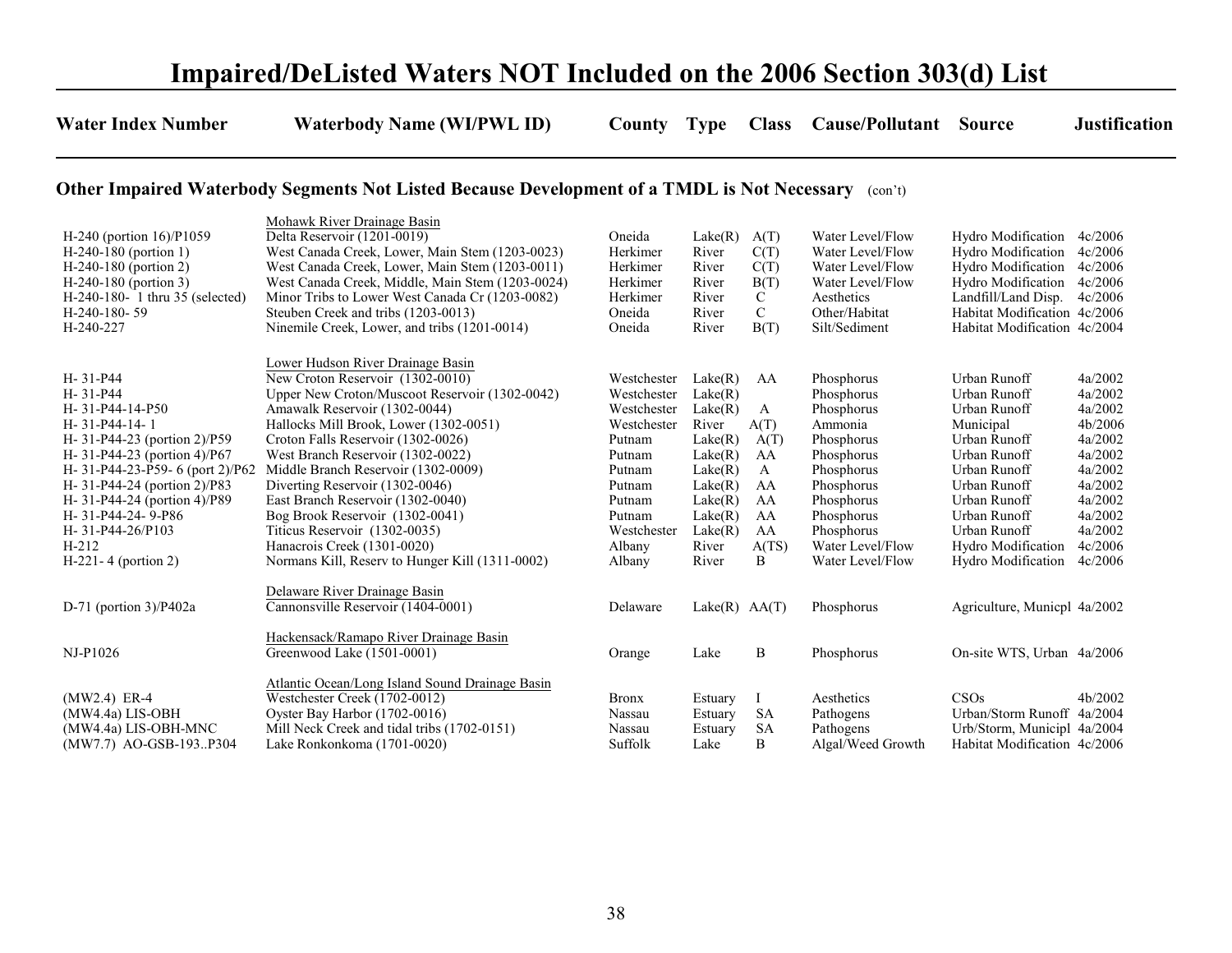| <b>Water Index Number</b>                                                    | <b>Waterbody Name (WI/PWL ID)</b>                                                                                                                                                                                                                                                                                                                                                                                                                                                                                                                                                                                    | County Type                                              |                                      |                                      | Class Cause/Pollutant Source                                                           |                                                                                                  | <b>Justification</b>                                                         |  |  |  |
|------------------------------------------------------------------------------|----------------------------------------------------------------------------------------------------------------------------------------------------------------------------------------------------------------------------------------------------------------------------------------------------------------------------------------------------------------------------------------------------------------------------------------------------------------------------------------------------------------------------------------------------------------------------------------------------------------------|----------------------------------------------------------|--------------------------------------|--------------------------------------|----------------------------------------------------------------------------------------|--------------------------------------------------------------------------------------------------|------------------------------------------------------------------------------|--|--|--|
|                                                                              | 2006 Delisted Waters (Waters listed in 2004, but that are NOT included in the 2006 Section 303(d) List)                                                                                                                                                                                                                                                                                                                                                                                                                                                                                                              |                                                          |                                      |                                      |                                                                                        |                                                                                                  |                                                                              |  |  |  |
|                                                                              | The following waters were included on the previous (2004) Section 303(d) List, but are NOT included on the 2006 List. This list is presented in order to provide<br>some continuity and ease of tracking waters across Section 303(d) listing cycles. The explanation for why these waters no longer appear in the List (e.g.,<br>delisting action, re-segmentation of the segment, etc.) is also presented below. Note: Some of these waters (those that are <i>Impaired</i> ) also appear on the preceding<br>list of Other Impaired Waterbody Segments Not Listed Because Development of a TMDL is Not Necessary. |                                                          |                                      |                                      |                                                                                        |                                                                                                  |                                                                              |  |  |  |
| Pa-63-13-4-P122                                                              | Allegheny River Drainage Basin<br>Chautauqua Lake (0202-0020)<br>This segment has been re-segmented and appears on the list as Chautauqua Lk, south (0202-0020) and Chautauqua Lk, north (0202-0072).                                                                                                                                                                                                                                                                                                                                                                                                                | Chautauqua Lake                                          |                                      | A                                    | Phosphorus                                                                             | Agriculture                                                                                      | re-segmented                                                                 |  |  |  |
| Ont 66-12-12-P154                                                            | Oswego River (Finger Lakes) Basin<br>Onondaga L.& Out. (0702-0003)<br>This segment has been re-segmented and appears on the list as Onondaga Lk, north end (0702-0003) and Onondaga Lk, south end (0702-0003).                                                                                                                                                                                                                                                                                                                                                                                                       | Onondaga                                                 | Lake                                 | B                                    | Dioxin, Hg, PCBs                                                                       | Contaminated Sed. re-segmented                                                                   |                                                                              |  |  |  |
| Ont 66-12-52P286                                                             | Canandaigua Lake (0704-0001)<br>Delisted due to lifting of the fish consumption advisory in 2004-05. THIS WATER IS NO LONGER CATEGORIZED AS IMPAIRED.                                                                                                                                                                                                                                                                                                                                                                                                                                                                | Ontario                                                  | Lake                                 | AA(T)                                | PCBs                                                                                   | Contaminated Sed.                                                                                | re-assessed                                                                  |  |  |  |
| C-101-P367-11                                                                | Lake Champlain Drainage Basin<br>Foster Brook (1006-0020), portion<br>This water has been consolidated into the Tribs to Lake George, East Shore (1006-0020) segment.                                                                                                                                                                                                                                                                                                                                                                                                                                                | Warren                                                   | River                                | AAspel                               | Silt/Sediment                                                                          | Urb/Storm, Erosion re-segmented                                                                  |                                                                              |  |  |  |
| $C-101-P367-37$<br>C-101-P367-38<br>C-101-P367-39<br>C-101-P367-41           | East Brook (1006-0008)<br>West Brook (1006-0008)<br>Prospect Mountain Brook (1006-0008)<br>English Brook (1006-0008)<br>These waters have been consolidated into the Tribs to Lake George, Lk. George Village (1006-0008) segment.                                                                                                                                                                                                                                                                                                                                                                                   | Warren<br>Warren<br>Warren<br>Warren                     | River<br>River<br>River<br>River     | AAspel<br>AAspel<br>AAspel<br>AAspel | Silt/Sediment<br>Silt/Sediment<br>Silt/Sediment<br>Silt/Sediment                       | Urb/Storm, Erosion<br>Urb/Storm, Erosion<br>Urb/Storm, Erosion<br>Urb/Storm, Erosion             | re-segmented<br>re-segmented<br>re-segmented<br>re-segmented                 |  |  |  |
| $H-264-11$                                                                   | <b>Upper Hudson River Basin</b><br>Whipple Brook (1102-0004) <sup>36</sup><br>Delisted due to compliance actions (the source of problem having ceased operation)                                                                                                                                                                                                                                                                                                                                                                                                                                                     | Washington River                                         |                                      | C(T)                                 | D.O./Oxygen Demand Agricultural                                                        |                                                                                                  | 4 <sub>b</sub>                                                               |  |  |  |
| H-36920-P228<br>H-36920-P229<br>H-36920-P260<br>H-36920-P264<br>H-36920-P276 | Clockmill Pond (1104-0005)<br>Rock Lake, P-229 (1104-0013)<br>Trout Lake (1104-0019)<br>Chub Lake (1104-0004)<br>Meco Lake (1104-0011)<br>These waters have been consolidated into the Minor Lakes Trib to Upp.W.Br Sacandaga (1104-0013) segment.                                                                                                                                                                                                                                                                                                                                                                   | Hamilton<br>Hamilton<br>Hamilton<br>Hamilton<br>Hamilton | Lake<br>Lake<br>Lake<br>Lake<br>Lake | FP<br>FP<br>FP<br>FP<br><b>FP</b>    | Acid/Base (pH)<br>Acid/Base (pH)<br>Acid/Base (pH)<br>Acid/Base (pH)<br>Acid/Base (pH) | Atmospheric Dep.<br>Atmospheric Dep.<br>Atmospheric Dep.<br>Atmospheric Dep.<br>Atmospheric Dep. | re-segmented<br>re-segmented<br>re-segmented<br>re-segmented<br>re-segmented |  |  |  |
| H-461P607                                                                    | Little Moose Pond (1104-0008)<br>This water has been consolidated into the Minor Lakes Trib to Indian River/Lake (1104-0008) segment.                                                                                                                                                                                                                                                                                                                                                                                                                                                                                | Hamilton                                                 | Lake                                 | C(T)                                 | Acid/Base (pH)                                                                         | Atmospheric Dep.                                                                                 | re-segmented                                                                 |  |  |  |

This water has been consolidated into the Minor Tribs to Middle Hoosic River (1102-0004) segment. 36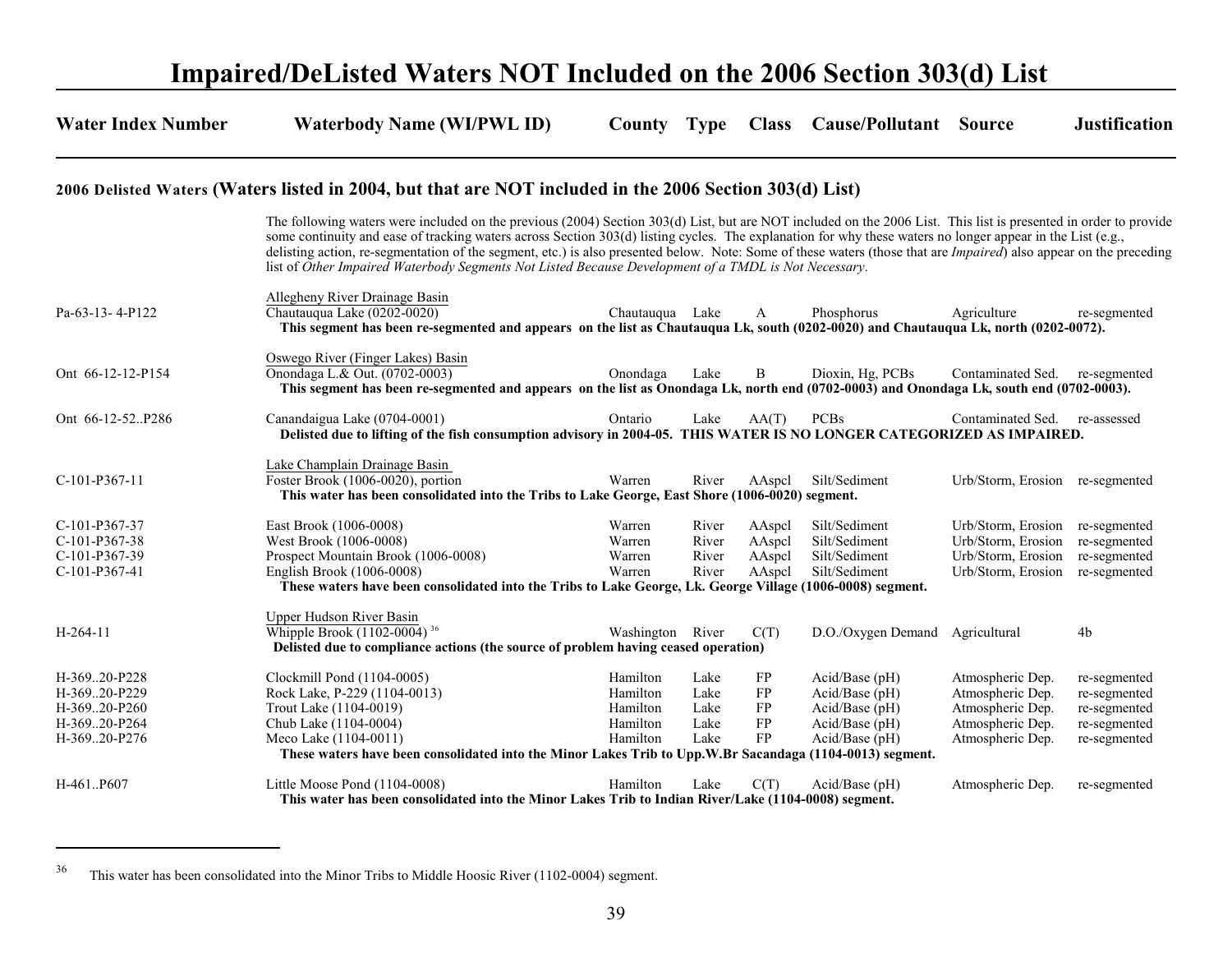# **Impaired/DeListed Waters NOT Included on the 2006 Section 303(d) List**

| <b>Water Index Number</b>                                                                     | <b>Waterbody Name (WI/PWL ID)</b>                                                                                                                                                                                                              | County Type                               |                               | <b>Class</b>                                  | <b>Cause/Pollutant</b>                             | <b>Source</b>                                                                    | <b>Justification</b>                      |
|-----------------------------------------------------------------------------------------------|------------------------------------------------------------------------------------------------------------------------------------------------------------------------------------------------------------------------------------------------|-------------------------------------------|-------------------------------|-----------------------------------------------|----------------------------------------------------|----------------------------------------------------------------------------------|-------------------------------------------|
|                                                                                               | 2006 Delisted Waters (Waters listed in 2004, but that are NOT included in the 2006 Section 303(d) List)                                                                                                                                        |                                           |                               |                                               | (con't)                                            |                                                                                  |                                           |
| H.P???                                                                                        | Upper Hudson River Drainage Basin (con't)<br>South Pine Lake (1104-0017)<br>This water has been consolidated into the Minor Lakes Trib to Cedar River (1104-0003) segment.                                                                     | Hamilton                                  | Lake                          | C(T)                                          | Acid/Base (pH)                                     | Atmospheric Dep.                                                                 | re-segmented                              |
| H-543-P706<br>H-P710P719                                                                      | * Lake Colden (1104-0007)<br>* Upper Wallface Pd (1104-0076)<br>These waters have been consolidated into the Minor Lakes Trib to Upper Hudson (1104-0007) segment.                                                                             | Essex<br>Essex                            | Lake<br>Lake                  | FP<br>FP                                      | $Acid/Base$ (pH)<br>$Acid/Base$ (pH)               | Atmospheric Dep.<br>Atmospheric Dep.                                             | re-segmented<br>re-segmented              |
| H-240-207                                                                                     | Mohawk River Drainage Basin<br>Starch Factory Creek and tribs (1201-0067)<br>The portion of this water impacted by CSOs has been consolidated into the Mohawk River, Main Stem (1201-0093) segment.                                            | Oneida                                    | River                         | B                                             | D.O./Oxygen Demand CSOs, Urban Runoff re-segmented |                                                                                  |                                           |
| H-31-P44-14-1                                                                                 | Lower Hudson River Basin<br>Hallocks Mill Brook, Lower (1302-0051)<br>Delisted (4b) due to Consent Order issued in 2005.<br>Consent Order requires plans for treatment improvements by March 2006 and construction to begin by September 2006. | Westchester River                         |                               | A(T)                                          | Ammonia<br>D.O./Oxygen Demand Municipal            | Municipal                                                                        | 4b<br>4b                                  |
| NJ-P1026                                                                                      | Hackensack/Ramapo River Drainage Basin<br>Greenwood Lake (1501-0001)<br>Delisted (4a) due to approval of TMDL in 2005                                                                                                                          | Orange                                    | Lake                          | B                                             | Phosphorus                                         | On-site WTS, Urban 4a                                                            |                                           |
| (MW7.8) AO-GSB-208-P949                                                                       | Atlantic Ocean/Long Island Sound Drainage Basin<br>Belmont Lake (1701-0021)                                                                                                                                                                    | Suffolk                                   | Lake                          | $\mathsf{C}$                                  | Chlordane<br><b>PCBs</b>                           | Contaminated Sed.<br>Contaminated Sed.                                           | Re-Assessed<br>Re-Assessed                |
|                                                                                               | Delisted due to lifting of the fish consumption advisory in 2004-05. THIS WATER IS NO LONGER CATEGORIZED AS IMPAIRED.                                                                                                                          |                                           |                               |                                               |                                                    |                                                                                  |                                           |
| (MW2.5) ER-LI-12                                                                              | Flushing Creek/Bay (1702-0005)                                                                                                                                                                                                                 | Queens                                    | Estuary                       | $\mathbf{I}$                                  | <b>PCBs</b>                                        | <b>Migratory Species</b>                                                         | Re-Assessed                               |
| (MW2.5) ER/LIS-LNB<br>$(MW3.1)$ LIS (portion 1)<br>$(MW3.1)$ LIS (portion 1a)                 | Little Neck Bay (1702-0029)<br>Long Island Sound, Western Portion (1702-0027)<br>Eastchester Bay (1702-0007)                                                                                                                                   | Queens<br><b>Bronx</b><br><b>Bronx</b>    | Estuary<br>Estuary<br>Estuary | SB<br>${\bf SB}$<br><b>SB</b>                 | <b>PCBs</b><br><b>PCBs</b><br><b>PCBs</b>          | <b>Migratory Species</b><br><b>Migratory Species</b><br><b>Migratory Species</b> | Re-Assessed<br>Re-Assessed<br>Re-Assessed |
| (MW3.1) LIS (portion 1b)<br>$(MW3.1)$ LIS (portion 2)                                         | New Rochelle Harbor (1702-0259)<br>Long Isl Sound, Westchester Co Waters (1702-0001)                                                                                                                                                           | Westchester<br>Westchester                | Estuary<br>Estuary            | <b>SA</b><br>$SA*$                            | <b>PCBs</b><br><b>PCBs</b>                         | <b>Migratory Species</b><br><b>Migratory Species</b>                             | Re-Assessed<br>Re-Assessed                |
| $(MW3.1)$ LIS (portion 2a)<br>$(MW3.3)$ LIS (portion 2b)<br>$(MW3.4)$ LIS (portion 2c)        | Larchmont Harbor (1702-0116)<br>Mamaroneck Harbor (1702-0125)<br>Milton Harbor (1702-0063)                                                                                                                                                     | Westchester<br>Westchester<br>Westchester | Estuary<br>Estuary<br>Estuary | ${\bf SB}$<br>${\bf SB}$<br>${\bf SB}$        | <b>PCBs</b><br><b>PCBs</b><br><b>PCBs</b>          | Migratory Species<br><b>Migratory Species</b><br><b>Migratory Species</b>        | Re-Assessed<br>Re-Assessed<br>Re-Assessed |
| $(MW3.6)$ LIS (portion 2d)<br>$(MW4.1)$ LIS (portion 3)                                       | Port Chester Harbor (1702-0260)<br>Long Isl Sound, Nassau County Waters (1702-0028)                                                                                                                                                            | Westchester<br>Nassau                     | Estuary<br>Estuary            | $\rm SB$<br><b>SA</b>                         | <b>PCBs</b><br><b>PCBs</b>                         | <b>Migratory Species</b><br><b>Migratory Species</b>                             | Re-Assessed<br>Re-Assessed                |
| (MW4.2b) LIS-MB (portion 1)<br>$(MW4.2b)$ LIS-MB (portion 2)<br>$(MW4.2b)$ LIS-MB (portion 3) | Manhasset Bay, and tidal tribs (1702-0021)<br>Manhasset Bay, and tidal tribs (1702-0141)<br>Manhasset Bay, and tidal tribs (1702-0142)                                                                                                         | Nassau<br>Nassau<br>Nassau                | Estuary<br>Estuary<br>Estuary | $\operatorname{SA}$<br><b>SB</b><br><b>SC</b> | PCBs<br><b>PCBs</b><br><b>PCBs</b>                 | <b>Migratory Species</b><br><b>Migratory Species</b><br><b>Migratory Species</b> | Re-Assessed<br>Re-Assessed<br>Re-Assessed |
| (MW4.3a) LIS-HH<br>(MW4.3a) LIS-HH                                                            | Hempstead Harbor, north, & tidal tribs (1702-0022)<br>Hempstead Harbor, south, & tidal tribs (1702-0263)                                                                                                                                       | Nassau<br>Nassau                          | Estuary<br>Estuary            | <b>SA</b><br>SB                               | <b>PCBs</b><br><b>PCBs</b>                         | <b>Migratory Species</b><br><b>Migratory Species</b>                             | Re-Assessed<br>Re-Assessed                |